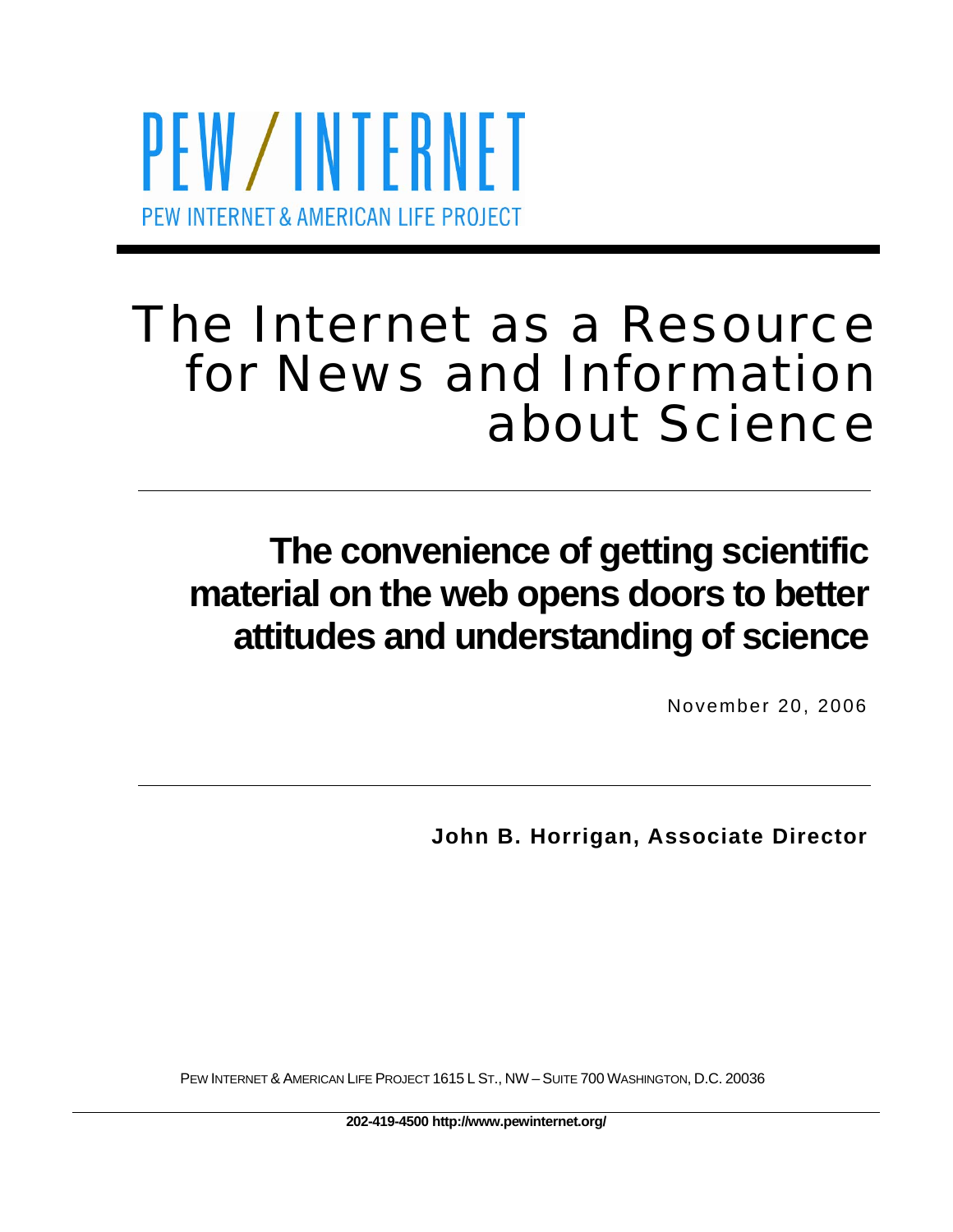# Summary of **Findings**

**40 million Americans rely on the internet as their primary source for news and information about science.** 

- When asked where they get most of their news and information about science, 20% of all Americans say they turn to the internet for most of their science news. That translates to 40 million adults.
- $\blacksquare$  This is second only to television, which is cited by 41% of Americans as the place where they get most of their science news and information.
- Newspapers and magazines are each cited by 14% as their main sources for news and information about science.

#### **For home broadband users, the internet and television are equally popular as sources for science news and information – and the internet leads the way for young broadband users.**

Internet users with high-speed internet connections at home are equally as likely to cite the internet as TV as the media from which they get most of their science news.

- One third (33%) of home broadband users say they get most of their science news and information from TV, while 34% say the internet.
- Among adult home broadband users under the age of 30, the internet is the most popular source for science news and information. Some 44% of those between the ages of 18 and 29 say they get most of their science news from the internet and 32% in this group say that television is their main source for science news.

#### **The internet is the source to which people would turn first if they need information on a specific scientific topic.**

Each respondent to this survey received questions on one of three specific scientific topics: stem cell research, climate change, and origins of life on Earth. When asked what source they would use first if they needed to learn more about the topic, here is what they said:

67% of those receiving questions about stem cell research said they would turn to the internet first for information on this topic; 11% said the library.

This Pew Internet & American Life Project report is based on the findings of a daily tracking survey on Americans' use of the Internet. All numerical data were gathered through telephone interviews conducted by Princeton Survey Research Associates between January 9 and February 6, 2006, among a sample of 2,000 adults, aged 18 and older. For results based on the total sample, one can say with 95% confidence that the error attributable to sampling and other random effects is  $+/- 3\%$ . For results based Internet users  $(n=1,447)$ , the margin of sampling error is also  $+/- 3\%$ .

> Pew Internet & American Life Project, 1615 L St., NW, Suite 700, Washington, DC 20036 202-419-4500 http://www.pewinternet.org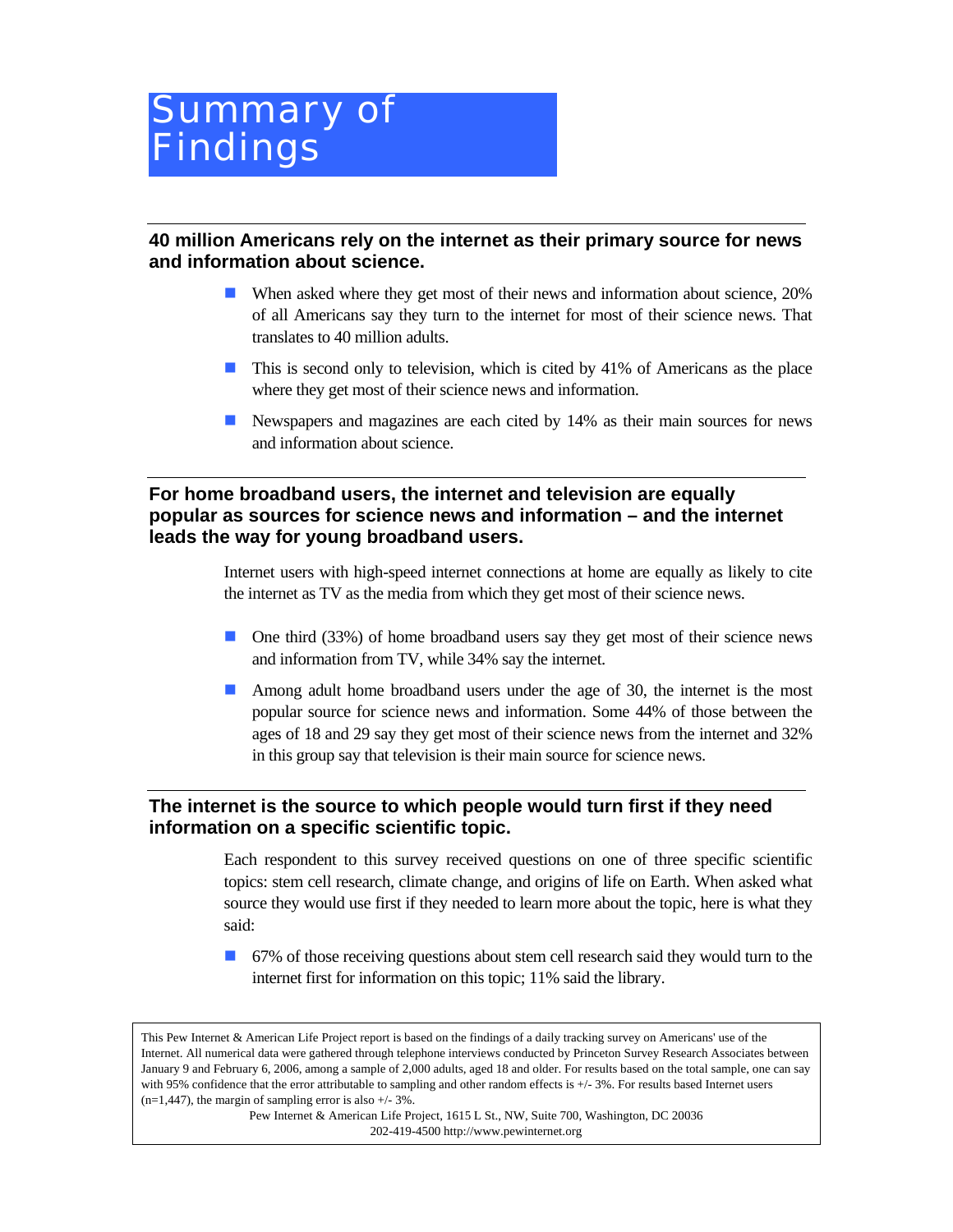- 59% of respondents receiving questions about climate change said they would turn to the internet first for information on this topic; 12% said the library.
- 42% of those answering questions about the origins of life on Earth said they would turn to the internet first for information on this topic; 19% said the library, and 11% said the Bible or church.

#### **The internet is a research tool for 87% of online users. That translates to 128 million adults.**

- $\Box$  70% of internet users have used the internet to look up the meaning of a scientific concept or term.
- 68% have gone online to look for an answer to a question about a scientific concept or theory.
- 65% have used the internet to learn more about a science story or discovery first heard of offline.
- 55% have used the internet to complete a science assignment for school (for either oneself or a child).
- 52% have used the internet to check the accuracy of a scientific fact or statistic.
- 43% have downloaded scientific data, graphs, or charts from the internet.
- 37% have used the internet to compare different or opposing scientific theories.

This adds up to 87% of online users who have done at least one of these activities. Translated to the full adult population in America, that amounts to 128 million people who have used the internet to get some kind of scientific information.

#### **Consumers of online science information often try to check the accuracy of scientific claims. Sometimes they use the internet for this purpose; other times they use offline sources.**

- 62% of those who get science information online use other online information to check the reliability of scientific information.
- 54% of online science consumers use offline resources, like a journal or encyclopedia, to assess the reliability of science information.
- 54% of online science consumers go to the original source of the information or the original study it is based upon.

Fully 80% of those who have gotten science news and information online have engaged in at least one of these "fact-checking" activities. Although a majority of those who get science information online feel the internet is a reliable source for checking on science information, fully half of those who use an online source for fact-checking also use both of the other means to look further into a science fact.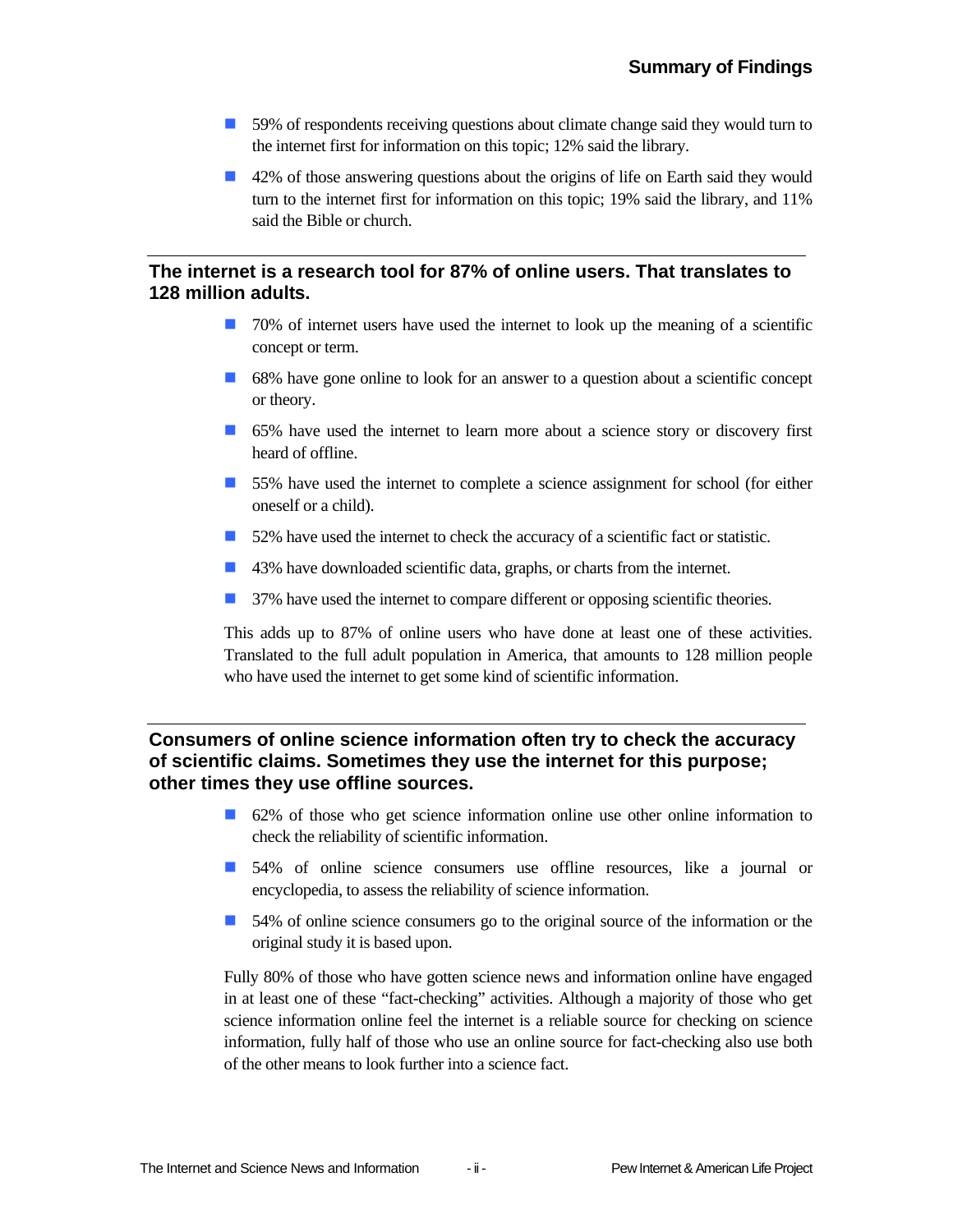#### **Convenience plays a large role in drawing people to the internet for science information.**

When asked what comes closest to describing why they get science news and information on the internet, here is what internet users who have ever gotten such information online said:

- 71% say they turn to the internet for science information because it is convenient.
- 13% say they turn to the internet because they believe information there is more accurate than other sources.
- 12% say they turn to the internet because information is available online that is not available elsewhere.

#### **Happenstance also plays a role in users' experience with online science resources. Two-thirds of internet users say they have come upon news and information about science when they went online for another reason.**

- **Fully 65% of internet users say they have come across science news and information** when they had gone online with another purpose in mind.
- Younger internet users, those with high-speed connections, and those with a lot of online experience are more likely to have encountered science information online:
	- o 70% of those with broadband at home have encountered science information when they went online for another reason.
	- o 71% of those under 30 have come upon science information when they went online for another reason.
	- o 74% of those who have been online for ten years or more have encountered science information when they went online for another reason.

#### **Those who seek out science news or information on the internet are more likely than others to believe that scientific pursuits have a positive impact on society.**

Among internet users who have gotten science news and information online:

- 48% strongly agree that to be a strong society, the United States needs to be competitive in science; 33% of remaining online users strongly agree with this.
- 43% strongly agree that scientific research is essential to improving the quality of human lives; 27% of remaining online users say this.
- 38% strongly agree that developments in science make society better; 27% of remaining online users strongly agree with this.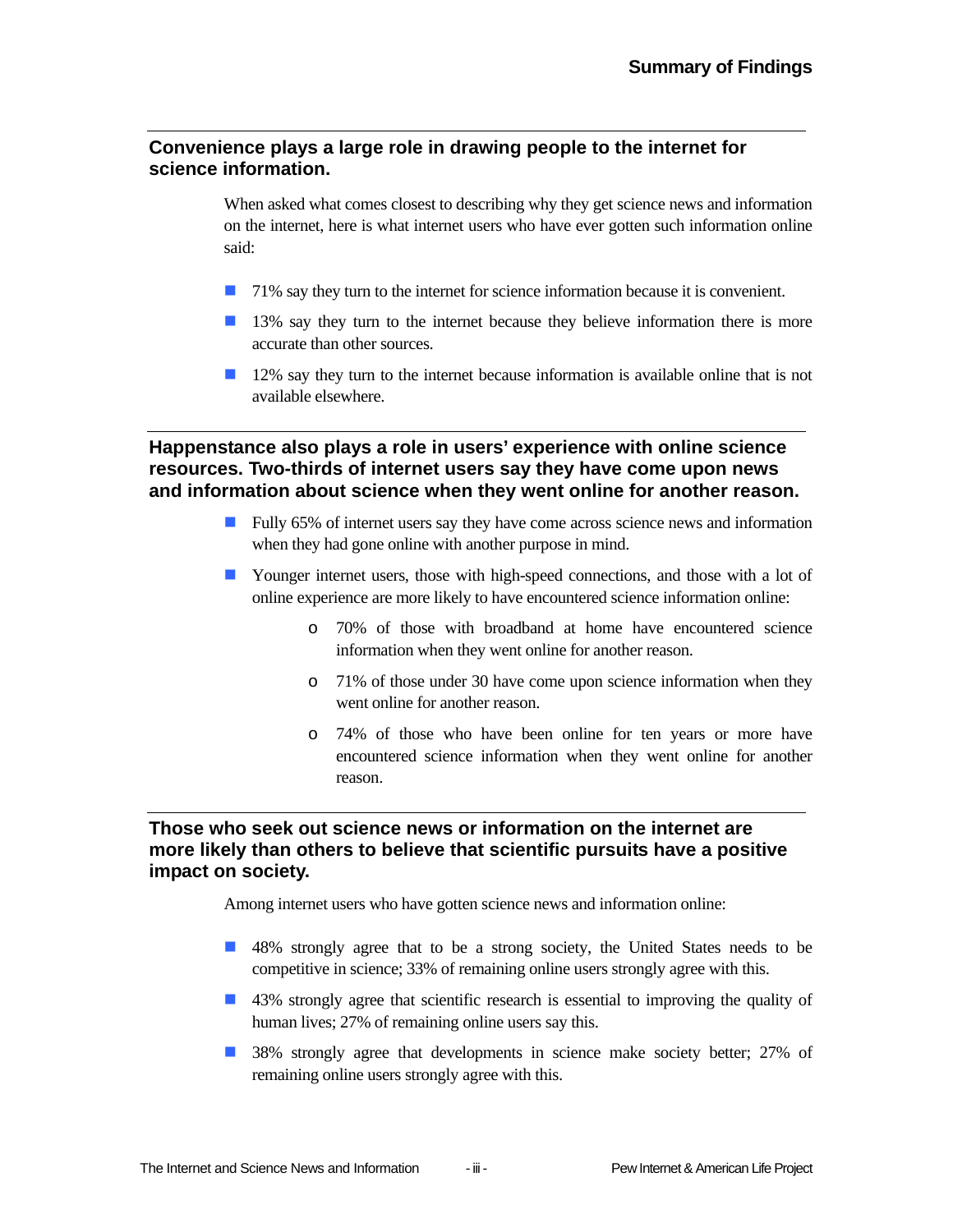22% strongly agree that people need a good understanding of scientific concepts and principles to lead their daily lives; 15% of remaining online users say this.

Non-internet users were less likely to strongly agree with each of these propositions, and this is due mainly to the fact that non-internet users have lower levels of educational attainment than online users. Higher levels of education are linked to getting science news and information online as well as the likelihood that a respondent strongly agreed with the above statements. Still, even among well-educated respondents, those who used the internet to get science information were more likely to agree with the above propositions than well-educated respondents who did not use the internet for science information.

#### **Internet users who have sought science information online are more likely to report that they have higher levels of understanding of science.**

- 81% of those who have gotten science information online say they have a good idea of what it means to study something scientifically; 60% of remaining internet users say this.
- **1** 78% of those who have gotten science information online describe themselves as "very" or "somewhat" informed about new scientific discoveries; 58% of remaining internet users says this.
- 69% of those who have gotten science information online say they have a "very" good" or "good" understanding of science; 49% of remaining online users say this.

To be sure, other things are associated with whether someone says he or she has a good understanding of science. A college or graduate degree – especially for those who have taken some science courses – is correlated with higher self-reported levels of interest in and knowledge of science. At the same time, interest in science is also associated with people's sense of what they know about science. Nonetheless, getting science information online is an independent factor in this dynamic: A college-educated person who gets science information online is more likely than a similar college graduate who doesn't get science information online to report higher levels of interest in science in the three measures listed above.

#### **Between 40% and 50% of internet users say they get information about a specific topic using the internet or through email.**

Respondents in each topic area were asked whether, at some point, they had use the internet or email for news and information about the issue at hand. Here's what they said:

- 38% of internet users who received questions about stem cell research said they had gotten information on the topic from the internet or through email.
- 49% of internet users who received questions about climate change said they had gotten information through the web or via email on climate change.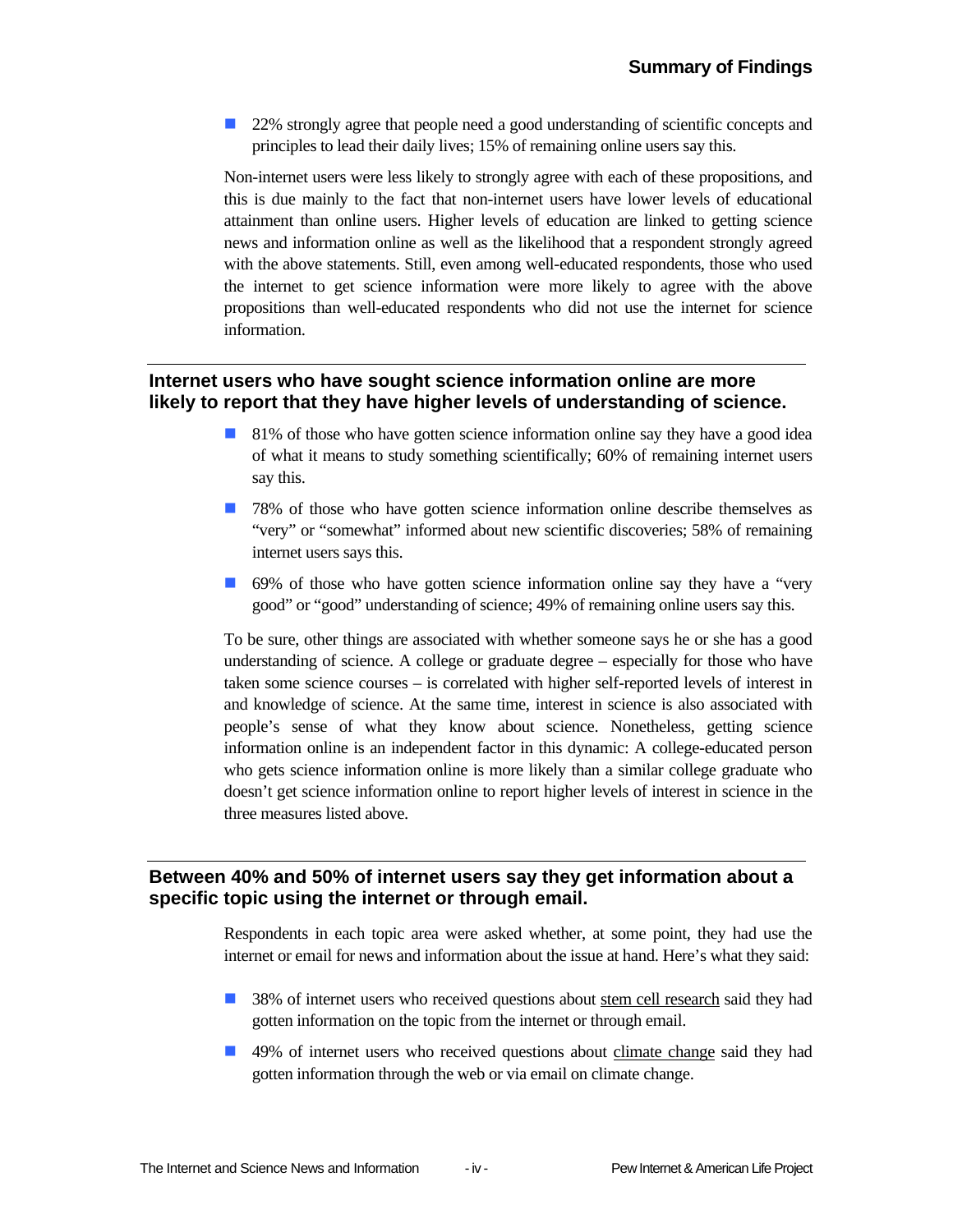■ 42% of internet users who answered questions about the origins of life said they had gotten information on the topic from the internet or through email.

#### **Search engines are far and away the most popular source for beginning science research among users who say they would turn first to the internet to get more information about a specific topic.**

Focusing only on respondents in each of the three topical modules who said the internet would be their *first* option if they needed to find out more about their topic, about 90% in each topic said they would use a search engine. Specifically:

- 87% of stem cell respondents who cited the internet as their first choice for finding out more about their topic said they would use a search engine.
- 93% of climate change respondents who cited the internet as their first choice for finding out more about their topic said they would use a search engine.
- 91% of origin of life respondents who cited the internet as their first choice for finding out more about their topic said they would use a search engine.

#### **Half of all internet users have been to a website which specializes in scientific content.**

When asked whether they had ever gone to websites where the content is predominantly about science, half (49%) of internet users said they had been to at least one of the following sites.

- 23% of internet users have been to NationalGeographic.com.
- 23% have been to USGS.gov, the main website of the U.S. Geological Survey, which is the main U.S. government site for Earth-science information.
- **19%** have been to NASA.gov.
- $\blacksquare$  14% have been to the Smithsonian Institution website.
- **10%** have been to Science.com.
- 9% have been to Nature.com.

#### **Fully 59% of Americans have been to some sort of science museum in the past year.**

- Nearly half (48%) of all Americans have been to a zoo or aquarium in the past year.
- 26% have been to a natural history museum.
- 23% have been to a science or technology museum.
- **14%** have been to a planetarium.

When looking across all of these science-oriented entities, 59% of Americans have been to at least one of them in the past year. Excluding zoos or aquariums from this count,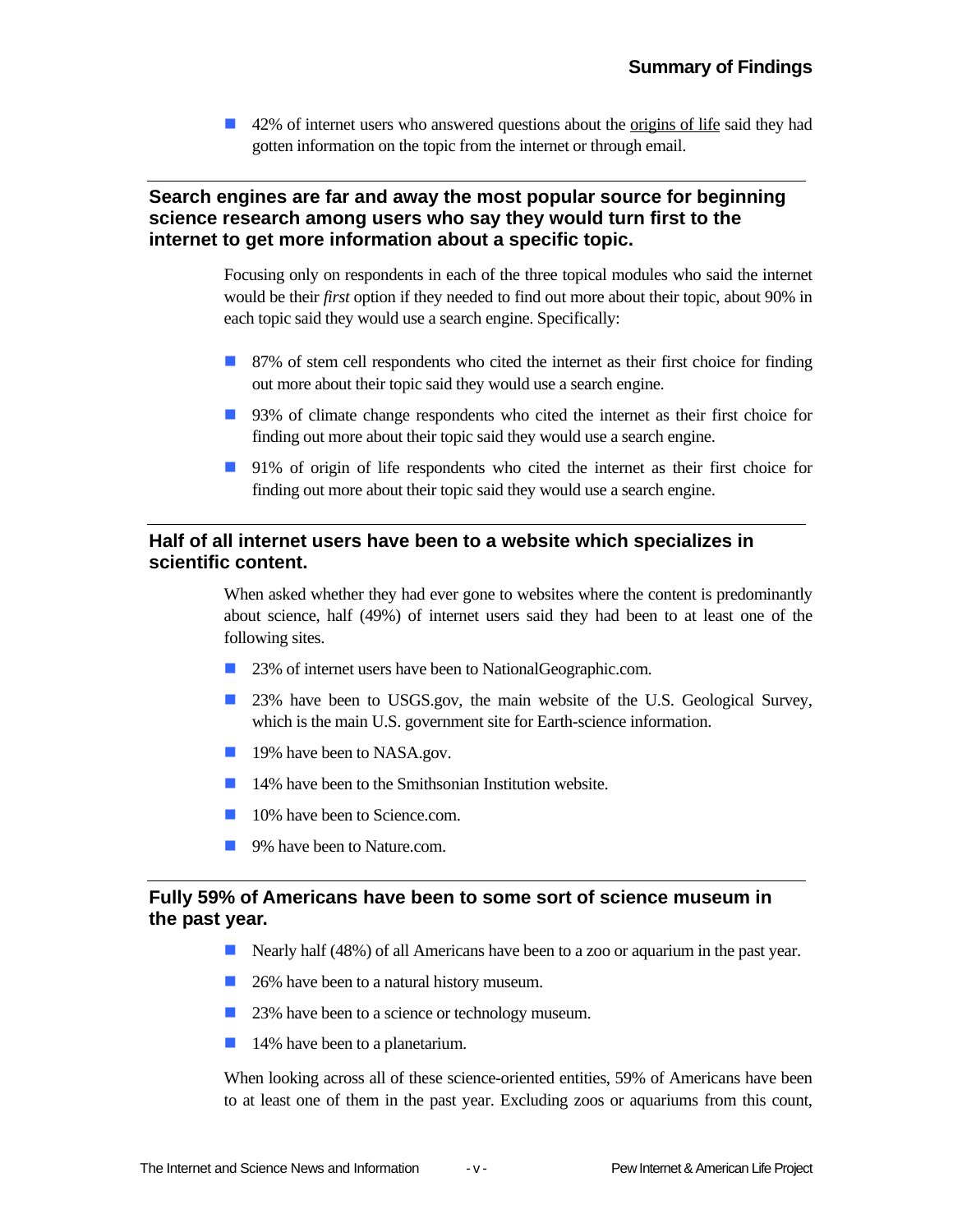40% of Americans in the past year went to a natural history museum, science or technology museum, or planetarium.

#### **Science websites and science museums may serve effectively as portals to one another.**

- **Fully 79%** of those who have gone to a website that specializes in science content have gone to a science museum in the past year; 59% of the general population have made such visits.
- For the internet users who have been to a science museum in the past year, 57% have been to a science website – 8 points above the average for all internet users.

The correlation between people going to science museums and science websites was the strongest across all the sources asked about, i.e., including TV shows and magazine. In other words, there was a much stronger link between visiting a science museum and a science website than between visiting a science website and watching science television programming. This suggests that online and offline science resources may play off of each other in a distinctive way that draws at least some users more deeply to resources that promote science knowledge.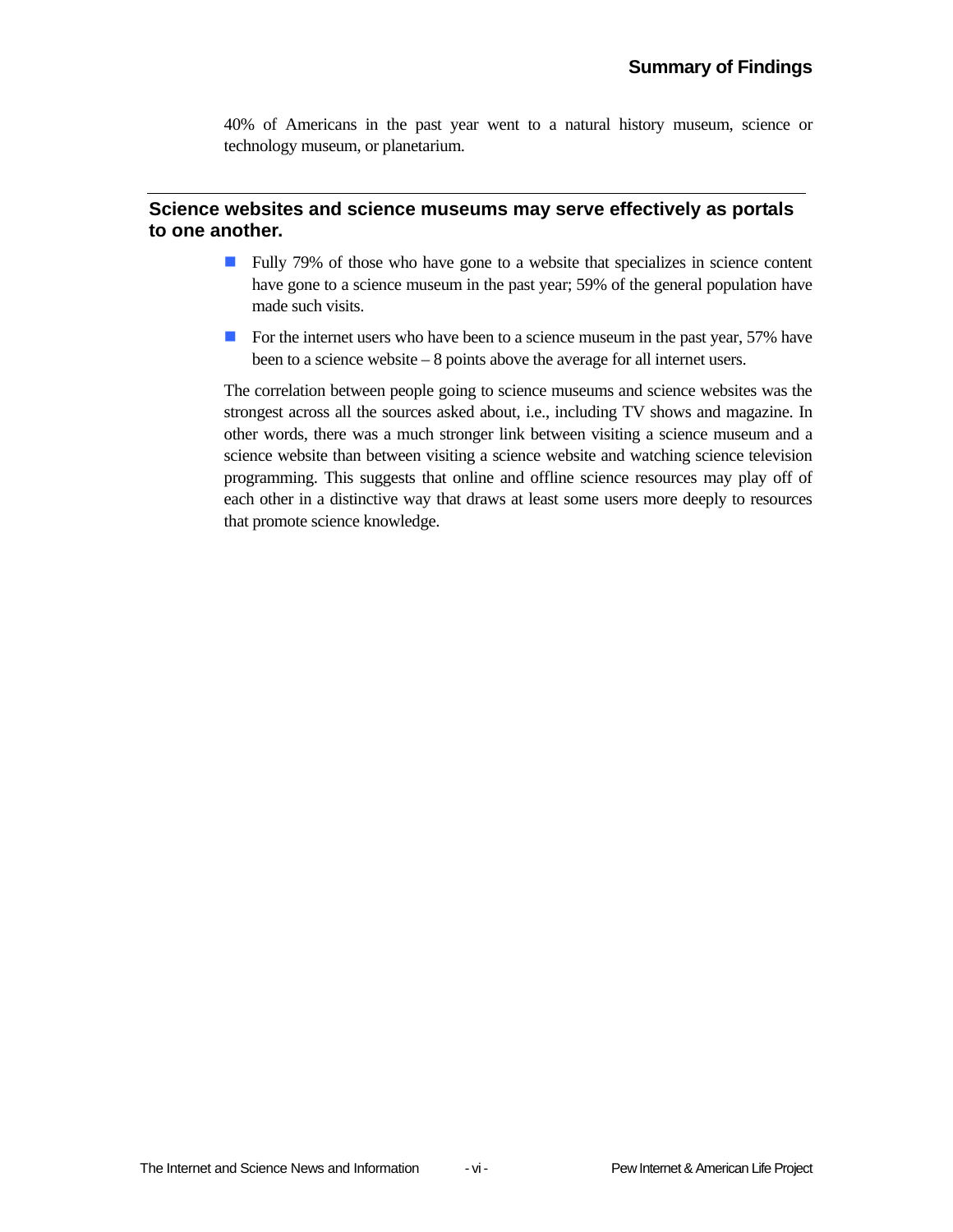#### **The Internet as a Resource for News and Information about Science: Summary of Findings at a Glance**

40 million Americans rely on the internet as their primary source for news and information about science.

For home broadband users, the internet and television are equally popular as sources for science news and information – and the internet leads the way for young broadband users.

The internet is the source to which people would turn first if they need information on a specific scientific topic.

The internet is a research tool for 87% of online users. That translates to 128 million adults.

Consumers of online science information are fact-checkers of scientific claims. Sometimes they use the internet for this, other times they use offline sources.

Convenience plays a large role in drawing people to the internet for science information.

Happenstance also plays a role in users' experience with online science resources. Two-thirds of internet users say they have come upon news and information about science when they went online for another reason.

Those who seek out science news or information on the internet are more likely than others to believe that scientific pursuits have a positive impact on society.

Internet users who have sought science information online are more likely to report that they have higher levels of understanding of science.

Between 40% and 50% of internet users say they get information about a specific topic using the internet or through email.

Search engines are far and away the most popular source for beginning science research among users who say they would turn first to the internet to get more information about a specific topic.

Half of all internet users have been to a website which specializes in scientific content.

Fully 59% of Americans have been to a science museum in the past year

Science websites and science museums may serve effectively as portals to one another.

**Source**: John B. Horrigan. *The Internet as a Resource for News and Information about Science.* Washington, DC: Pew Internet & American Life Project, September 2006.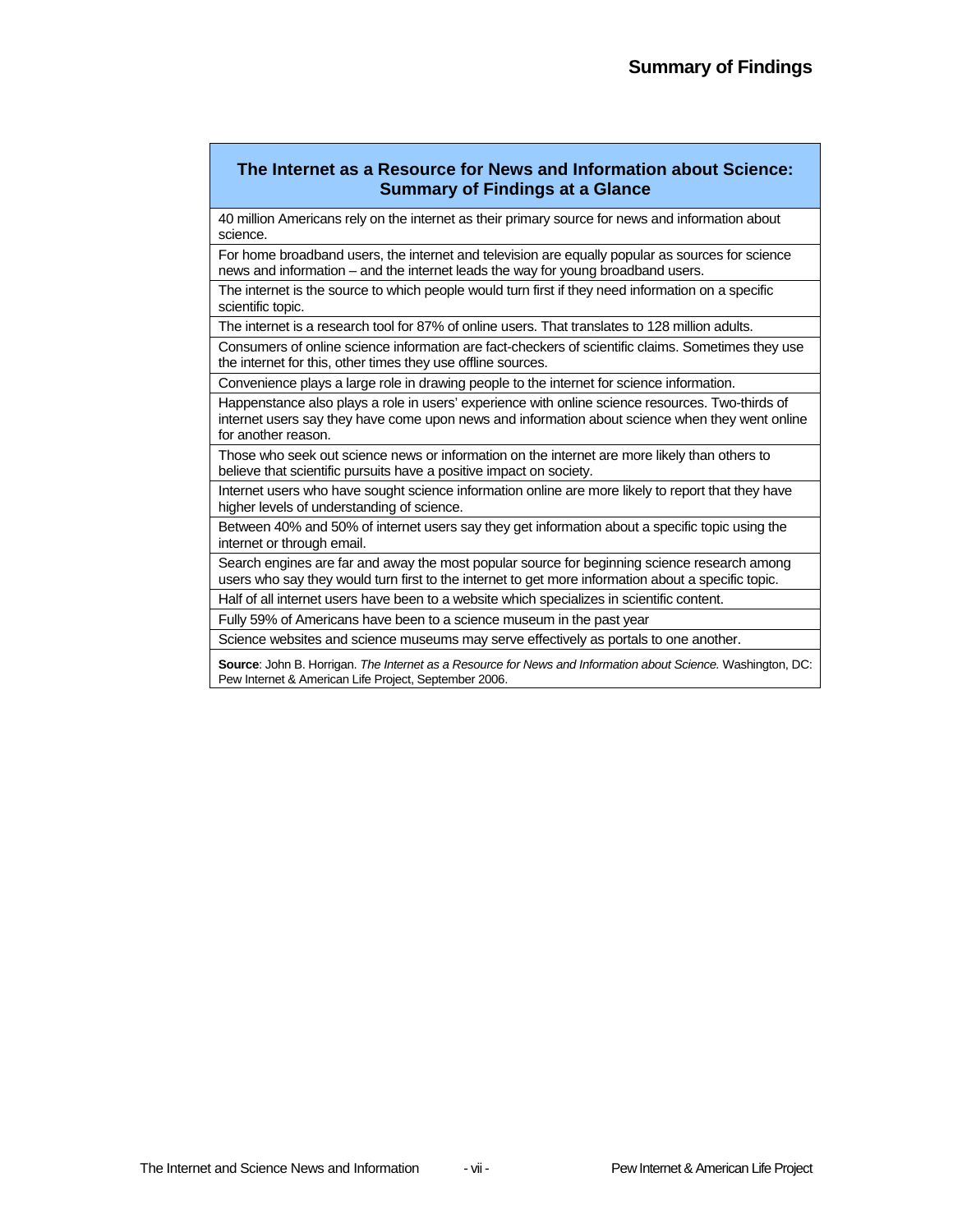

**Summary of Findings** 

**Acknowledgements** 

**Part 1. The Internet and Science News and Information** 

**Part 2. Science Knowledge, Attitudes, and the Internet** 

**Part 3. The Dynamics of Getting Science Knowledge** 

**Part 4. Media Mix: The Different Means People Use to Get Science Information** 

**Part 5. Implications** 

**Methodology**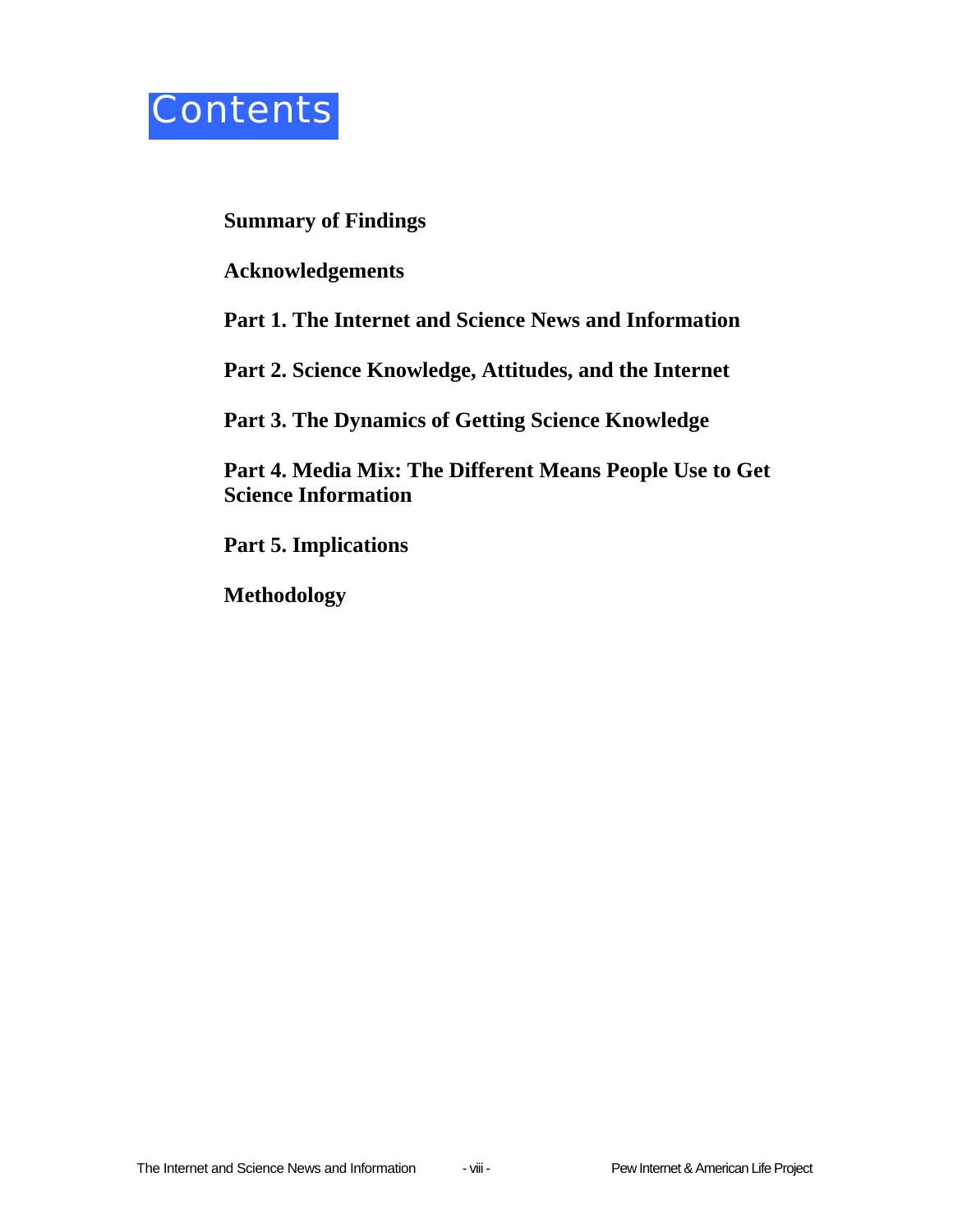About the Pew Internet/Exploratorium partnership: This survey was developed by the Pew Internet & American Life Project and the Exploratorium, a science museum and science-education center in San Francisco, California.

With the support of a grant from the National Science Foundation  $(NSF)^1$ , the Exploratorium has undertaken a project designed to improve the public's understanding of how scientists gather and interpret scientific evidence. As part of this effort, the Exploratorium commissioned the Pew Internet Project to develop and implement a national survey to determine how Americans get their science news and information. Funds for the survey reported in this document came from the Exploratorium through this NSF grant.

About the Pew Internet & American Life Project: The Pew Internet Project is a nonprofit, non-partisan think tank that explores the impact of the Internet on children, families, communities, the work place, schools, health care, and civic/political life. The Project aims to be an authoritative source for timely information on the Internet's growth and societal impact. Support for the project is provided by The Pew Charitable Trusts. The project's Web site: www.pewinternet.org.

The Exploratorium: Housed within the walls of San Francisco's landmark Palace of Fine Arts, the Exploratorium is a museum of science, art, and human perception filled with hundreds of interactive, hands-on exhibits. In addition to serving more than half a million people who visit the museum each year, the Exploratorium is also a leader in the movement to promote museums as informal education centers, providing professional development for science teachers and teacher-educators, and operating as a research and development center for the science museum field at large. The Exploratorium's awardwinning Web site, online since 1993, currently receives more than 20 million unique visits a year. Through its many innovative exhibits and programs, the museum encourages people of all ages to explore the world around them. The Exploratorium's Web site: www.exploratorium.edu.

 $\overline{a}$ 1 This material is based on work supported by the National Science Foundation under Grant No. ESI-0452128. Any opinions, findings, and conclusions or recommendations expressed in this material are those of the authors and do not necessarily reflect those of the National Science Foundation.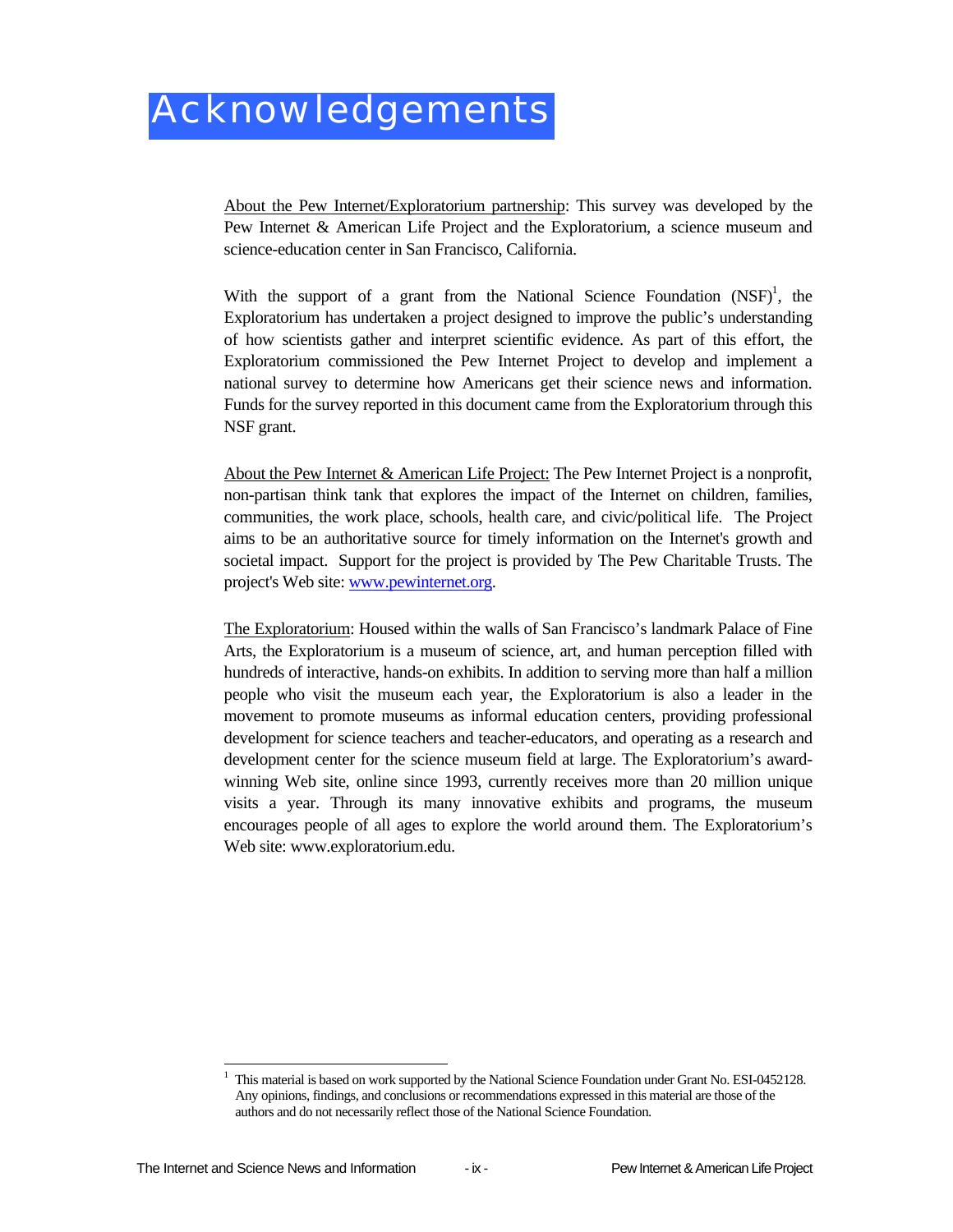## **The Internet and Science News and Information**

People's attitudes about science, their level of scientific knowledge, and the attention they pay to scientific developments have long been a topic of interest in the scientific community and among policymakers. The National Science Foundation (NSF) has since the early 1980s tracked people's attitudes toward and understanding of science in its biannual "Science & Engineering Indicators" series. The NSF's most recent report on the topic – released in 2006 and based on a 2004 survey – finds that Americans are generally supportive of science, but often not well informed about scientific topics. $2$ 

The dominant media source for getting news and information about science has been – and remains – television. However, as the NSF pointed out in its 2004 survey, the internet makes a difference in how people get information about science. In 2004, respondents to the NSF survey said the internet was their preferred source of information when trying to find out about specific scientific issues – eclipsing encyclopedias or other research tools.

Even since 2004, there has been change in the world of cyberspace. In early 2004, 63% of Americans had access to the internet, a figure that grew to 73% in the beginning of 2006. The means of online access have changed more noticeably since 2004. Only 24% of Americans had "always on" high-speed internet connections at home in the early part of 2004. By March 2006, 42% of Americans had high-speed (or broadband) connections at home, a 75% increase.

This report seeks to sort through the mix of resources people use to get information about science, explore where the internet fits, and how it matters. The survey was commissioned as a component of *Evidence: How Do We Know What We Know*, an NSFfunded, Web-based project being designed by the Exploratorium to help users investigate the nature of scientific understanding. By providing examples and experiences based on current scientific investigations about topics of interest to a broad public, this online resource gives users the opportunity to explore their own processes of knowledge construction and compare it with the kinds of processes used by scientists.

As one of the first museums to bring resources to the public through the World Wide Web, the Exploratorium is interested in learning how people use the internet to engage with science. The Pew Internet Project's extensive experience in understanding the role of the internet as an important informational and cultural resource in the United States makes it possible for this survey to address the issue.

1

<sup>2</sup> National Science Foundation, *Science & Engineering Indicators 2006*. Chapter 7. Available online at: http://www.nsf.gov/statistics/seind06/c7/c7h.htm.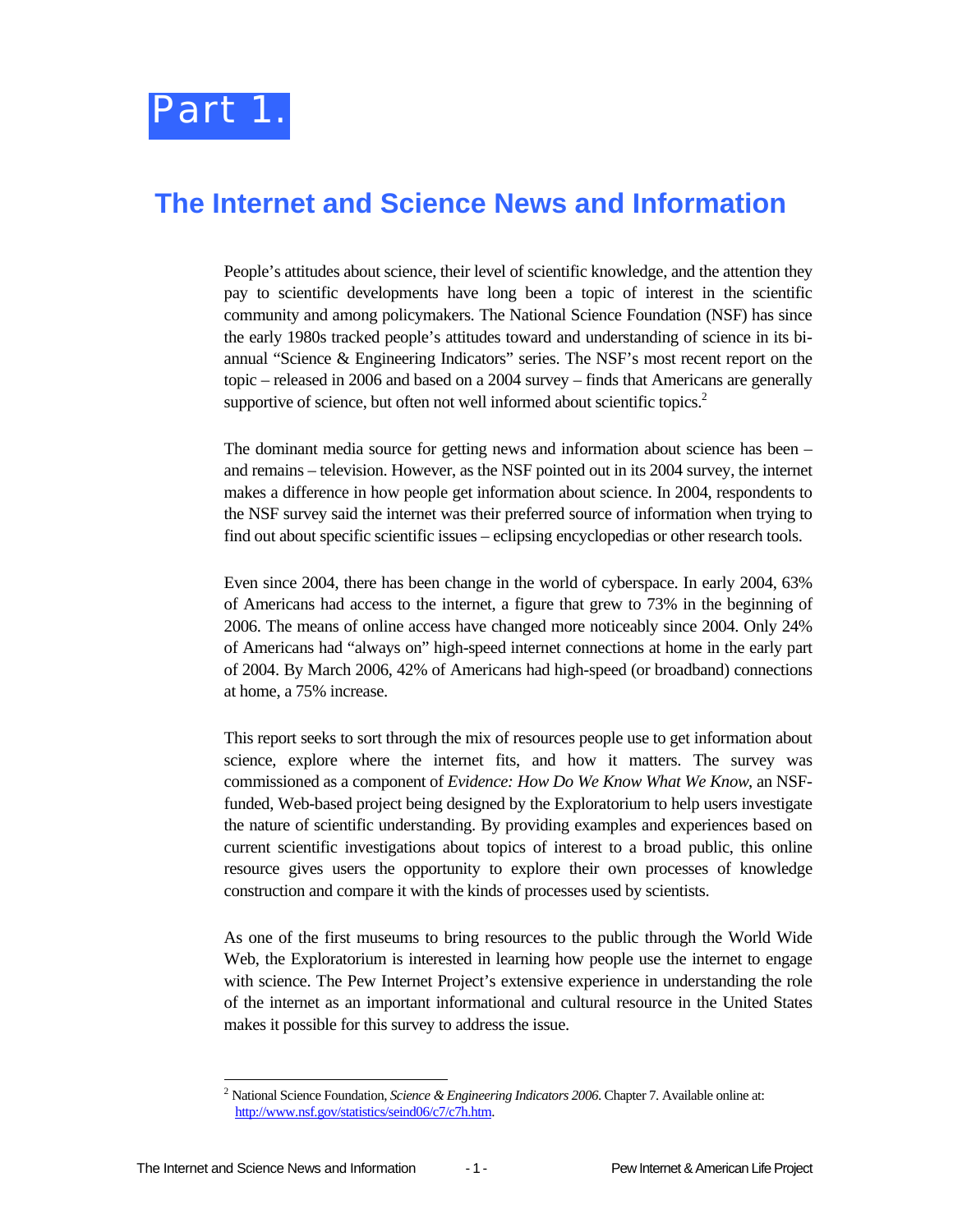Among the questions this report explores are:

- Where does the internet fit in how people learn about scientific issues relative to other resources people may use?
- If Is there any connection between getting science information online and attitudes about science and scientific research?
- Does the internet play an evidentiary role for users, letting them check scientific facts, verify claims about science, or dig deeper into scientific controversies?

#### **In the landscape of how people get science news and information, the television dominates, but the internet is the next most popular source.**

All respondents to the Pew Internet/Exploratorium survey were asked where they have ever gotten news and information about science, and where they get most of their science news and information. As the table shows below, the internet is half as likely as television to be cited as a main source of science news, but it is the second most cited source across the range of media.

| How Americans get science news and information |                                                                 |                                                                       |  |  |
|------------------------------------------------|-----------------------------------------------------------------|-----------------------------------------------------------------------|--|--|
|                                                | Where people get MOST<br>of their science news &<br>information | Where people have<br><b>EVER gotten science</b><br>news & information |  |  |
| Television                                     | 41%                                                             | 88%                                                                   |  |  |
| Internet                                       | 20                                                              | 54                                                                    |  |  |
| Magazines                                      | 14                                                              | 63                                                                    |  |  |
| <b>Newspapers</b>                              | 14                                                              | 69                                                                    |  |  |
| Radio                                          | 4                                                               | 46                                                                    |  |  |
| Other                                          |                                                                 | $\star$                                                               |  |  |

The figures above are consistent with those from the NSF's 2004 survey which asked about people's primary source of news about science and technology. In that survey, 41% cited TV, 18% the internet, 14% a magazine, 14% the newspaper, and 2% the radio.<sup>3</sup>

In the table above, the 54% of all Americans who have gotten science news and information on the internet translates into 74% of internet users having done this (because not everyone is an internet user). For the 20% of all Americans who get most of their science information from the internet, this translates into 27% of all online users.

l

<sup>&</sup>lt;sup>3</sup> See Figure 7-1 in the 2006 Science and Engineering Indicators. The two surveys are not fully comparable – the Pew Internet survey asked only about science while NSF inquired about science and technology.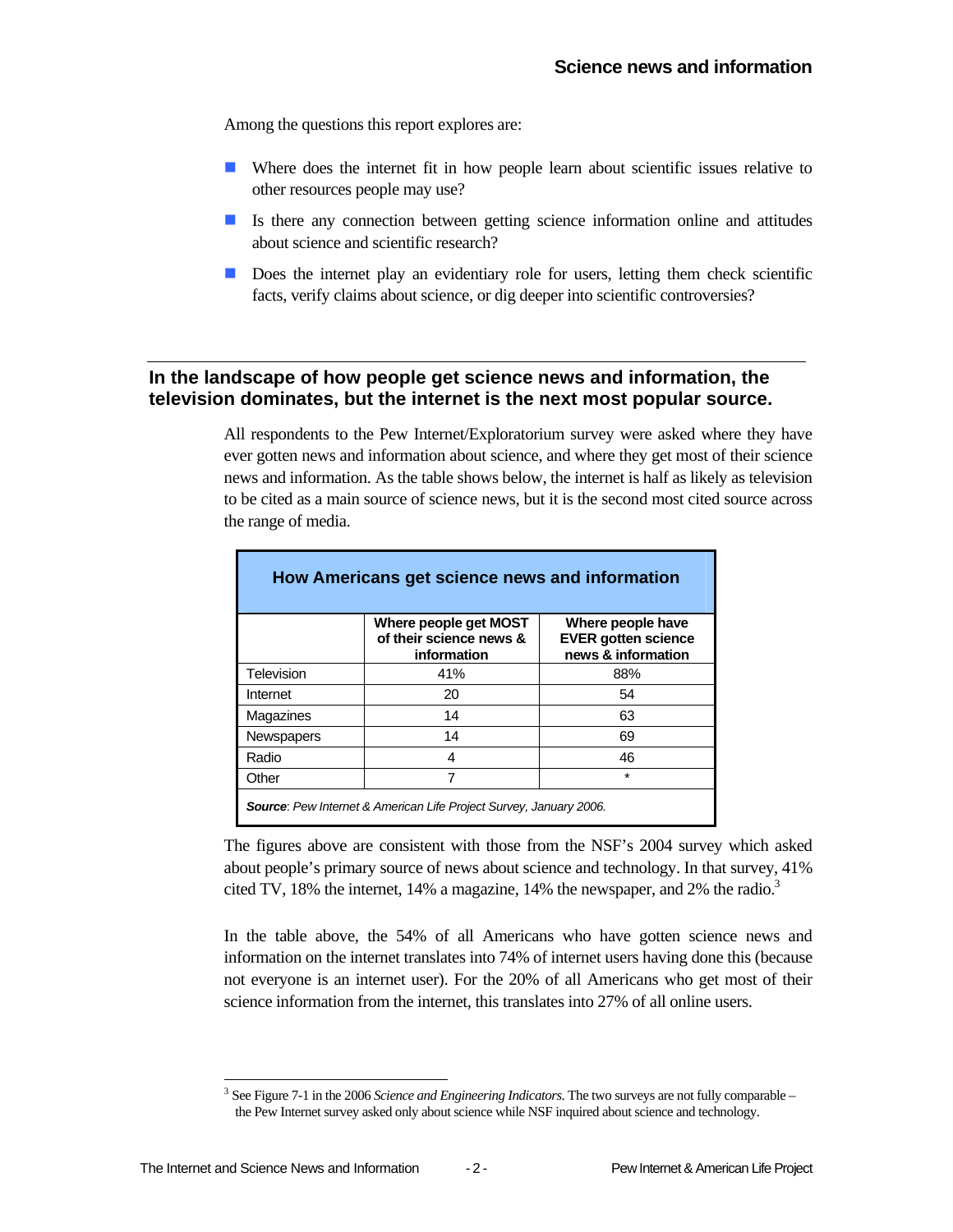The table below contrasts the demographic profiles of those who get most of their news and information about science from television and those who say the internet is their main source for this kind of information. People who turn to the internet most for science news and information are more likely to be young, well educated, and able and willing to make the monthly outlay for a high-speed internet connection. Those who rely on television tend to be older, less educated, and less likely to have a child under the age of 18.

| Demographic profile of those who rely on TV and those                         |                                                  |                                                     |  |  |
|-------------------------------------------------------------------------------|--------------------------------------------------|-----------------------------------------------------|--|--|
| who rely on the internet for most of their science news                       |                                                  |                                                     |  |  |
| and information                                                               |                                                  |                                                     |  |  |
| % in each demographic group who use<br>specific means for science information | <b>Rely on TV</b><br>for most<br>science<br>news | Rely on the<br>internet for<br>most science<br>news |  |  |
| Gender                                                                        |                                                  |                                                     |  |  |
| Male                                                                          | 45%                                              | 55%                                                 |  |  |
| Female                                                                        | 55                                               | 45                                                  |  |  |
| <b>Parental status</b>                                                        |                                                  |                                                     |  |  |
| Parent of child under 18                                                      | 36                                               | 42                                                  |  |  |
| Age                                                                           |                                                  |                                                     |  |  |
| 18-29                                                                         | 19                                               | 36                                                  |  |  |
| 30-49                                                                         | 40                                               | 43                                                  |  |  |
| $50 - 64$                                                                     | 23                                               | 17                                                  |  |  |
| $65+$                                                                         | 18                                               | 4                                                   |  |  |
| <b>Race/ethnicity</b>                                                         |                                                  |                                                     |  |  |
| White (not Hispanic)                                                          | 68                                               | 73                                                  |  |  |
| Black (not Hispanic)                                                          | 15                                               | 10                                                  |  |  |
| Hispanic (English speaking)                                                   | 13                                               | 10                                                  |  |  |
| <b>Education</b>                                                              |                                                  |                                                     |  |  |
| Less than high school                                                         | 20                                               | 5                                                   |  |  |
| High school grad                                                              | 43                                               | 26                                                  |  |  |
| Some college                                                                  | 21                                               | 32                                                  |  |  |
| College +                                                                     | 16                                               | 37                                                  |  |  |
| Student (full or part-time)                                                   | 9                                                | 26                                                  |  |  |
| <b>Income</b>                                                                 |                                                  |                                                     |  |  |
| Under \$30K                                                                   | 33                                               | 22                                                  |  |  |
| \$30K-50K                                                                     | 20                                               | 19                                                  |  |  |
| \$50K-\$75K                                                                   | 13                                               | 15                                                  |  |  |
| Over \$75K                                                                    | 17                                               | 32                                                  |  |  |
| <b>Internet use</b>                                                           |                                                  |                                                     |  |  |
| Has internet access                                                           | 62                                               | 100                                                 |  |  |
| Has broadband at home                                                         | 32                                               | 68                                                  |  |  |
| 791<br><b>Number of cases</b><br>364                                          |                                                  |                                                     |  |  |
| Source: Pew Internet & American Life Project Survey, January 2006.            |                                                  |                                                     |  |  |

#### **People under age 30 are equally as likely to say they rely on the internet as television for most of their news about science.**

Although TV the main source for science in the general population, the picture changes when focusing only on respondents under the age of 30. For that group, 36% say they get most of their science news and information from television, which is basically the same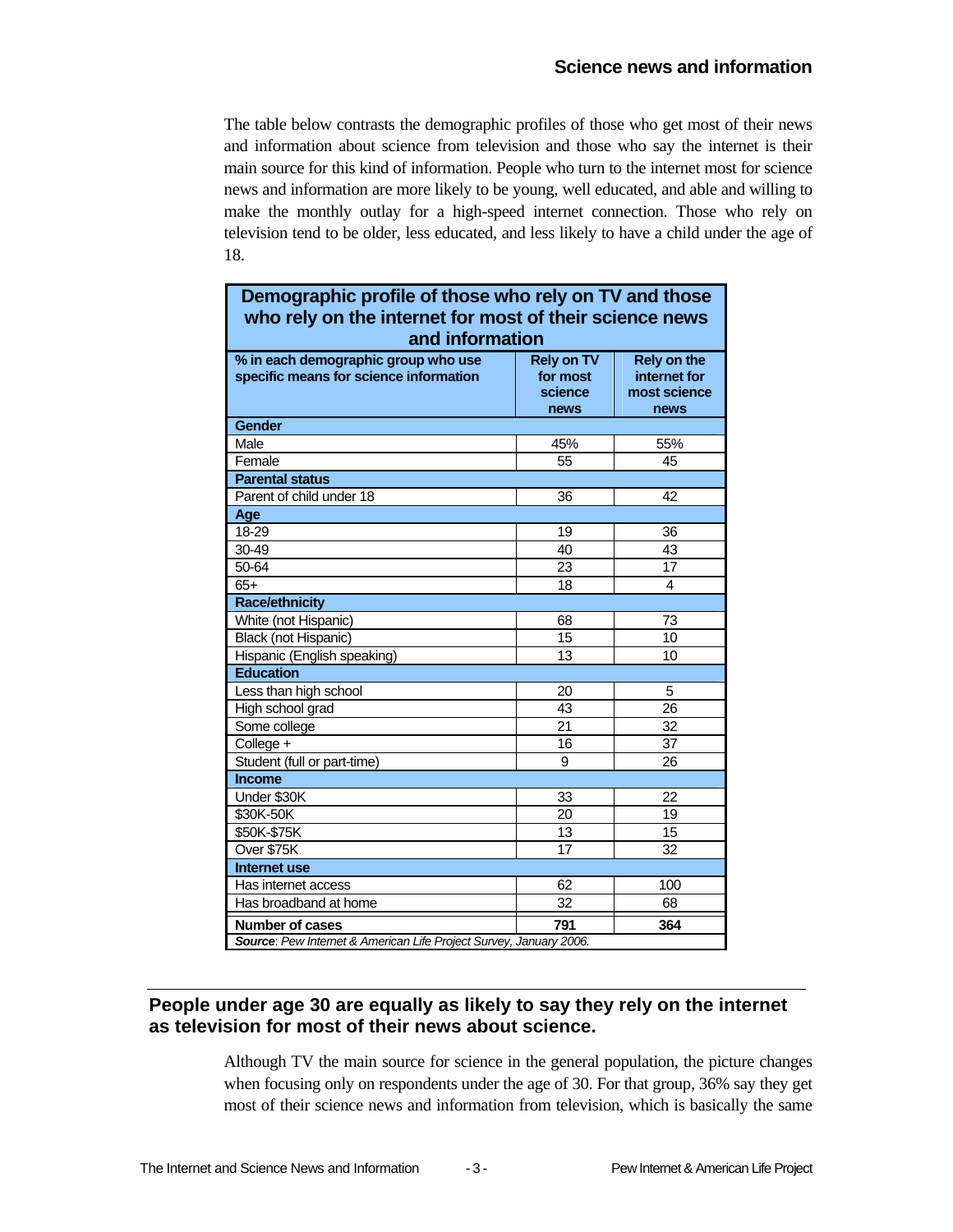| How Americans get science news and information by age                     |                   |            |            |         |  |
|---------------------------------------------------------------------------|-------------------|------------|------------|---------|--|
|                                                                           | <b>Ages 18-29</b> | Ages 30-49 | Ages 50-64 | Age 65+ |  |
| Television                                                                | 36%               | 42%        | 42%        | 43%     |  |
| Internet                                                                  | 34                | 22         | 15         | 5       |  |
| Magazines                                                                 | 9                 | 14         | 15         | 19      |  |
| <b>Newspapers</b>                                                         | 10                | 10         | 18         | 21      |  |
| Radio                                                                     | 2                 | 5          | 4          | 3       |  |
| Other                                                                     | 7                 | 6          | 5          | 4       |  |
| Number of cases                                                           | 253               | 693        | 555        | 477     |  |
| <b>Source:</b> Pew Internet & American Life Project Survey, January 2006. |                   |            |            |         |  |

percentage  $-34\%$  – who say they rely on the internet for most of their science information. Here is how media use for science information sorts out when comparing age groups.

#### **People use the internet extensively to learn about science – for research, homework, satisfying curiosity, and looking for evidence about scientific propositions.**

Although about one quarter of all internet users say they get most of their science news and information from the internet, the vast majority  $-87\%$  – of internet users have at one time turned to the internet to get some piece of information about science. Note the contrast between 87% and the 74% figure cited above as the share of internet users who ever have gotten online information. The difference arises this way: When respondents are prompted about specific online science activities, they remember things they have done with respect to science that they don't when simply asked if they have ever gotten science information online. As the table below shows, online users are likely to use the internet almost like an encyclopedia – looking for meanings of specific scientific terms or looking for an answer to a specific question about science.

> 3 out of 5 (59%) internet users have used the internet for online queries connected to scientific evidence.

People also use the internet to search for evidence to help them sort out issues regarding science. Half (52%) have used the internet to check the accuracy of a scientific fact or statistic and 37% have used the internet to compare opposing or different scientific theories. This adds up to 59% of internet users who have done at least one of these two activities.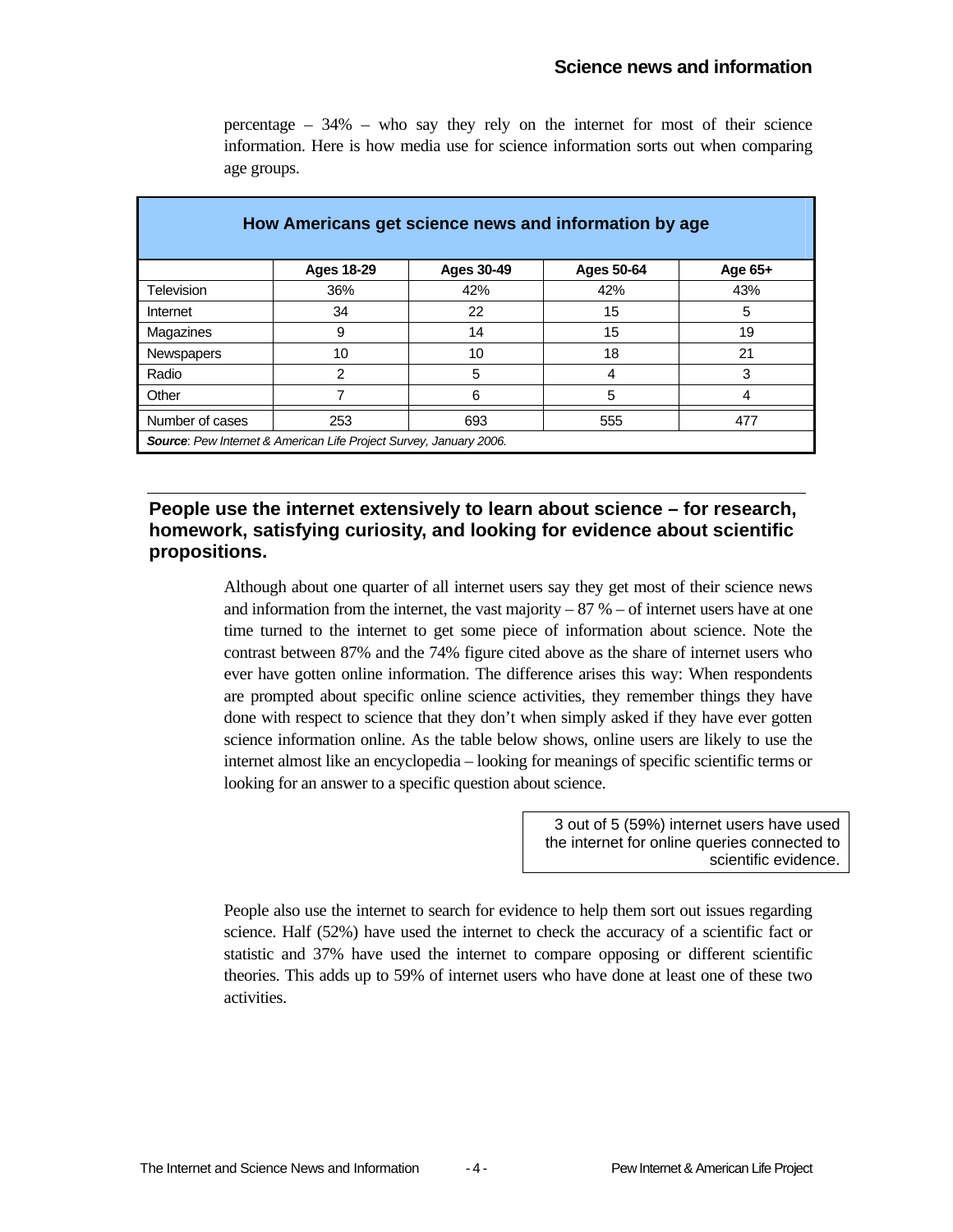| Types of science-oriented research online                                            |                    |  |  |
|--------------------------------------------------------------------------------------|--------------------|--|--|
|                                                                                      | All internet users |  |  |
| Look up the meaning of a<br>scientific term or concept                               | 70%                |  |  |
| Look for an answer to a question<br>you have about a scientific<br>concept or theory | 68                 |  |  |
| Learn more about a science story<br>or discovery first heard of offline              | 65                 |  |  |
| Complete a science assignment<br>for school (either self or child)                   | 55                 |  |  |
| Check the accuracy of a scientific<br>fact or statistic                              | 52                 |  |  |
| Download scientific data, graphs,<br>or charts                                       | 43                 |  |  |
| Compare different or opposing<br>scientific theories                                 | 37                 |  |  |

*Source: Pew Internet & American Life Project Survey, January 2006.* 

For those with high-speed internet connections at home, 91% have done at least one of these activities online.

As to specific online sites which provide science content, the table below shows the share of internet users who have ever been to the listed sites.

| Where internet users go online for science information                    |                         |  |  |
|---------------------------------------------------------------------------|-------------------------|--|--|
| <b>Website</b>                                                            | % of all internet users |  |  |
| Discovery.com                                                             | 31%                     |  |  |
| PBS.org                                                                   | 28                      |  |  |
| NationalGeographic.com                                                    | 23                      |  |  |
| USGS.gov                                                                  | 23                      |  |  |
| NASA.gov                                                                  | 19                      |  |  |
| Website of the Smithsonian Institution                                    | 14                      |  |  |
| Science.com                                                               | 10                      |  |  |
| Nature.com<br>9                                                           |                         |  |  |
| <b>Source:</b> Pew Internet & American Life Project Survey, January 2006. |                         |  |  |

Close to two-thirds (62%) of internet users have been to at least one of those eight sites. Of the six sites that specialize mainly in science content (i.e., excluding PBS and Discovery), 49% of internet users have been to at least one of those sites. And a sizable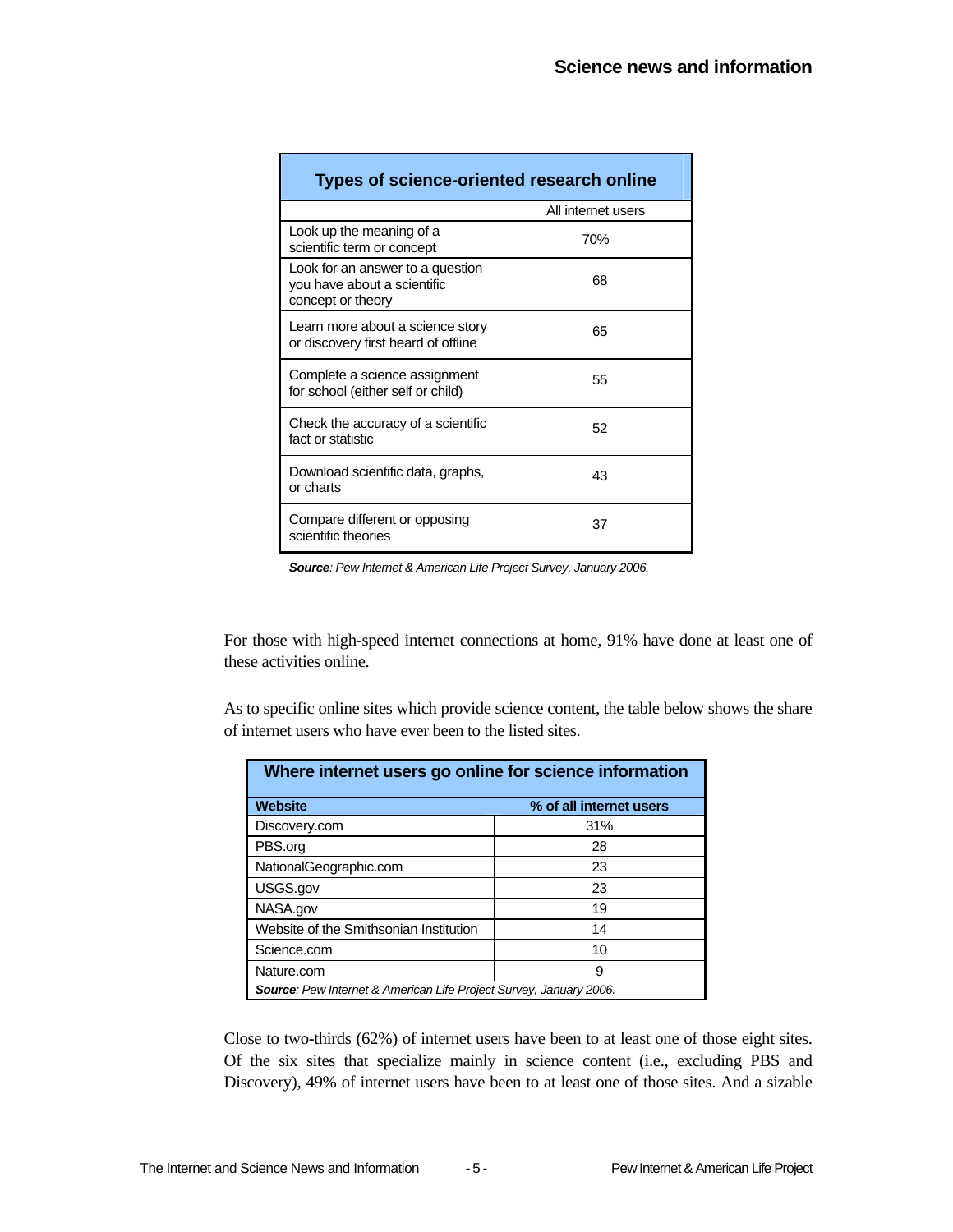share of the internet population  $-27$ % – has been to three or more of these eight sites at one point.

Part 3 of this report will analyze in greater detail the usage patterns for these sites and compare use of online science resources to offline ones, such as going to science museums, reading science magazines, and watching science TV programming.

#### **Consumers of online science information are into fact-checking – sometimes using online resources but also using offline ones.**

Those who have gotten science news or information online sometimes dig deeper into a piece of scientific information. Specifically:

- 62% say they look for other information online to check the reliability of information they have found to ensure it is correct.
- 54% say they check with an *offline* source, like a journal or encyclopedia, to assess reliability.
- 54% look up the original source of the information or the original study the information is based upon.

Fully 80% of those who have consulted science information online have done at least one of these three activities. Those who use the internet to check the reliability of information they have found online are also likely to use offline sources to further check the fact. Fully two-thirds (68%) of internet users who have checked into a science fact online also have checked with an offline source to assess its reliability.

For those in the 18-29 age group with high-speed connections at home, the reliance on the internet for fact-checking is pronounced. Fully 71% of those who have gotten science information online have turned to the internet to find out more about the reliability of scientific information; they are only slightly more likely than average to have checked with an offline source (57% have) or looked up the original source of information (56% have).

#### **Convenience is a big driver of people to the internet for science information.**

Respondents were asked what comes *closest* to describing why they use the internet for science news and information. Among online users who have gotten some news or information about science on the internet, 71% say they do so because getting science information online is easy and convenient. Just 13% say they turn to the internet because they believe online science information is more accurate than elsewhere and another 12% say it is because they can get science information online that they can't get elsewhere. For home broadband users, 77% cite convenience as the reason they use the internet for science information and news.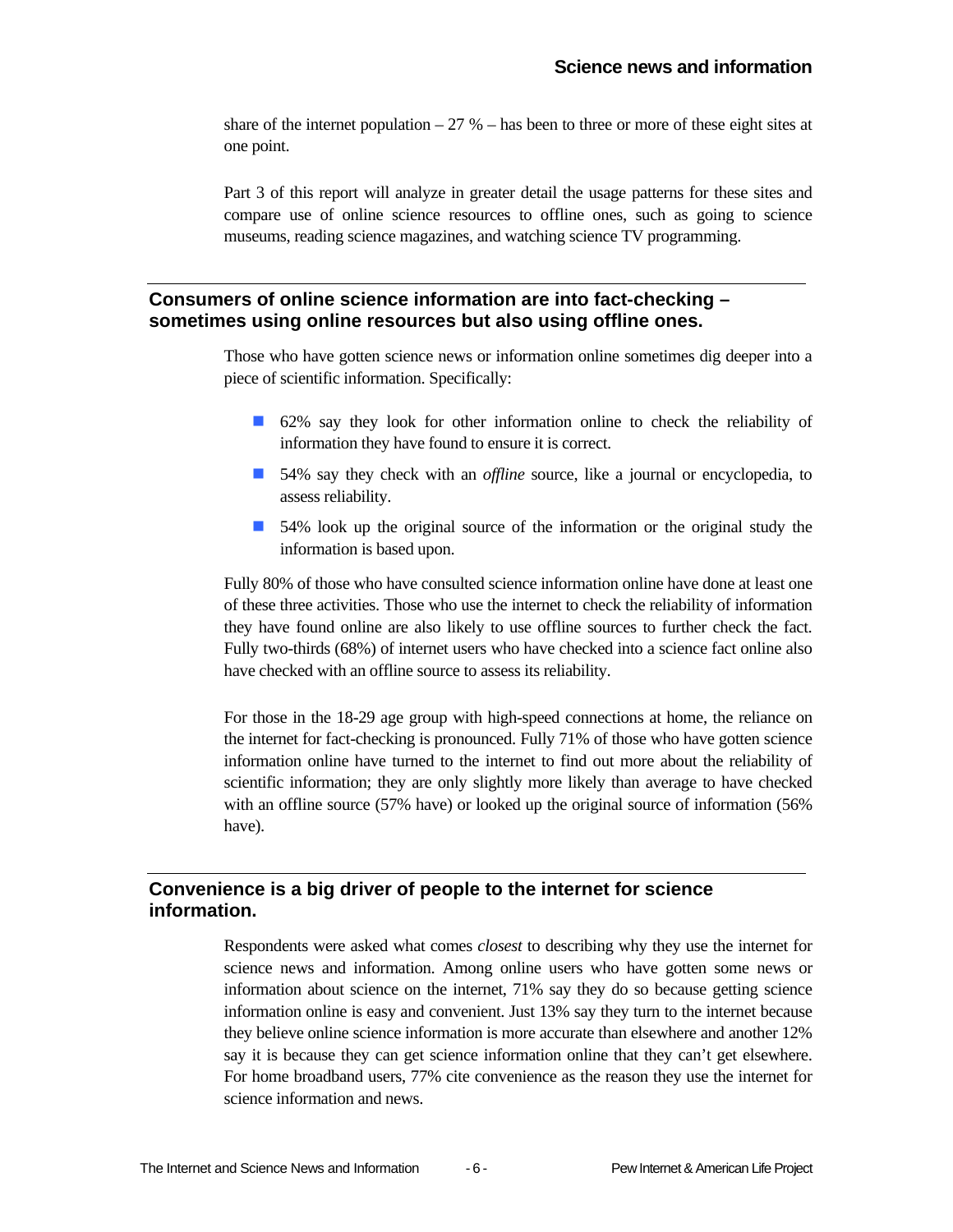When probed further about where they turn first when looking for science news and information, 61% of people who have gotten science information online identify the internet as their starting point; 69% of home broadband users say this.

#### **Online users, by happenstance, run into science news and information when they log on for another purpose.**

When asked if they come upon science news and information when they have gone online with another purpose in mind, 65% of internet users say they have encountered science information when they are online for something else. This phenomenon is more prevalent among the younger pool of internet users in the sample.

| Encountering science information online when<br>user is online for another reason |     |  |  |
|-----------------------------------------------------------------------------------|-----|--|--|
| Ages 18-29                                                                        | 71% |  |  |
| Ages 30-49<br>70                                                                  |     |  |  |
| Ages 50-64<br>60                                                                  |     |  |  |
| Age $65+$<br>43                                                                   |     |  |  |
| <b>Source:</b> Pew Internet & American Life Project Survey, January 2006.         |     |  |  |

It is also the case that people who have more internet experience are more likely to run into science information online than others. Three quarters (74%) of internet users who have been online 10 or more years have come upon online information while online for another reasons compared to  $61\%$  of other online users.<sup>4</sup> This is because online experience is associated with more extensive internet surfing habits.

A somewhat greater share of home broadband users (70%) says they have encountered science information when online for another reason. Online experience and connection speed tend to amplify one another a bit; 76% of those with broadband at home and ten or more years of online experience have come across science information in the course of an online session intended to do something else.

#### **For Americans with high-speed internet connections at home, the internet plays a central role in how they get news and information about science.**

With convenience cited as a reason for getting science news and information online, it is not surprising that the most convenient means of online access – the "always on" home broadband connection – alters the patterns of consumption of science information. As the table below shows, having a high-speed connection makes a difference in how people get news generally about science. This comes partly at the expense of newspapers. Given that

 4 Just over one-third (37%) of online users say they had been online for 10 years or more in the Pew Internet and American Life Project January 2006 survey.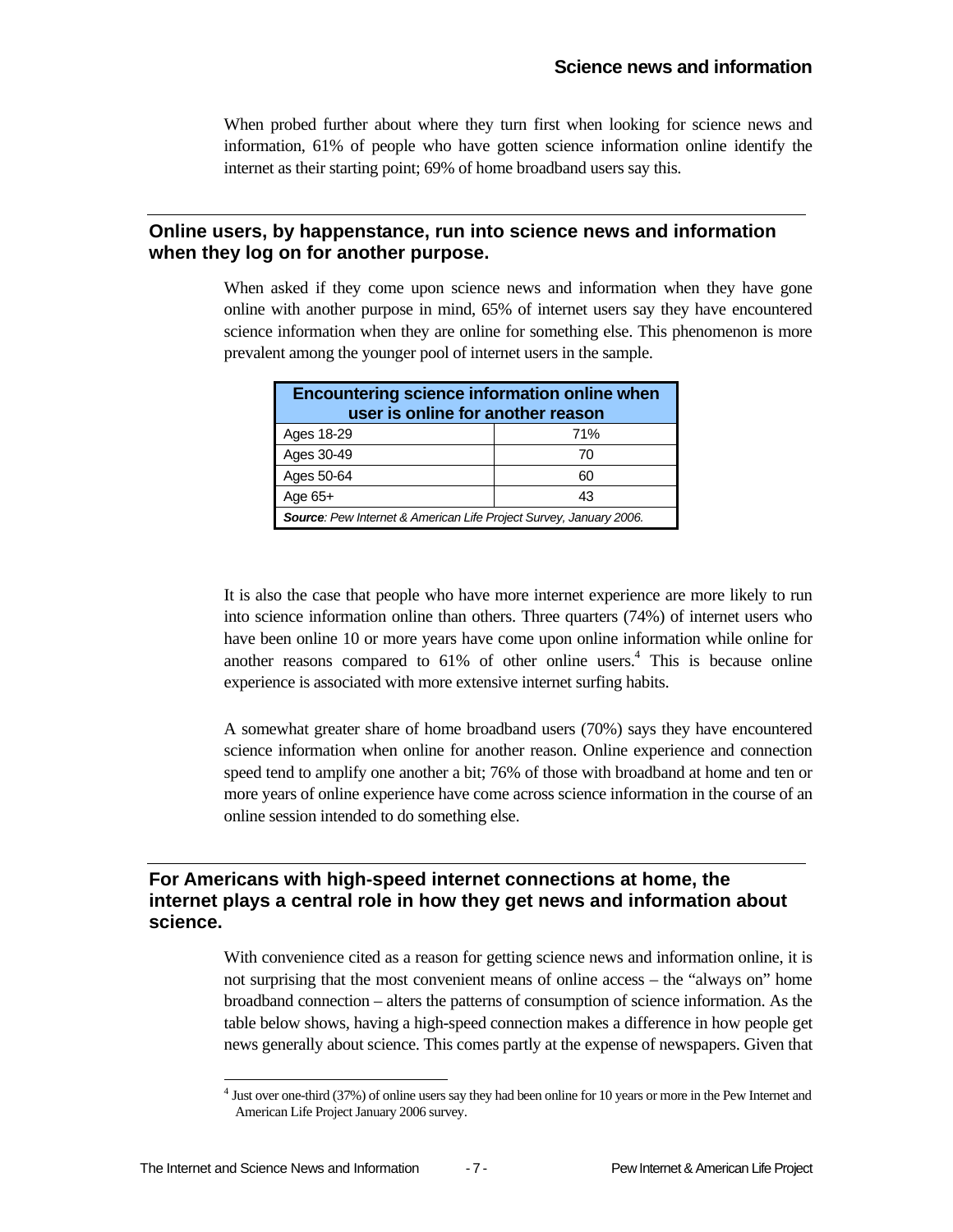TV remains the media source that people generally turn to most often for news and information of any sort, it is notable that for science, the internet is basically at parity as a general source for news and information for home high-speed users.<sup>5</sup>

| Internet access and where Americans say they get most of<br>their science news and information |                            |                        |                       |  |
|------------------------------------------------------------------------------------------------|----------------------------|------------------------|-----------------------|--|
|                                                                                                | Home<br>broadband<br>users | Home dial-<br>up users | Non-internet<br>users |  |
| Television                                                                                     | 33%                        | 35%                    | 61%                   |  |
| Internet                                                                                       | 34                         | 22                     | $\star$               |  |
| Magazines                                                                                      | 15                         | 16                     | 12                    |  |
| <b>Newspapers</b>                                                                              | 11                         | 17                     | 17                    |  |
| Radio                                                                                          | 4                          | 5                      | 4                     |  |
| Other                                                                                          | 3                          | 6                      | 6                     |  |
| Number of cases<br>514<br>773<br>553                                                           |                            |                        |                       |  |
| Source: Pew Internet & American Life Project Survey, January 2006.                             |                            |                        |                       |  |

As was the case for general patterns of media use for science information, focusing on different age groups is illuminating when considering connection speed. For the "under 30" group, the internet is the clearly preferred means for getting news and information about science. (The 50-64 and over 65 age cohorts were combined due to the small number of cases of survey respondents with broadband at home over the age of 65).

| Where Americans get most of their science news and<br>information<br>Home broadband internet users |                                                   |     |     |  |  |  |
|----------------------------------------------------------------------------------------------------|---------------------------------------------------|-----|-----|--|--|--|
|                                                                                                    | <b>Ages 18-29</b><br><b>Ages 30-49</b><br>Age 50+ |     |     |  |  |  |
| Television                                                                                         | 32%                                               | 33% | 29% |  |  |  |
| Internet                                                                                           | 44                                                | 32  | 25  |  |  |  |
| Magazines                                                                                          | 9                                                 | 14  | 19  |  |  |  |
| Newspapers                                                                                         | 3                                                 | 10  | 18  |  |  |  |
| Radio                                                                                              |                                                   | 5   | 3   |  |  |  |
| Other                                                                                              | 9                                                 | 5   | 5   |  |  |  |
| Number of cases<br>125<br>347<br>291                                                               |                                                   |     |     |  |  |  |
| Source: Pew Internet & American Life Project Survey, January 2006.                                 |                                                   |     |     |  |  |  |

<sup>5</sup> See Pew Research Center for the People and the Press, *Online Papers Modestly Boost Newspaper Readership: Maturing Internet News Audience Broader Than Deep*, July 2006. for data on patterns of media use for general news. Available online at: http://people-press.org/reports/display.php3?ReportID=282.

l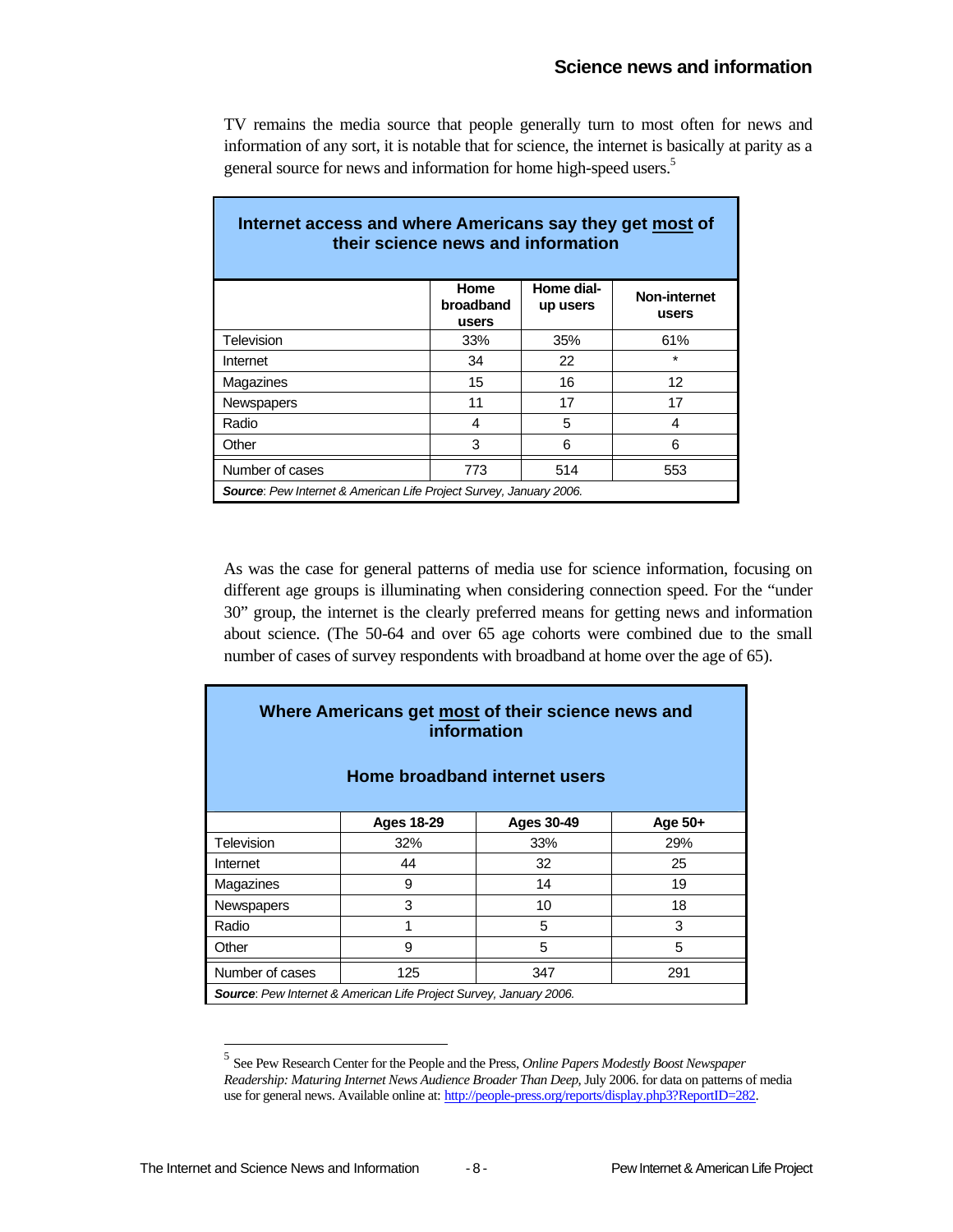#### **Once people turn to the internet for science news and information, they learn to rely on it as a source. That is especially true for young people.**

For the 87% of internet users who have gotten science news and information online, we asked them where they usually turn to first when they need a bit of scientific information or want the latest science news. Among this group, fully 61% say they first go online when this need strikes. Roughly one-third (34%) cite another source, with those sources being fairly evenly spread among magazines, books, the library, TV, encyclopedias, and newspapers (all cited by anywhere from 3% to 5% of respondents).

Again, the numbers change for those with high-speed connections at home. Fully 69% of home broadband users say they turn first to the internet for news and information about science, with 27% turning first to other sources. Honing in on young high-speed at-home users – those in the 18-29 age range – shows that three-quarters of this group (76%) turn to the internet first for news and information about science, with only 17% turning first to other sources.

#### **A mix of forces seems to prompt users' online encounters with science information, including unplanned encounters with science information online, the convenience of the internet, attitudes toward science, and home broadband connections. This shows that the internet is a doorway to science information for many Americans.**

As noted, some 20% of Americans say the internet is their main source for news and information about science. Analysis of the data shows there are several reasons for this, including respondents' access to broadband at home, the internet's convenience as tool for accessing science information, and the likelihood that respondents have unplanned encounters with science information. Which factors have the greatest relative influence?

Statistical analysis of these effects shows that happenstance is the largest factor underlying people's tendency to say the internet is the source for most of their science news. That is, encountering science information online when using the internet for another purpose correlates most strongly with people saying the internet is a main source for science news and information. Convenience matters a good deal too, but its effect is half that of happenstance. Specifically, when thinking about what accounts for the share of Americans who rely mainly on the internet for science news, about a quarter of it (27%) is attributable to the phenomenon of people encountering science news online when they logged on for a different reason and 14% is due to people viewing the internet as a convenient source for this information.

Other factors are important as well. A person's outlook toward science, i.e., the extent to which someone sees himself as well-informed about science and overall interest in learning about scientific discoveries, explains 16% and 9%, respectively, of the share of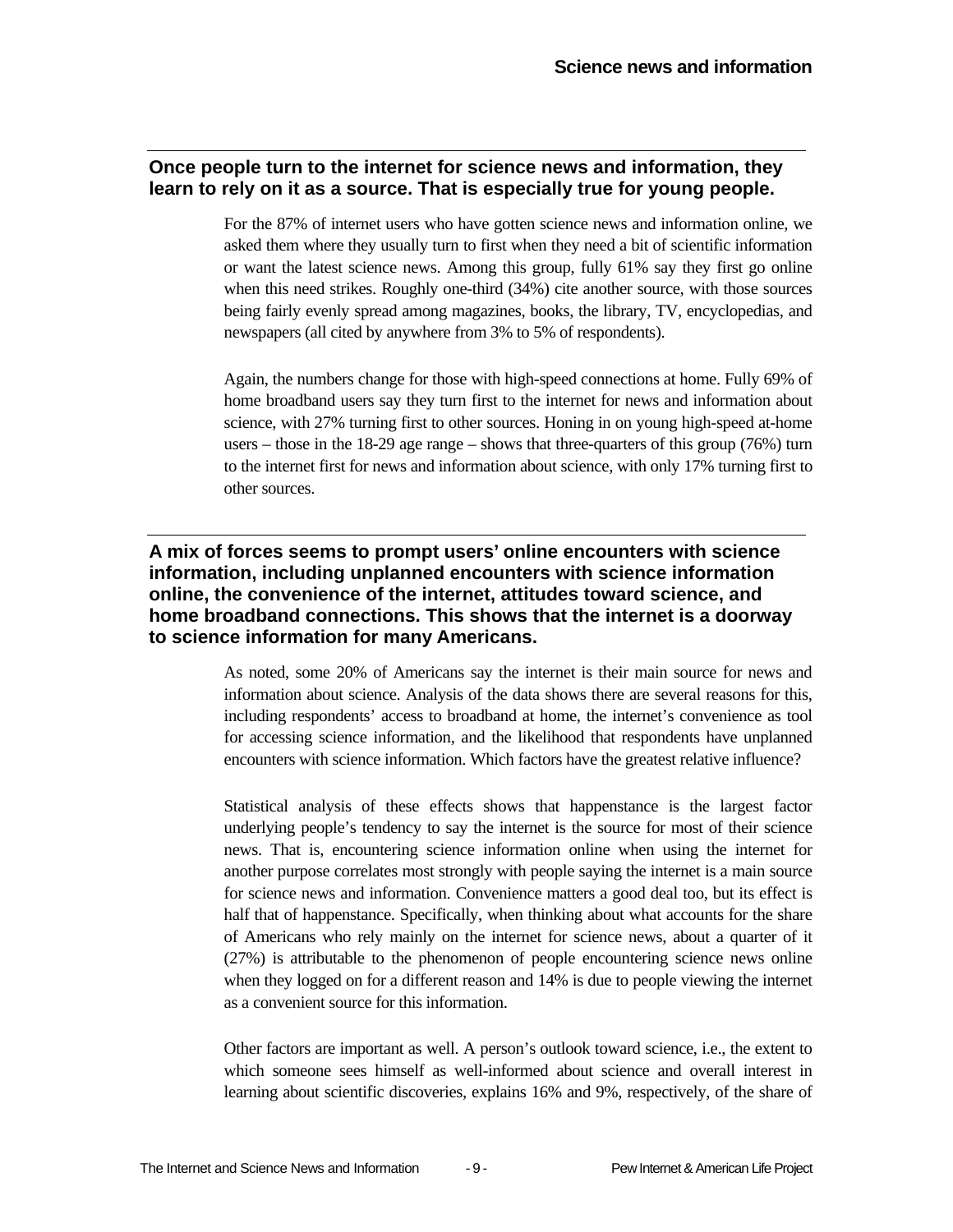people using science as a main source of news. Having a home broadband connection (14%), being under the age of 30 (8%), and being male (7%) each explain a portion of the frequency with which people use the internet as their main source of science information.<sup>6</sup>

This analysis points to a confluence of forces that, for some users at least, opens doors to science resources online. Certainly what people bring to the internet, such as their interest in science and how closely they follow scientific discoveries, shapes their online science habits. Generational differences and, to a modest extent, gender also come into play.

But characteristics of the web enter into the picture as well. The convenience and availability of online information draw some users to the internet for science information. Although it may seem surprising that unintended encounters with science information online are strongly correlated with use of the internet as a main source for science information, this finding is consistent with other Pew Internet research. After the 2004 general election, half of internet users reported having unplanned encounters with news about the campaign and politics when they had gone online for another reason.<sup>7</sup>

Moreover, people are increasingly turning to the internet for general news. About twice as many Americans got news online on the typical day in 2005 than four years earlier, a phenomenon in part driven by the growth in home broadband adoption.<sup>8</sup> This trend increases the chance of unplanned encounters with science information online. Whether it is convenience, happenstance, or an "always on" high-speed connection at home, for many (mostly young) Americans, the internet holds prominent position as an information resource for science.

1

<sup>&</sup>lt;sup>6</sup> This analysis uses logistic regression to model the factors that predict the chances someone says they use the internet as their main source of science news and information. The relative contribution of the factors discussed is derived by comparing the predicted probability when the factor is not present (e.g., the respondent does not believe the internet is a convenient science tool or the respondent does not have a home broadband connection) to the model's average predicted probability.

 $^7$  Lee Rainie, Cornfield, Michael, and Horrigan, John. *The Internet and Campaign 2004*. Pew Internet  $\&$ American Life Project, March 2005. Available online at: http://www.pewinternet.org/PPF/r/150/report\_display.asp.

John Horrigan, *Online News: For many home broadband users, the internet is a primary news source*. Pew Internet & American Life Project, March 2006. Available online at: http://www.pewinternet.org/PPF/r/178/report\_display.asp.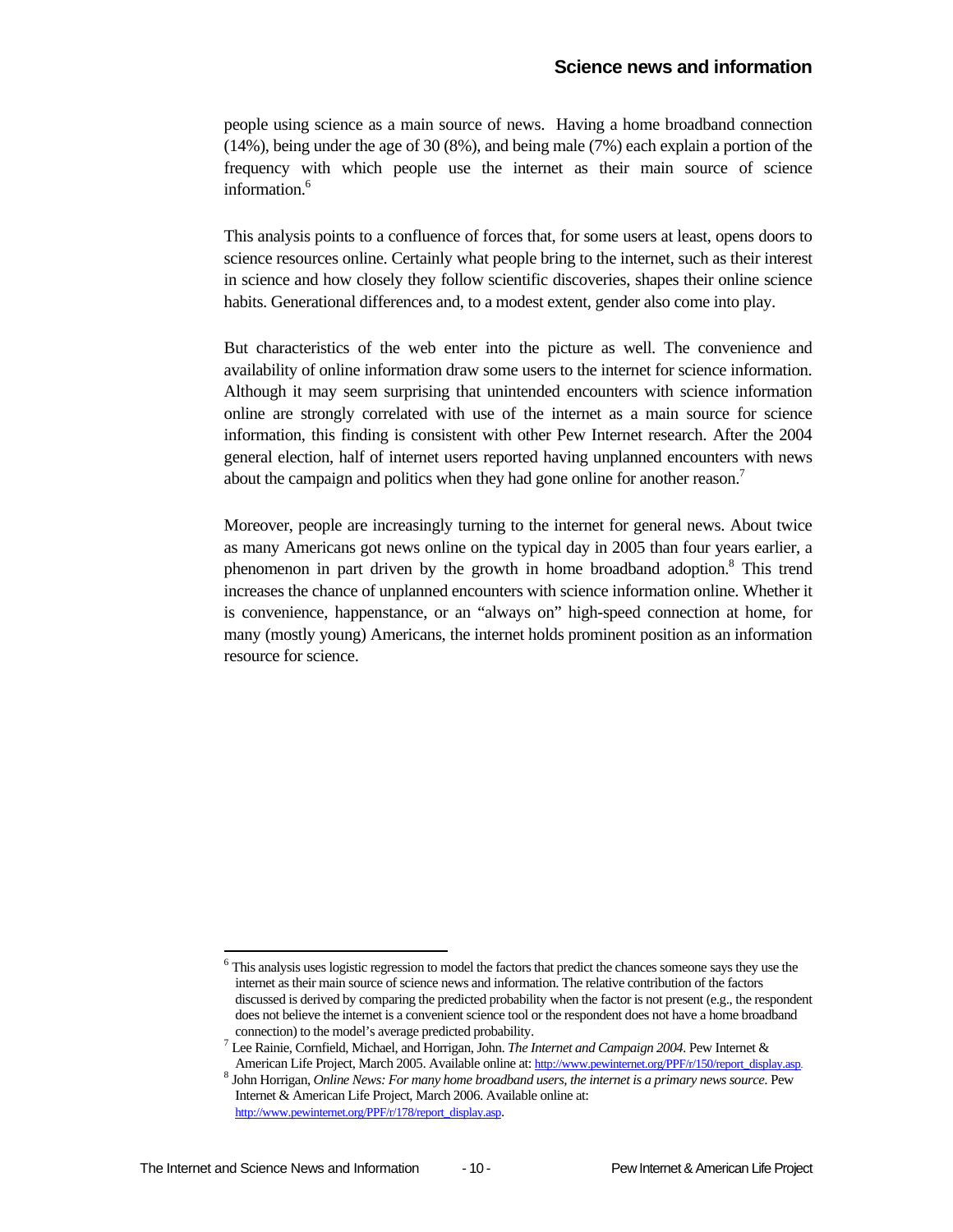

### **Science Knowledge, Attitudes, and the Internet**

The Pew Internet/Exploratorium science and the internet survey asked respondents a series of questions on their attitudes about science, how well they view their understanding science, and how closely they follow developments in science.

#### **Well-educated Americans and those who say they are interested in scientific discoveries are confident about their understanding and knowledge of science.**

Most Americans (58%) report they have at least a good understanding of science and two-thirds (69%) see themselves as at least somewhat informed about science. Still, about 40% of Americans say their understanding of science is fair or poor.

| If you had to rate your own understanding of<br>science would you say it is  |  |  |  |
|------------------------------------------------------------------------------|--|--|--|
| Very good<br>20%                                                             |  |  |  |
| Good<br>38                                                                   |  |  |  |
| Just fair<br>32                                                              |  |  |  |
| Poor                                                                         |  |  |  |
| <b>Source:</b> Pew Internet & American Life Project Survey,<br>January 2006. |  |  |  |

As to following scientific discoveries, most Americans consider themselves at least somewhat informed, but about one-third do not see themselves as well-informed about scientific discoveries.

| How well informed would you say you are<br>about new scientific discoveries? |  |  |  |
|------------------------------------------------------------------------------|--|--|--|
| Very informed<br>11%                                                         |  |  |  |
| Somewhat informed<br>58                                                      |  |  |  |
| Not too informed<br>23                                                       |  |  |  |
| Not at all informed<br>8                                                     |  |  |  |
| Source: Pew Internet & American Life Project Survey,<br>January 2006.        |  |  |  |

Finally, two-thirds of Americans (66%) said they have a good idea of what it means to study something scientifically (33% were not really sure). When pressed to describe what it means to study something scientifically, nearly all (93%) of those who said they understood this concept were able to give an answer.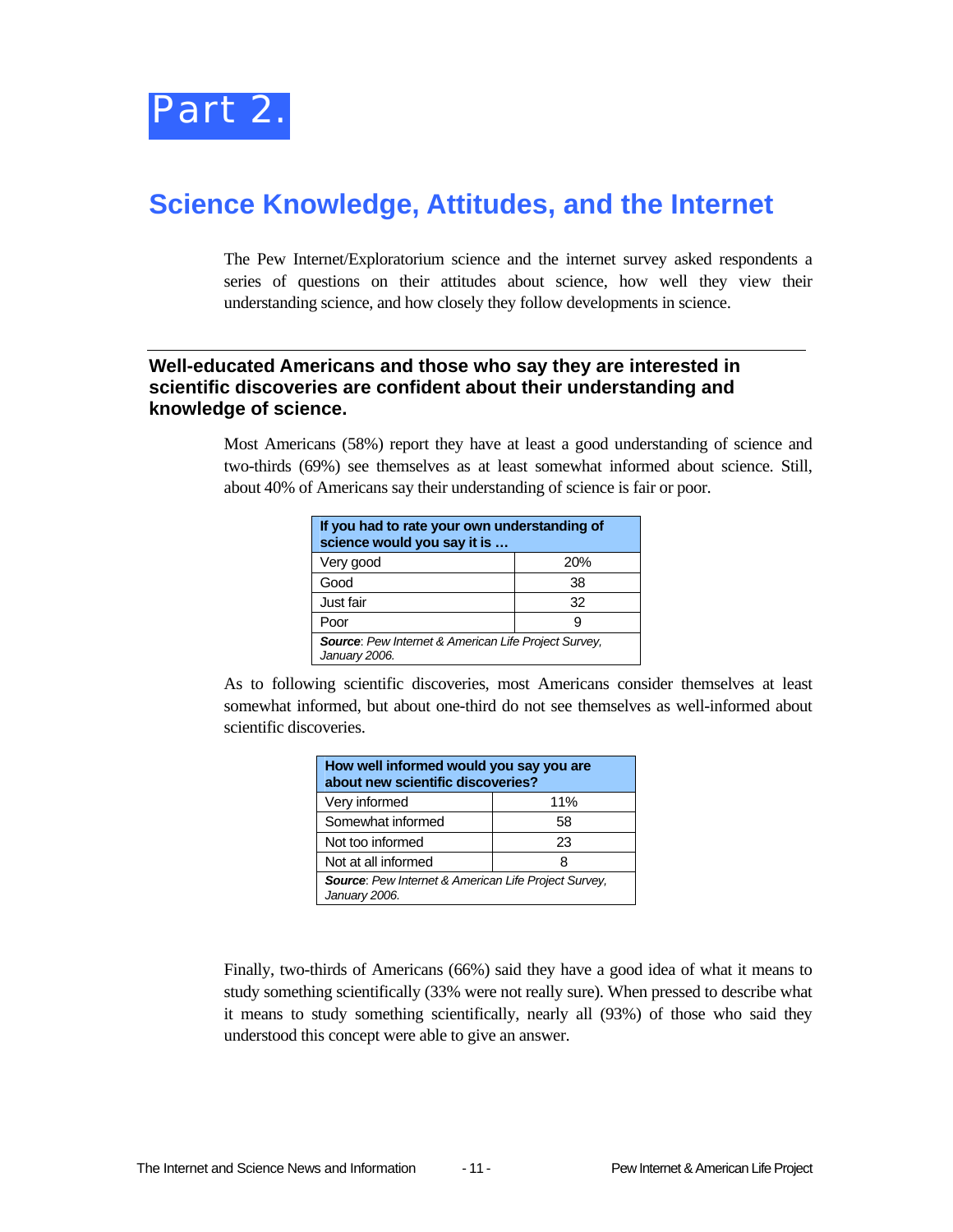### **The Dynamics of Getting Science Knowledge**

Looking more closely at the data, several factors come into play in explaining the responses to these questions. Foremost are levels of education, whether respondents like to read about a variety of different things, or whether respondents say they enjoy learning about science.

| <b>Self-Assessment of Science Knowledge</b><br>(% in each group that who say "yes") |                                                                                                                                                                              |     |     |     |  |  |
|-------------------------------------------------------------------------------------|------------------------------------------------------------------------------------------------------------------------------------------------------------------------------|-----|-----|-----|--|--|
|                                                                                     | Like to read<br><b>Enjoy learning</b><br>about science<br><b>College</b><br>Non-college<br>about many<br>graduate<br>different<br>and new<br>degree<br>things<br>discoveries |     |     |     |  |  |
| My basic understanding of<br>science is "very good" or "good"                       | 75%                                                                                                                                                                          | 51% | 65% | 77% |  |  |
| am "very" or "somewhat"<br>informed about new scientific<br>discoveries.            | 83                                                                                                                                                                           | 63  | 78  | 86  |  |  |
| I have a good idea of what it<br>means to study something<br>scientifically         | 90                                                                                                                                                                           | 57  | 73  | 80  |  |  |
| <b>Source:</b> Pew Internet & American Life Project Survey, January 2006.           |                                                                                                                                                                              |     |     |     |  |  |

#### **Online users who have gotten science news and information online report higher levels of understanding of science, follow science more closely, and are more likely to say they understand the scientific method.**

As noted, 74% of internet users say they have gotten some kind of news or information about science online. This group of online science surfers shows very distinct differences from online users who have *not* gotten science information online when it comes to assessing their interest and understanding of science.

| Self-Assessment of Science Knowledge & Internet Use                                                                                                                                       |      |     |  |  |  |
|-------------------------------------------------------------------------------------------------------------------------------------------------------------------------------------------|------|-----|--|--|--|
| Percent of those who<br><b>Percent of online users</b><br>have ever gotten<br>who have not gotten<br><b>Science topics</b><br>science information<br>science information online<br>online |      |     |  |  |  |
| My basic understanding of science is<br>"very good" or "good"                                                                                                                             | 69%  | 49% |  |  |  |
| I am "very" or "somewhat" informed about<br>new scientific discoveries.                                                                                                                   | 78   | 58  |  |  |  |
| I have a good idea of what it means to<br>study something scientifically                                                                                                                  | 81   | 60  |  |  |  |
| Number of cases                                                                                                                                                                           | 1042 | 405 |  |  |  |
| <b>Source:</b> Pew Internet & American Life Project Survey, January 2006                                                                                                                  |      |     |  |  |  |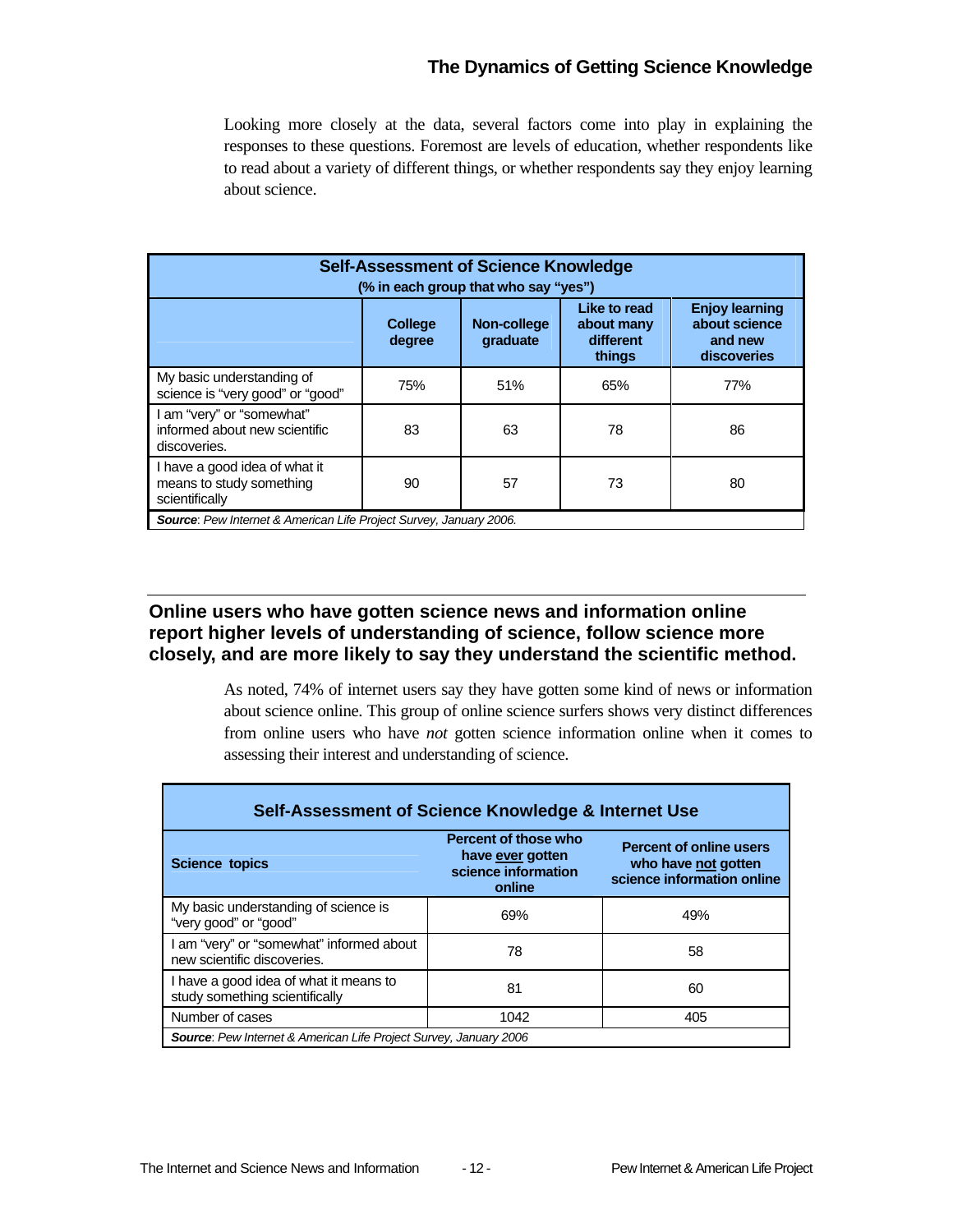On the one hand, these are not surprising results. People who, for whatever reason, seek out science news and information online would be expected to say that they have a good understanding of science or know a lot about the latest in scientific studies.

Yet these differences are important because they are independent of a variety of demographic, behavioral, and other attitudinal factors that one would expect to drive people to extensive surfing to science sites. The survey asked respondents about their interest in science, curiosity about learning new things, educational levels, whether they have attended a science museum in the past 12 months, regularly watch TV channels that specialize in science content, or subscribe to magazines that have science content. The survey also included standard demographic questions on gender, age, race, and income. The presence of these other questions permits statistical analysis that disentangles many of the various effects of all these variables – including use of the internet to get science news and information – on people's perceptions of what they know about science.

> People who have ever sought science news and information online report higher levels of knowledge and understanding of science.

When controlling for all the factors listed above, there is a positive and statistically significant relationship between being a user of online science resources and people's self-reported levels of understanding of science, being informed of new scientific discoveries, and understanding what it means to study something scientifically.<sup>9</sup> If having a college degree is associated with a high likelihood that respondents say they have a "good" or "very good" understanding of science, then a respondent who is a college graduate *and* goes online for science news and information has a higher likelihood of rating his understanding of science as "good" or "very good" than the same respondent who isn't a science web surfer (see following chart). The same thing is true when focusing on how respondents rate how well-informed they are about new scientific discoveries or their understanding of the scientific process.

l

<sup>9</sup> Other factors of possible interest that were statistically significant were gender and age. Men were more likely than women to rate their understanding of and interest in science highly. Younger adults were more likely than older ones to rate their understanding of and interest in science highly. Factors such as race, income, marital status, and where a respondent lives (e.g. urban areas) were not statistically significant.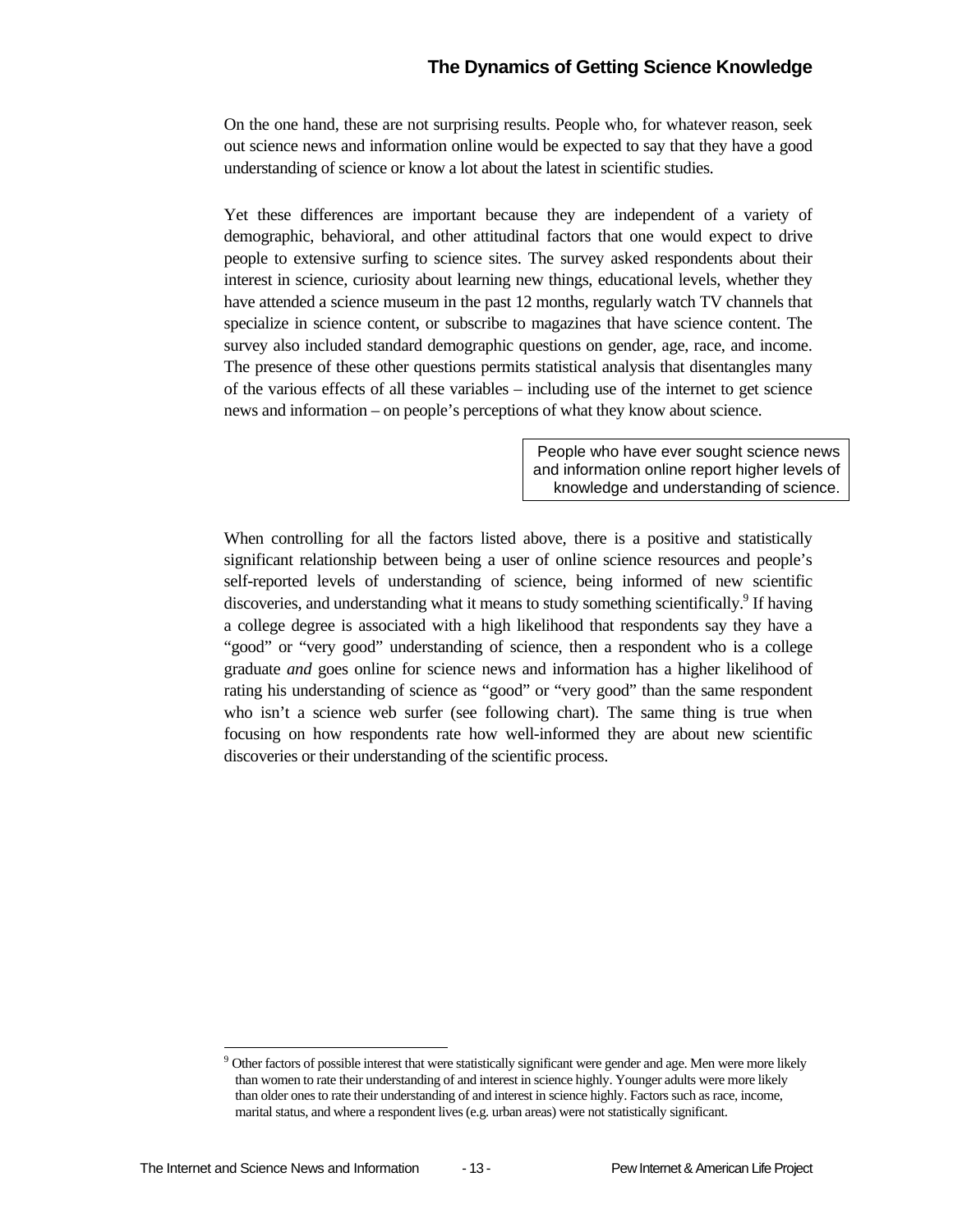

#### Understanding of science – comparing college graduates who get science information online to college graduates who don't

This statistical correlation does not fully explain the underlying causal relationships between use of the internet for science information and attitudes about science. People with a lot of education or interest in science may have a strong technological orientation – so their existing predilection to turn to the internet for information may map very directly to positive attitudes about science. In that case, the science content they find online is not a cause of their better attitudes about science they express. At the same time, since many internet users (65%) say they encounter science news and information when they go online for a different reason, some of those surfers may come across science content online that has an influence on their attitudes about science.

The statistical analysis points to a clear correlation between people's online science surfing and their sense of their knowledge and understanding of science: *those who say they have ever sought science news and information online report higher levels of knowledge and understanding of science, even when taking into account educational levels, expressed interest in science, and a host of other demographic factors.*

#### **Self-reported understanding of the scientific process does not track with other measures of understanding of the scientific process.**

All respondents in the Pew Internet/Exploratorium survey were asked "In general, would you say you have a good idea of what it means to study something scientifically, or are you not really sure what that means?" Some 66% responded that they "have a good idea of what it means" with 33% saying they weren't really sure. Those who responded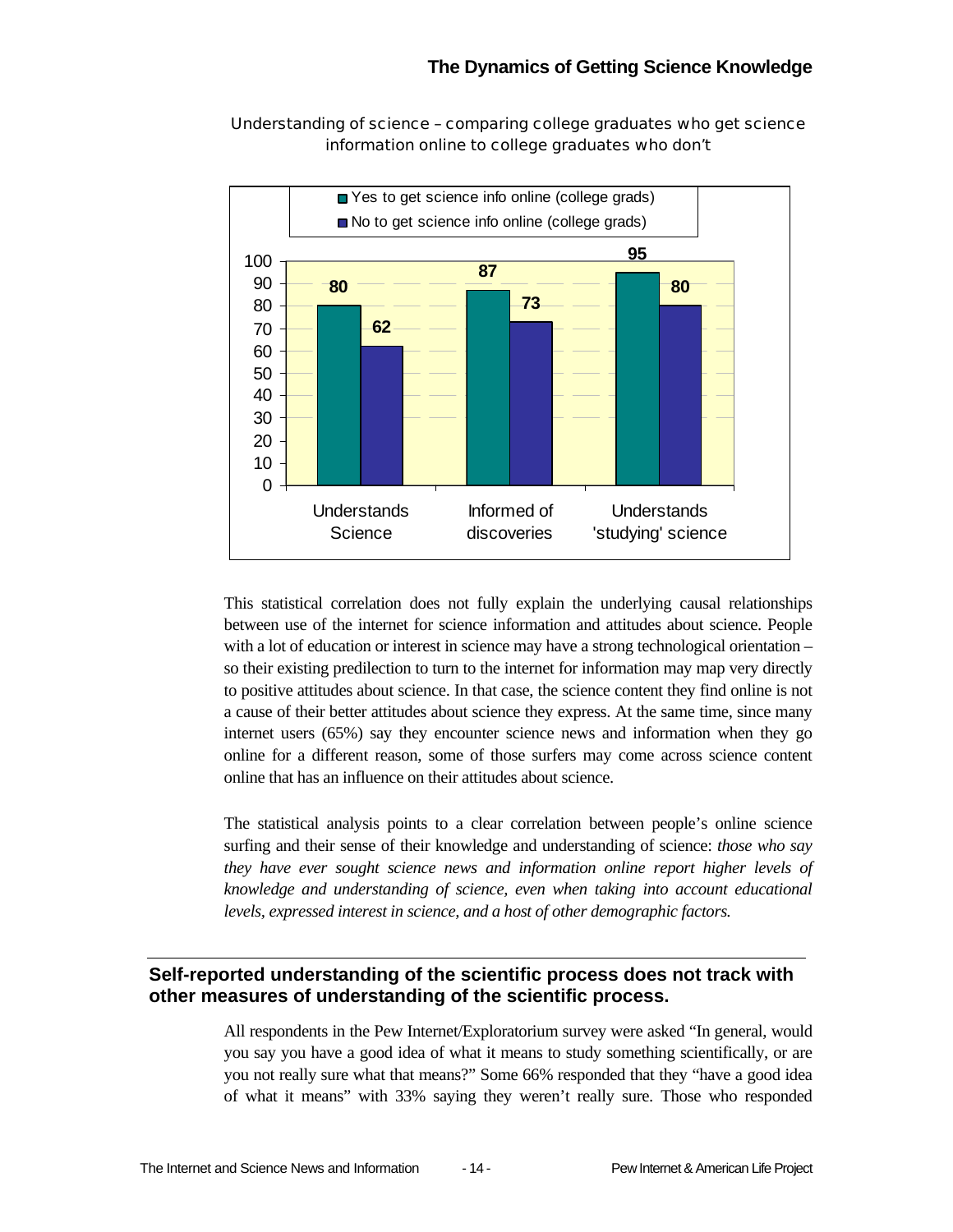affirmatively to the question were then probed to describe in their own words what it means to study something scientifically. Fully 93% gave a response and 7% either said they did not really know what it means or refused to answer. This suggests that, as an upper bound, 60% of Americans can be thought of as having a good understanding of the scientific method – at least when asked to do a self-assessment on the topic.

These findings do not match those in the NSF's 2004 survey on science, which used a different approach to arrive at the finding that "many Americans appear not to have a firm grasp on the nature of the scientific process." In that survey, 46% of respondents successfully answered a question that tested their understanding of how an experiment is conducted. The difference in results is due to the different questions – one a self-reported assessment of understanding the scientific process and the other a measure of understanding of a specific dimension of the scientific process.<sup>10</sup> The differences in how the issues are framed are likely the reason in the gap in measures of respondents' understanding of the scientific process.

#### **Those who go online for science news and information are more likely to strongly agree with propositions about science's positive role in improving society, the quality of human lives, and the nation's well-being.**

All respondents were presented a series of statements to assess their attitudes about science, and several of the propositions extolled the virtues of science in helping society, people, and the country. As the table below shows, adult Americans were generally in agreement about the importance of science and its benefits to society. These findings are consistent with other surveys on the public's attitudes about science; the Virginia Commonwealth University Life Sciences Survey of 2005 found that 87% of Americans "strongly" or "somewhat" agree that scientific research is essential for improving the quality of people's lives and 85% "strongly" or "somewhat" agree that developments in science help make society better. $11$ 

 $10$  See p. 7-19 in Science and Engineering Indicators 2006.

<sup>&</sup>lt;sup>11</sup> 2005 VCU Life Sciences Survey: Support for Stem Cell Research Grows; Opposition to Cloning Continues; Pluralism in Views about Origins of Biological Life. Available online at: http://www.vcu.edu/uns/Releases/2005/oct/102405a.html.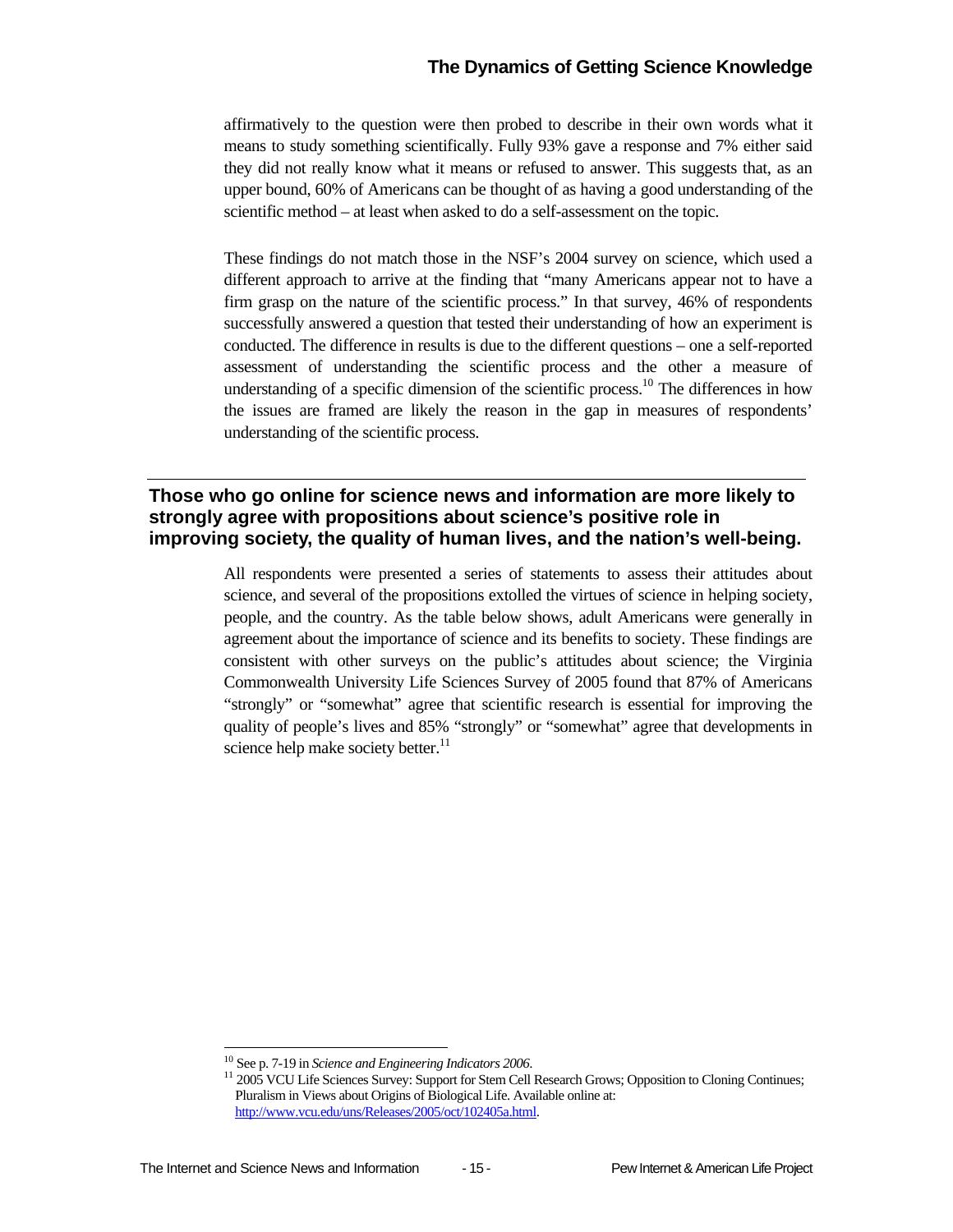| Attitudes about science: all respondents |       |                                                                    |                          |  |
|------------------------------------------|-------|--------------------------------------------------------------------|--------------------------|--|
| <b>Strongly</b><br>agree                 | Agree | <b>Disagree</b>                                                    | <b>Strongly disagree</b> |  |
| 39%                                      | 50%   | 8%                                                                 | $1\%$                    |  |
| 35                                       | 56    | 7                                                                  |                          |  |
| 31                                       | 58    | 8                                                                  |                          |  |
| 19                                       | 58    | 18                                                                 | 2                        |  |
|                                          |       | Source: Pew Internet & American Life Project Survey, January 2006. |                          |  |

Among those who have ever gotten science information online, this activity also has a statistically significant association with higher rates of agreeing with positive statements about society. Thus, even when controlling for interest in science, education, willingness to learn new things, and other demographic factors, having gotten science information online is correlated with a higher level of a respondent's perception of the virtues of science in society.<sup>12</sup> The table below shows how those who have gotten science news or information online differ from other internet users when it comes to attitudes about science in society.

| % "strongly agree"                                                                                                  | Those who have ever<br>gotten science<br>information online | <b>Online users who</b><br>have not gotten<br>science<br>information online |
|---------------------------------------------------------------------------------------------------------------------|-------------------------------------------------------------|-----------------------------------------------------------------------------|
| To be a strong society, the United States needs to be<br>competitive in science                                     | 48%                                                         | 33%                                                                         |
| Scientific research is essential to improving the quality of<br>human lives                                         | 43                                                          | 27                                                                          |
| Developments in science help make society better                                                                    | 38                                                          | 27                                                                          |
| In order to live their daily lives, people need a good<br>understanding of basic scientific concepts and principles | 22                                                          | 15                                                                          |
| Number of cases                                                                                                     | 1042                                                        | 405                                                                         |

 $12$  As might be expected, interest in science, having a college degree, and willingness to learn new things are significantly correlated with the statements agreeing that science is helpful to society. Men were more likely than women to agree that developments in science improve society and that the U.S. must be competitive in science. Other factors, such as race or marital status, did not have any significant association with the chances of agreeing with these statements.

 $\overline{a}$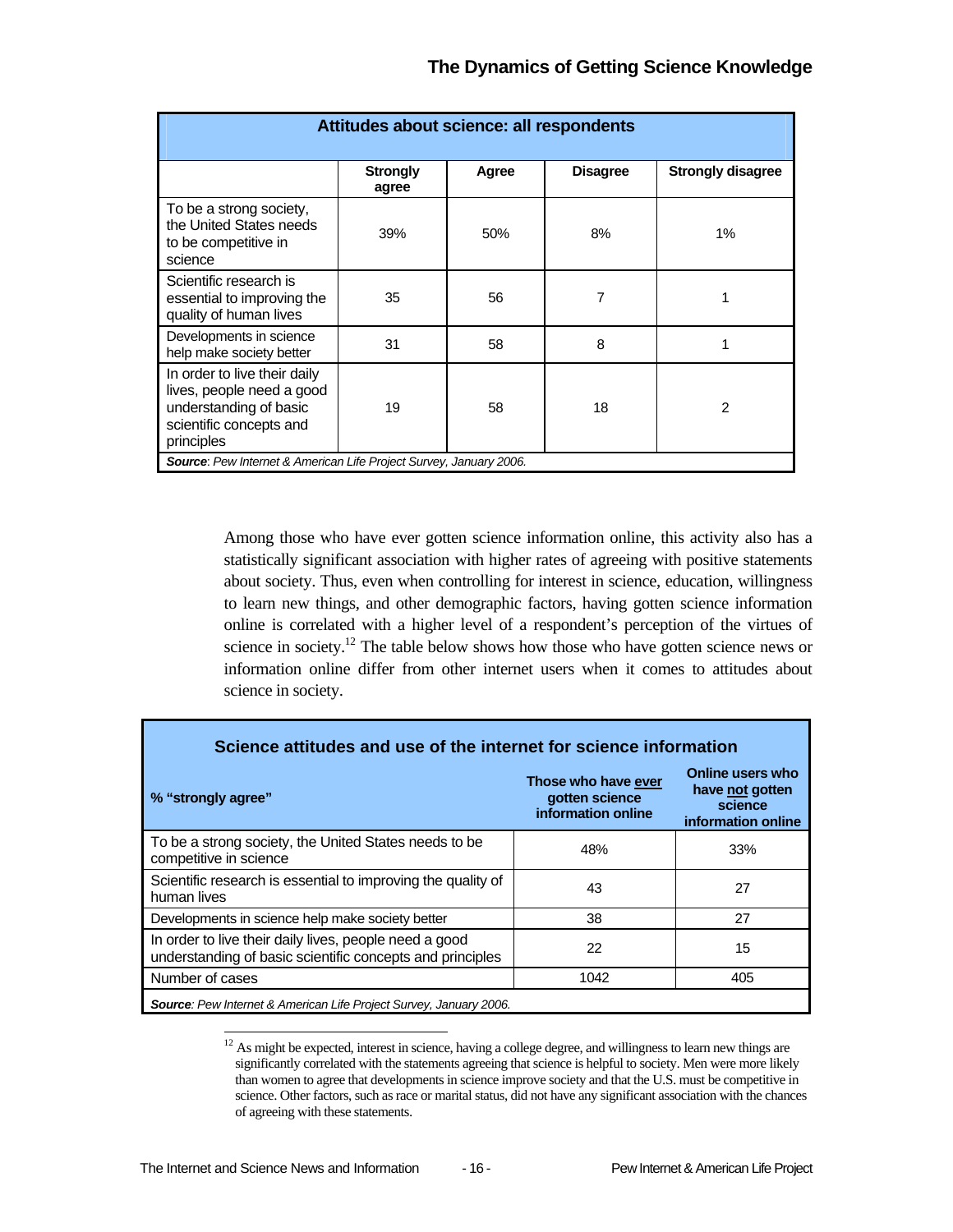The following chart helps to demonstrate the statistically independent correlation between online science information and attitudes about science. The chart compares responses to the above attitudinal questions among those with college degrees who have gotten science information online with college graduates who have not gotten science information online. The percentages reflect those who "strongly agree" with the specific statement.



#### Attitudes about science – comparing college graduates who get science information online to college graduates who don't

#### **When presented with statements that cast doubt on the scientific enterprise, respondents who are politically conservative are most likely to agree with them.**

Very few Americans have strongly held beliefs when it comes to worries about whether science creates problems or pays too little attention to moral issues. Yet, particularly regarding the notion that science doesn't pay enough attention to moral values, substantial numbers of Americans agree with the concerns raised in the proposition presented to them.<sup>13</sup>

 $\overline{a}$ <sup>13</sup> The 49% of Americans who "strongly" or simply "agree" with the statement "science doesn't pay enough attention to values" compares with 56% who "strongly" or "somewhat" strongly agree with this in the 2005 VCU Life Sciences Survey.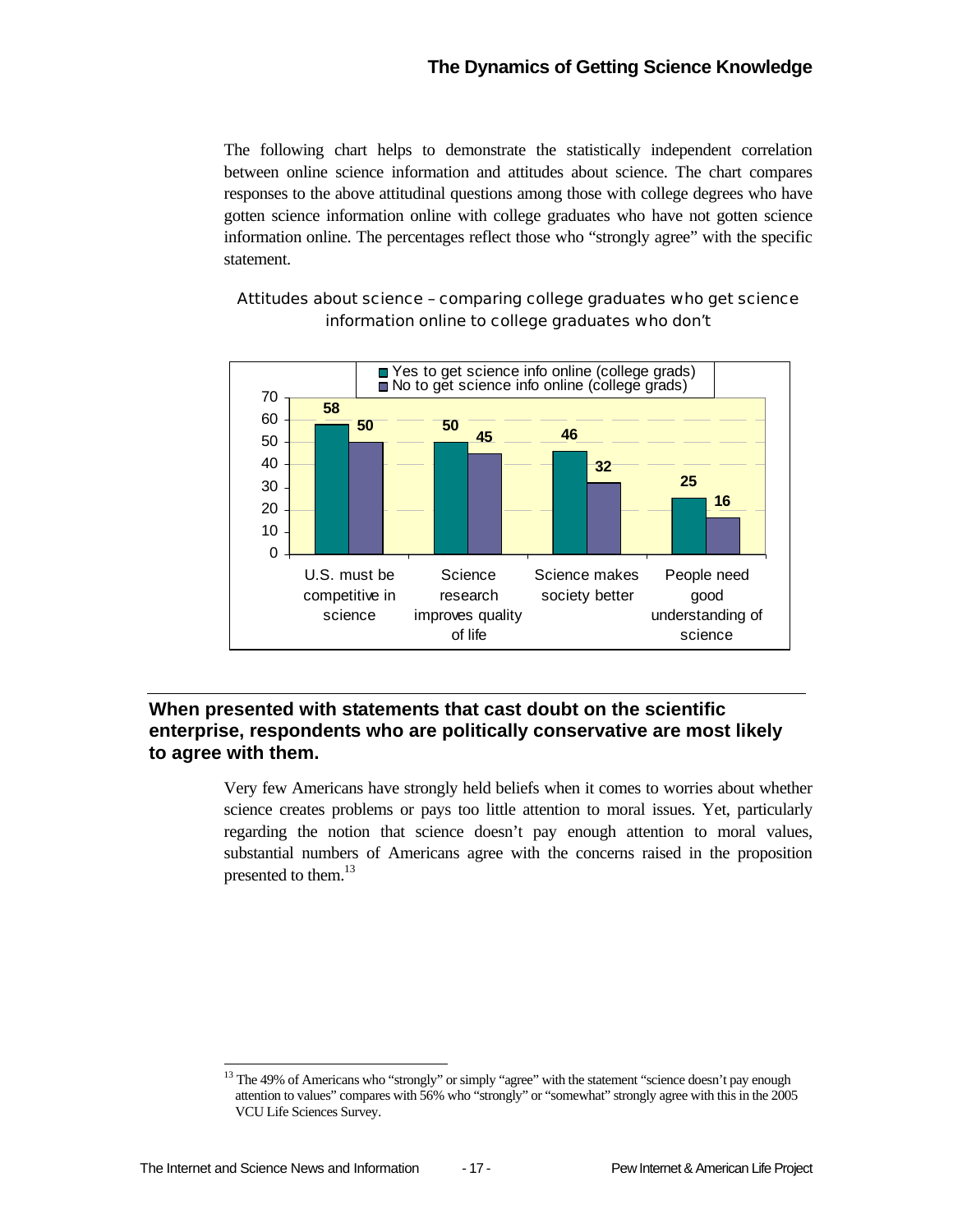| Worries about science: all respondents                                                         |                          |       |                 |                             |
|------------------------------------------------------------------------------------------------|--------------------------|-------|-----------------|-----------------------------|
|                                                                                                | <b>Strongly</b><br>agree | Agree | <b>Disagree</b> | <b>Strongly</b><br>disagree |
| Scientific research today<br>doesn't pay enough<br>attention to the moral<br>values of society | 11%                      | 38%   | 36%             | 7%                          |
| Science creates more<br>problems than solutions<br>for us and our planet                       | 3                        | 19    | 52              | 19                          |
| <b>Source:</b> Pew Internet & American Life Project Survey, January 2006.                      |                          |       |                 |                             |

When scrutinizing which subgroups may be more or less inclined to agree with these statements, respondents who describe their political beliefs as conservative are more likely to strongly or somewhat agree with the statements in the table above. This is especially true regarding worries about science and moral values.

Respondents were asked to classify their political views as somewhat or very liberal, somewhat or very conservative, or moderate. In the table below, "liberal" denotes the 29% of respondents who said they are somewhat or very liberal, "conservative" represents 35% of respondents who said they are somewhat or very conservative, and "moderate" are the 27% of those who labeled themselves "moderate" politically.

| Worries about science: political ideology                                                                     |              |            |                 |  |
|---------------------------------------------------------------------------------------------------------------|--------------|------------|-----------------|--|
|                                                                                                               | Conservative | Liberal    | <b>Moderate</b> |  |
| Science creates more problems than<br>solutions for us and our planet                                         | 28%          | <b>20%</b> | 20%             |  |
| Scientific research today doesn't pay<br>enough attention to the moral values<br>45<br>60<br>39<br>of society |              |            |                 |  |
| <b>Source:</b> Pew Internet & American Life Project Survey, January 2006.                                     |              |            |                 |  |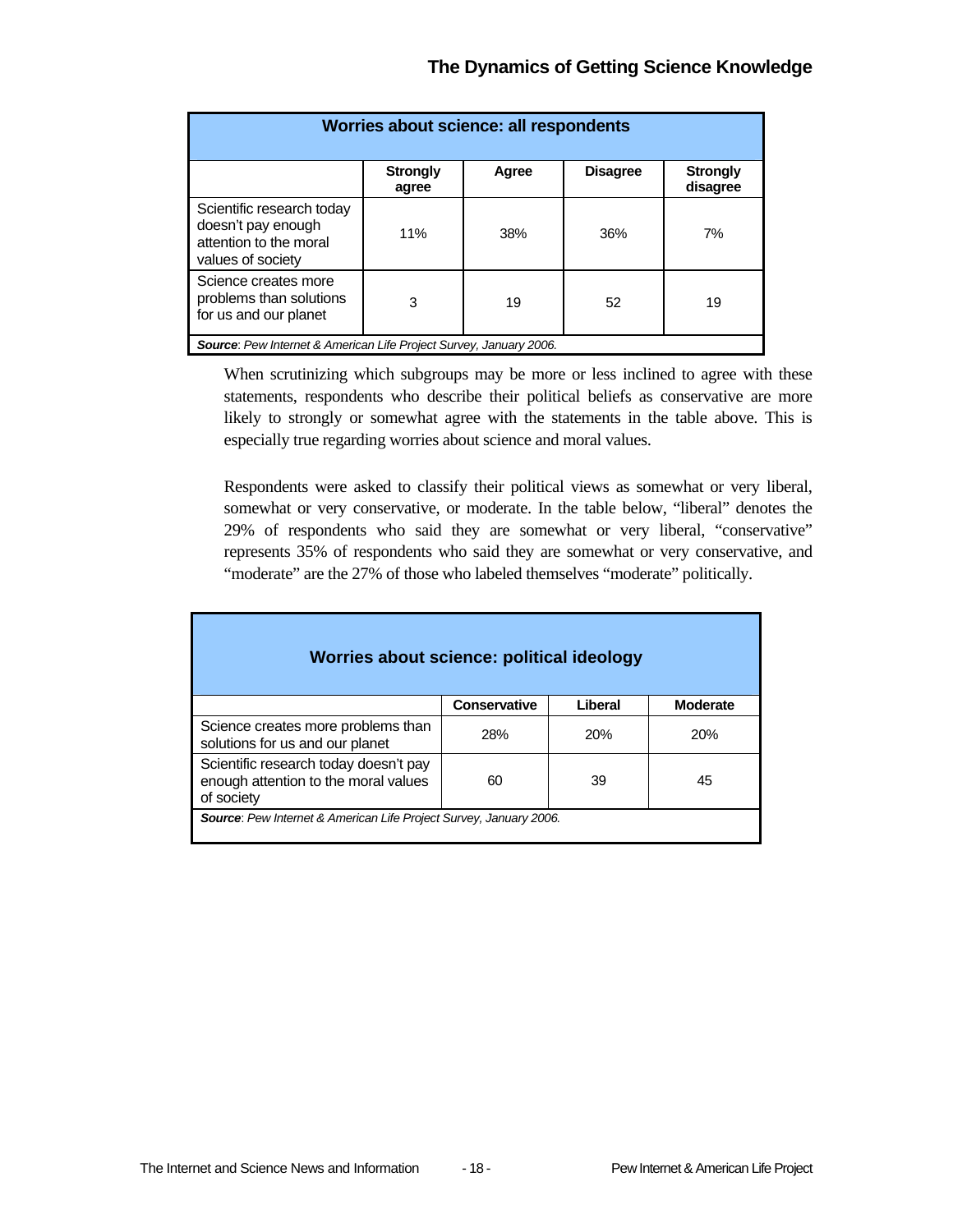### **The Dynamics of Getting Science Knowledge**

Those who go online for news or information about science, have a college education, or describe themselves as politically liberal or moderate are generally less likely to agree with these statements. Among those with college degrees or who have gotten science news online, there are generally lower levels of worry.

| Worries about science: education and online science surfing                                 |                       |                                                  |  |  |
|---------------------------------------------------------------------------------------------|-----------------------|--------------------------------------------------|--|--|
| % "strongly agree" or "agree"                                                               | <b>College degree</b> | Have gotten science news<br>& information online |  |  |
| Science creates more problems<br>than solutions for us and our planet                       | 16%                   | 13%                                              |  |  |
| Scientific research today doesn't<br>pay enough attention to the moral<br>values of society | 35                    | 37                                               |  |  |
| Source: Pew Internet & American Life Project Survey, January 2006.                          |                       |                                                  |  |  |

The findings show that culture and ideology are certainly at play in shaping attitudes about science. These differences come most sharply into focus when looking at the moral dimensions of scientific research.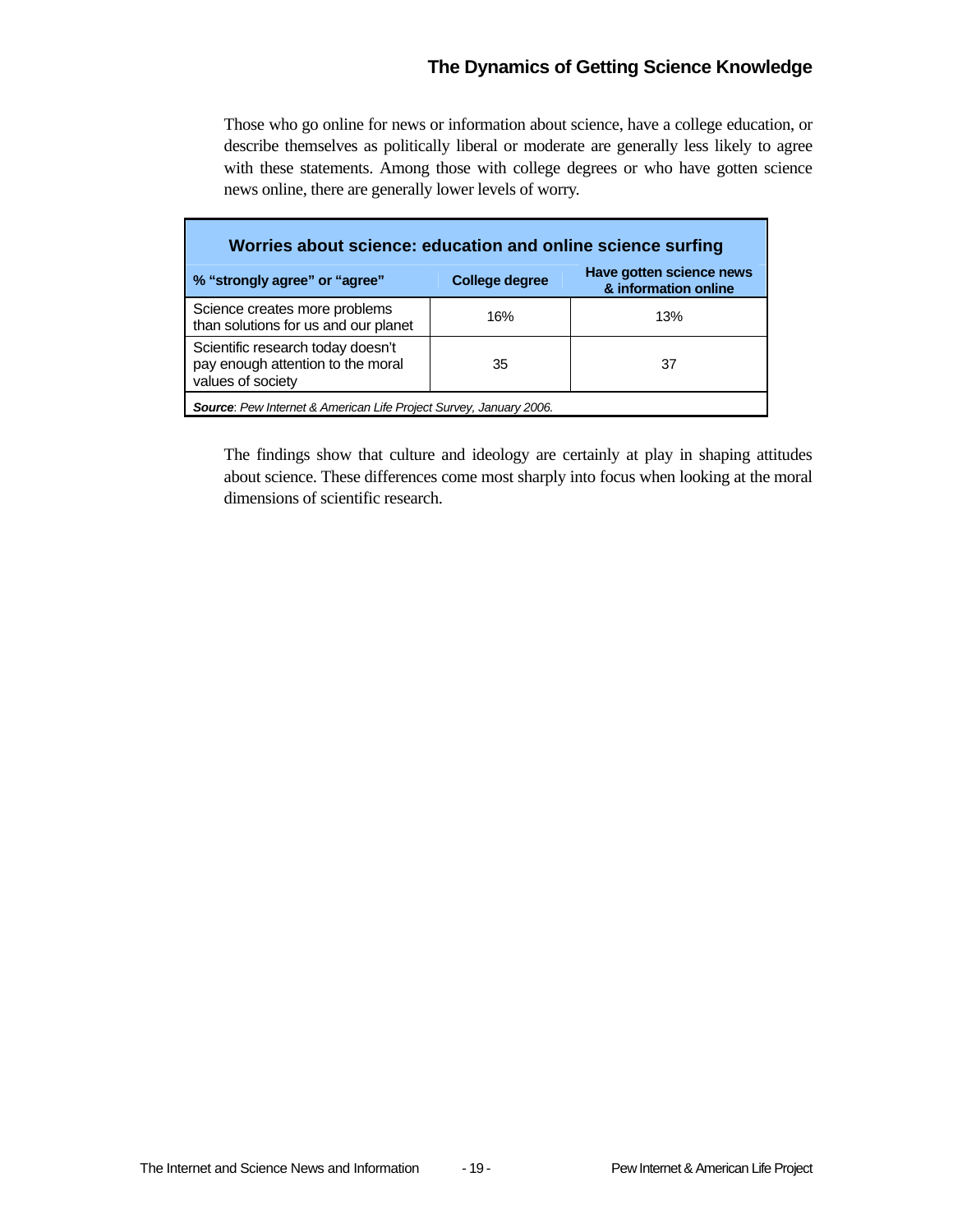# **The Dynamics of Getting Science Information: Specific Issues**

The Pew Internet/Exploratorium survey on science asked respondents to rate their level of interest in a number of different scientific topics. The table below displays the results for all 2,000 adults surveyed.

| Science issues of interest to the public                                                            |                    |                        |                          |  |
|-----------------------------------------------------------------------------------------------------|--------------------|------------------------|--------------------------|--|
|                                                                                                     | Very<br>interested | Somewhat<br>interested | Not at all<br>interested |  |
| Changes in the Earth's climate                                                                      | 42%                | 39%                    | 18%                      |  |
| The human genome and DNA                                                                            | 36                 | 41                     | 22                       |  |
| The origins of life on this planet                                                                  | 35                 | 40                     | 24                       |  |
| Space and space exploration                                                                         | 31                 | 41                     | 28                       |  |
| Stem cell research                                                                                  | 31                 | 40                     | 26                       |  |
| The origins of the universe                                                                         | 29                 | 37                     | 33                       |  |
| Source: Pew Internet & American Life Project Survey, January 2006. N= 2,000 Margin of error is ±3%. |                    |                        |                          |  |

The rationale for doing this was to guide respondents to question modules on three specific topics probing the dynamics of how people get information on these issues. The three topics explored were: stem cell research, the origin of life on Earth, and climate change. Overall, 26% of respondents answered questions on stem cells, 38% on global climate change, and 29% on the origins of life on Earth. Each respondent answered questions on only one of those three topics.

#### **The internet is a primary research tool for Americans interested in specific scientific topics.**

When asked about specific scientific topics, respondents generally rely on TV for most of their information, although school was cited by a plurality of those in the origins of life module. It is worth noting that newspapers fare better on questions on scientific specific topics than when people are asked without topical reference where they get most of their science news and information. As noted in Part 1, the broad question about main news sources for science placed the internet ahead of newspapers; the pattern reverses (with the exception of origins of life) when respondents are queried about a topic in which they have expressed an interest.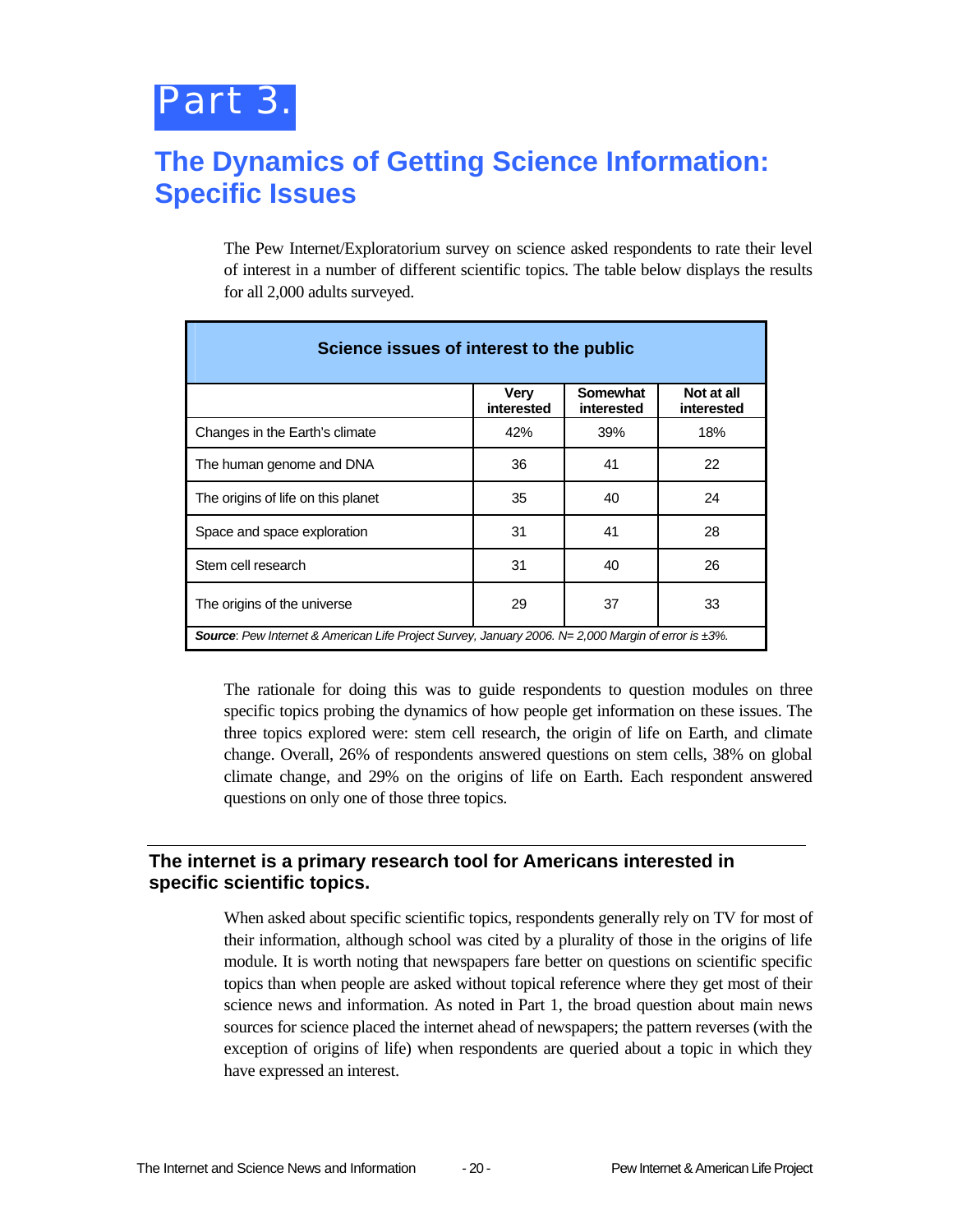T,

| Where people have gotten MOST of their information about                  |                                     |                          |                        |  |
|---------------------------------------------------------------------------|-------------------------------------|--------------------------|------------------------|--|
|                                                                           | <b>Stem Cell</b><br><b>Research</b> | <b>Climate</b><br>Change | <b>Origins of Life</b> |  |
| Television                                                                | 42%                                 | 51%                      | 31%                    |  |
| <b>Newspapers</b>                                                         | 25                                  | 23                       | 10                     |  |
| Internet and email                                                        | 20                                  | 19                       | 13                     |  |
| Magazines                                                                 | 17                                  | 9                        | 11                     |  |
| Radio                                                                     | 7                                   | 5                        | 8                      |  |
| School                                                                    | 5                                   | 8                        | 34                     |  |
| Bible/church                                                              | $\star$                             | $\star$                  | 8                      |  |
| Other                                                                     | 5                                   | 5                        | 3                      |  |
| Number of cases                                                           | 539                                 | 741                      | 571                    |  |
| <b>Source:</b> Pew Internet & American Life Project Survey, January 2006. |                                     |                          |                        |  |

Г

I

When asked where they would turn first if they needed to get more information about a specific topic, the internet is most frequently cited by respondents – and by a majority for two of the three modules.

| If you wanted to learn more about a specific science<br>topic, where would you go FIRST for more information? |                                     |                          |                    |
|---------------------------------------------------------------------------------------------------------------|-------------------------------------|--------------------------|--------------------|
|                                                                                                               | <b>Stem Cell</b><br><b>Research</b> | <b>Climate</b><br>Change | Origins of<br>Life |
| The internet                                                                                                  | 67%                                 | 59%                      | 42%                |
| Library                                                                                                       | 11                                  | 12                       | 19                 |
| Bible/Church                                                                                                  | $\ast$                              | $\star$                  | 11                 |
| <b>Books</b>                                                                                                  | $\star$                             | 1                        | 6                  |
| Science magazines                                                                                             | 4                                   | 3                        | 3                  |
| Scientific journals                                                                                           | 3                                   | 3                        | 4                  |
| Television                                                                                                    | $\mathfrak{p}$                      | $\overline{7}$           | 3                  |
| <b>Newspapers</b>                                                                                             | $\overline{2}$                      | 5                        | 1                  |
| Doctor                                                                                                        | $\mathfrak{p}$                      | $\star$                  | $\star$            |
| Number of cases                                                                                               | 539                                 | 741                      | 571                |
| Source: Pew Internet & American Life Project Survey, January 2006.                                            |                                     |                          |                    |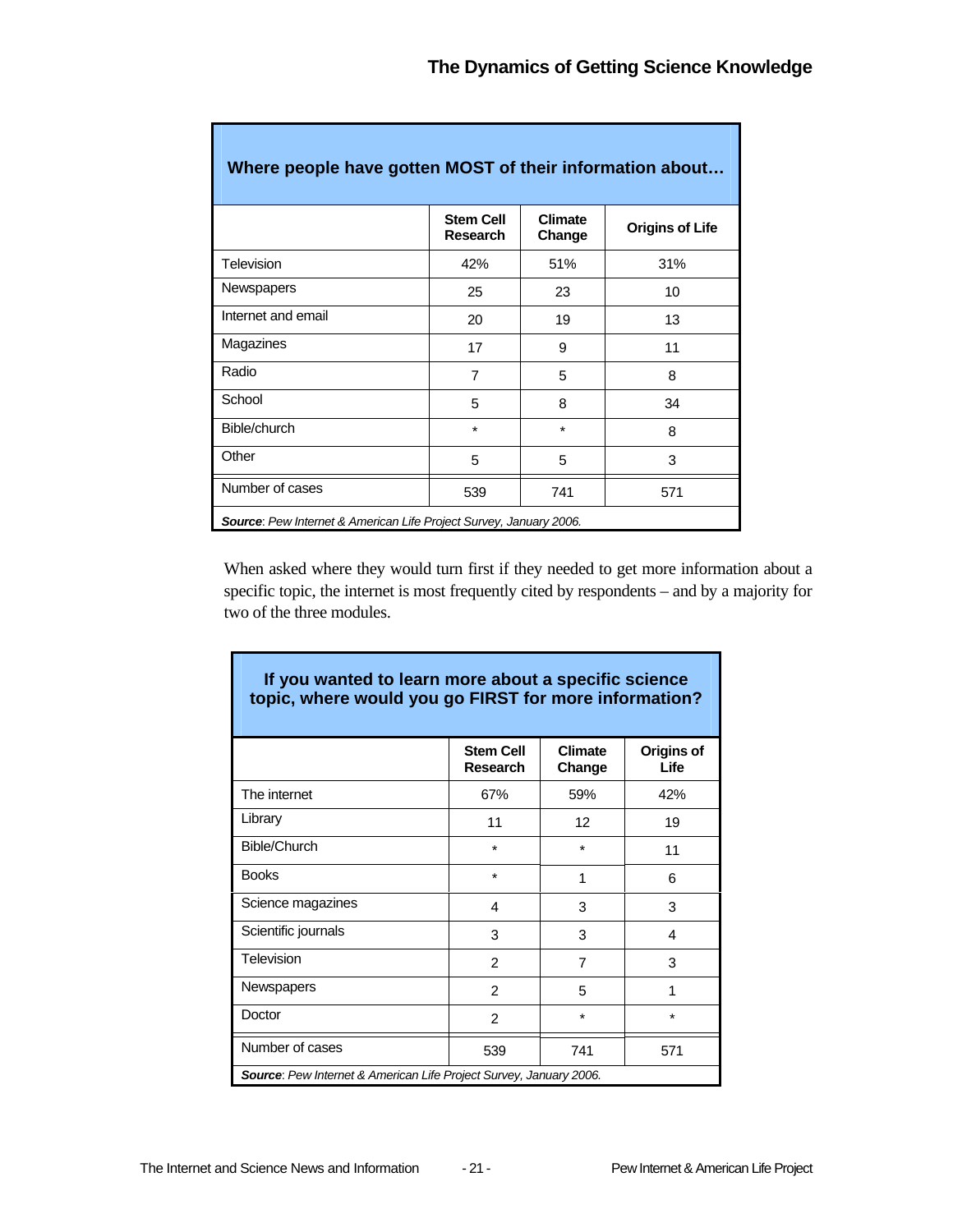With the exception of "origins of life," most people would turn to the internet to find out more about the specific topics explored, and a plurality of those in the "origins of life" module chose the internet. With the library coming in second for each of the three topics, and traditional media registering very low ratings, it appears that respondents took this question to be about doing research on the topic. In that context, the internet seems clearly to be a preferred research tool.

#### **Among those who would turn first to the internet to get more science information, a large majority of users would begin with a search engine.**

For the subset of respondents in each module who said they would choose the internet first as their source for more information, about 90% said they would use a search engine. Specifically:

- 87% of those who answered questions about stem cells and who would turn first to the internet to find out more on the topic said they would use a search engine. The remaining 13% said they'd rely on a specific website.
- 93% of those who answered questions about climate change and who would turn first to the internet to find out more on the topic said they would use a search engine. The remaining 7% said they'd rely on a specific website.
- 91% of those who answered questions about the origins of life and who would turn first to the internet to find out more on the topic said they would use a search engine. The remaining 9% said they'd rely on a specific website.

Ease of getting science information online no doubt plays a role in people's preference to turn to the internet first for additional information about the specific topic about which they were asked. In each case, a majority of respondents said they would find it easy to find information about a specific topic; people with high-speed internet connections at home were more likely to say this.

#### **Between 40% and 50% of internet users say they get information about a specific topic using the internet or through email.**

Respondents in each topic area were asked whether, at some point, they had use the internet or email for news and information about the issue at hand. Here's what they said:

- 38% of internet users who received questions about stem cell research said they had gotten information on the topic from the internet or through email.
	- o Of these, 43% said they had gotten such information at least several times a month.
	- o About half of this group (49%) said they could recall an actual website from which they had gotten information on stem cells.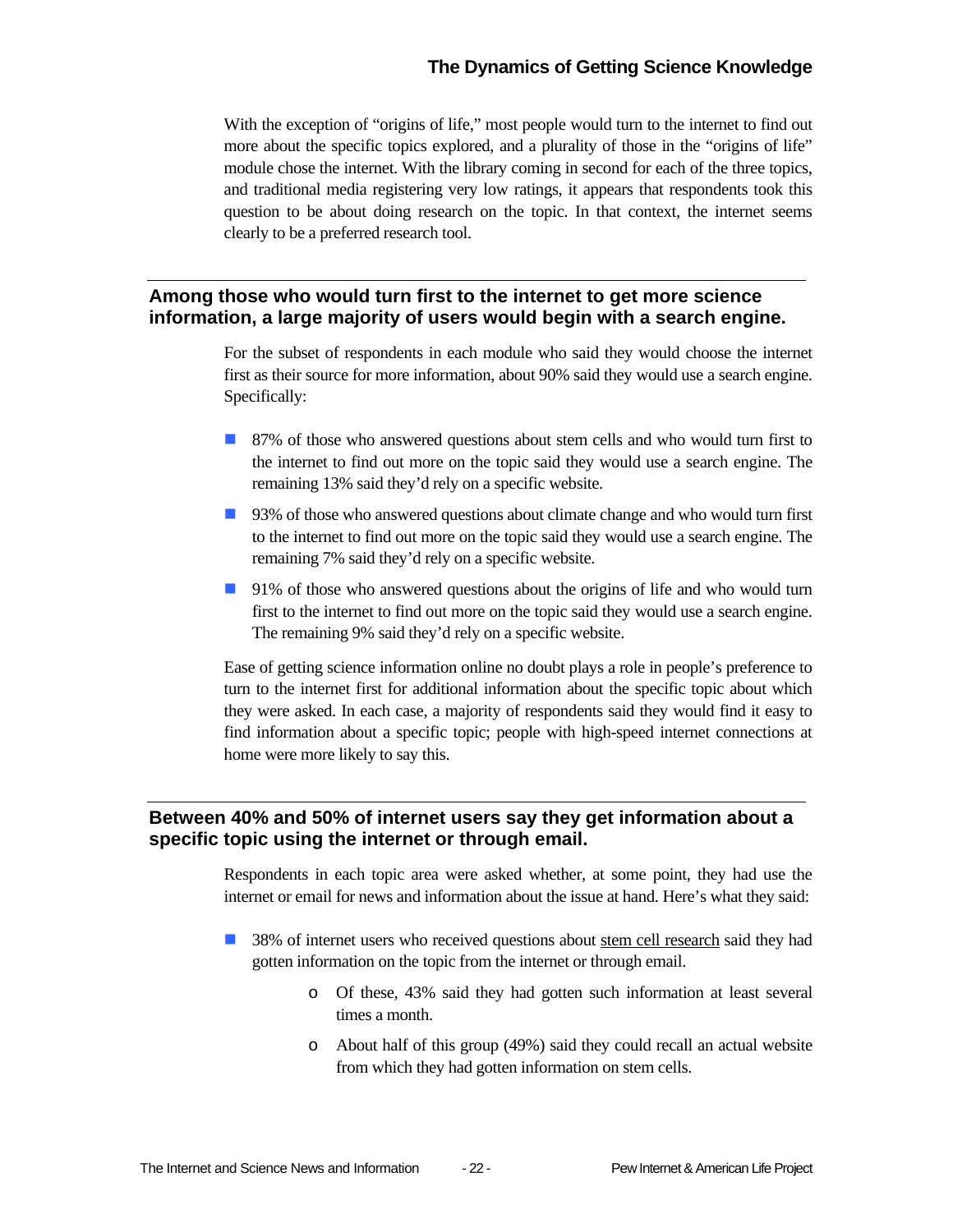- 49% of internet users who received questions about climate change said they had gotten information through the web or via email on climate change.
	- o Of these, 46% said they had gotten such information at least several times a month.
	- o 42% of this group said they could recall a website from which they had gotten information about climate change.
- 42% of internet users who answered questions about the origins of life said they had gotten information on the topic from the internet or through email.
	- o Of these, 49% said they had gotten such information at least several times per month.
	- o Just 23% of this group said they could recall a website from which they had gotten information on the origins of life.

#### **Those who follow an issue most closely tend to be more reliant on the internet as a primary source of information on the topic.**

The survey asked respondents in each question module how closely they followed the particular topic. For stem cell respondents, two-thirds (66%) said they follow the issue "very" or "fairly" closely, a similar number said this for climate change (68%), and 60% said this for the origins of life.

- For stem cell respondents,  $24\%$  of those who follow the topic very or fairly closely said they turn to the internet for most of their information on the issue, compared to 11% of those who said they don't follow the issue closely.
- **For climate change respondents, 23% of those who follow the topic very or fairly** closely said they use the internet for most of their news and information on the topic, compared to 10% of everyone else who received climate change questions.
- For those answering questions about the origins of life, 17% who follow the topic fairly or very closely say they use the internet for most of their information on the topic; 7% of everyone else says they rely on the internet mainly for information on origins of life.

The greater-than-average tendency for those most interested to turn to the internet for science information may be another dimension of the convenience motive for getting science information online. That is, those with a lot of interest in the topic may value convenience as a way to keep up with it – and the internet certainly offers that. In fact, those who follow these issues closely are more likely to view the internet as an easy and convenient tool for getting news and information about science; collectively 71% of respondents across the three topics say this, compared to the 65% average.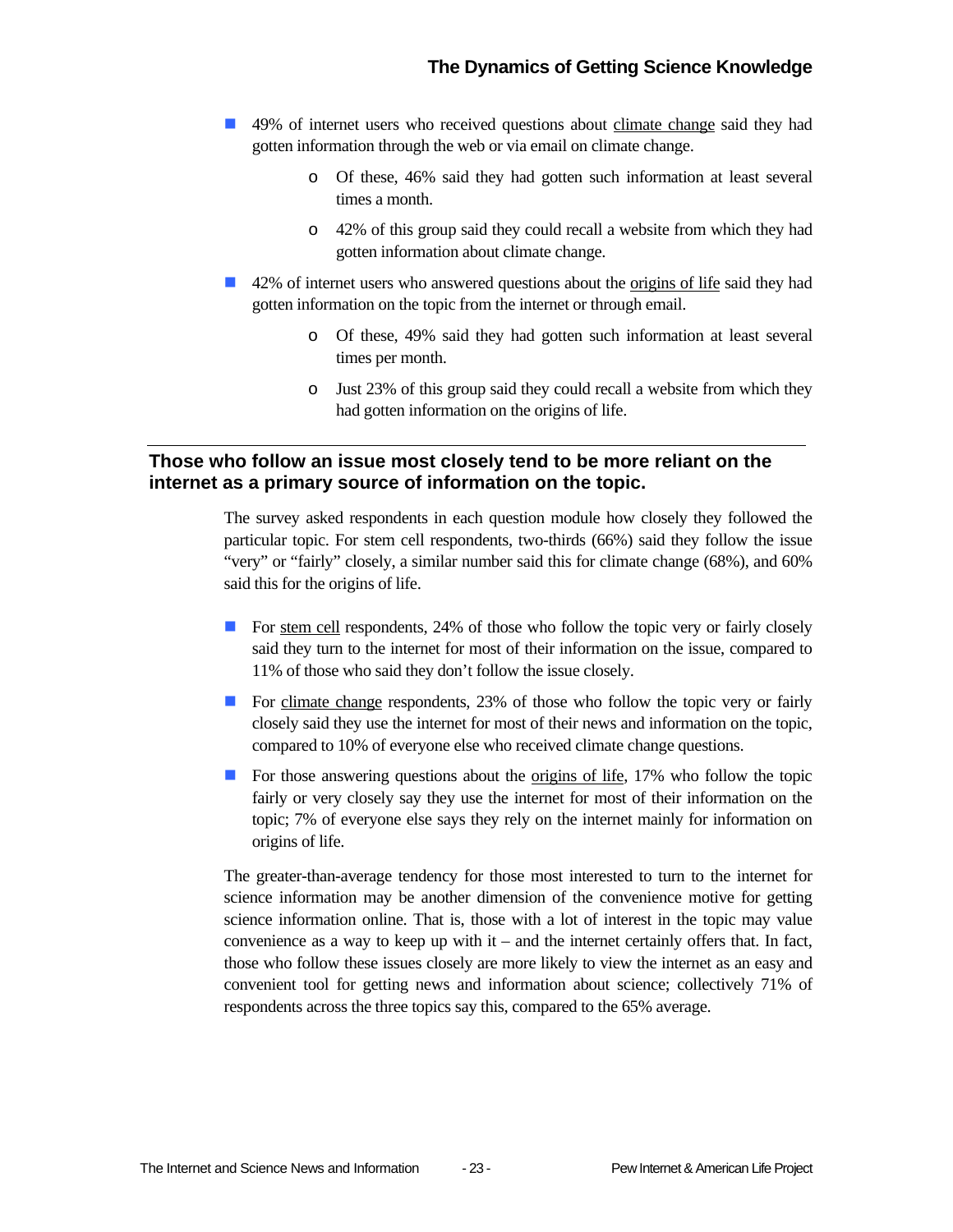#### **Those who most closely follow specific scientific issues or use the internet primarily for information on the topics say it is easy to find scientific information.**

Respondents in each of the three modules were asked whether it is easy or difficult to for them to find science information – by whatever means. On average, most respondents in the three topics said it was easy to find scientific information on the issue on which they were questioned.

Those who follow the issues very or fairly closely say it is easy to get information of any sort about the specific topics asked about; their interest in the topic has perhaps led them in the past to information sources on it. Those who say the internet is their primary source for news and information on the topic are most likely to say it is easy to find information on a topic.

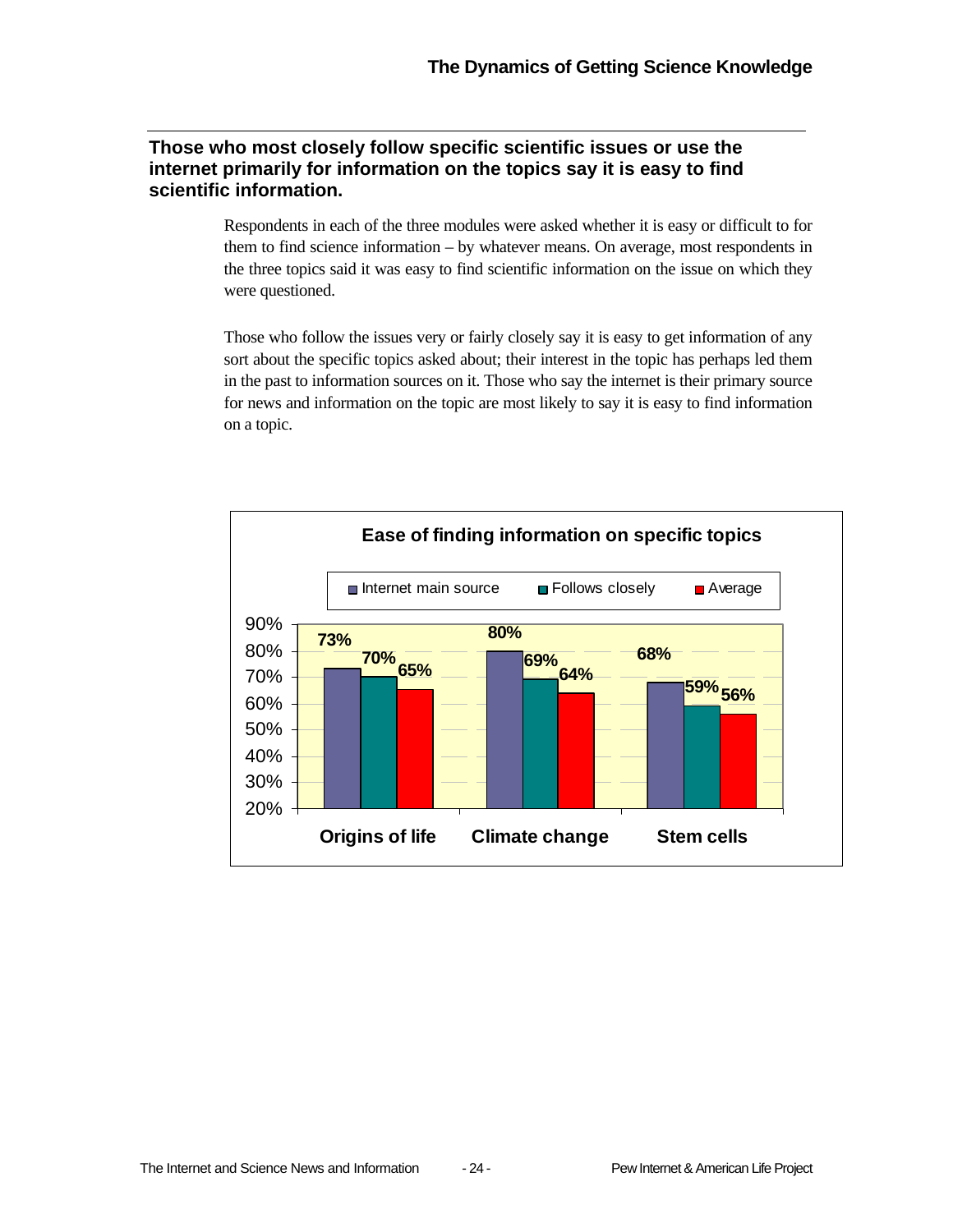#### **Online science resources, while not usually the starting point, are often part of the informational journey for the interested consumer of science information.**

The data discussed above help paint a stylized portrait of how an interested science consumer might go about gathering information on a specific topic. Although it is impossible to determine the precise impetus for looking for science information, there is a good chance that something seen on TV or in the newspaper sets things in motion. For those who follow a particular topic very closely, there is a greater chance the internet might get things going. However, as the "origins of life" questions suggest, school may also be a motivator for exploring something about science.

After that, the internet is probably the next stop. Respondents, most of the time, said they would turn first to the internet for additional information on a specific topic. If they do go online, they will start at a search engine. There is, however, a small chance that an online science consumer will go to a specific website on the topic of interest.<sup>14</sup>

> Even if someone uses the internet extensively for science information, it is not likely that the internet will be used exclusively for learning about science.

Most often – particularly among those who say the internet is their main source for science news and information – the science searcher will have an easy time finding what he or she needs. But even if the search process uses the internet extensively, it is not likely that the internet will be used exclusively. There is a four in five chance that, if the search involves finding a specific fact, that the science consumer will try to verify it. For an internet user who has used cyberspace for science, offline resources will be part of the verification process two-thirds of the time. Although the survey did not ask what offline sources people would use, the library seems a likely candidate, as that was the second most frequently cited place to which people would turn first for more science information.

1

 $14$  Roughly 10% of those who said they would turn first to the internet for a science informational need said they would go to a specific website. Moreover, in the climate change questions, 49% of respondents got information online on the topic, and 42% of them said they could remember a specific site they visited; this translates into about 20% of all internet users in that module being able to recall a specific website pertaining to climate change. One can imagine some users going directly to a remembered website, or using a search engine to get quickly back to that website.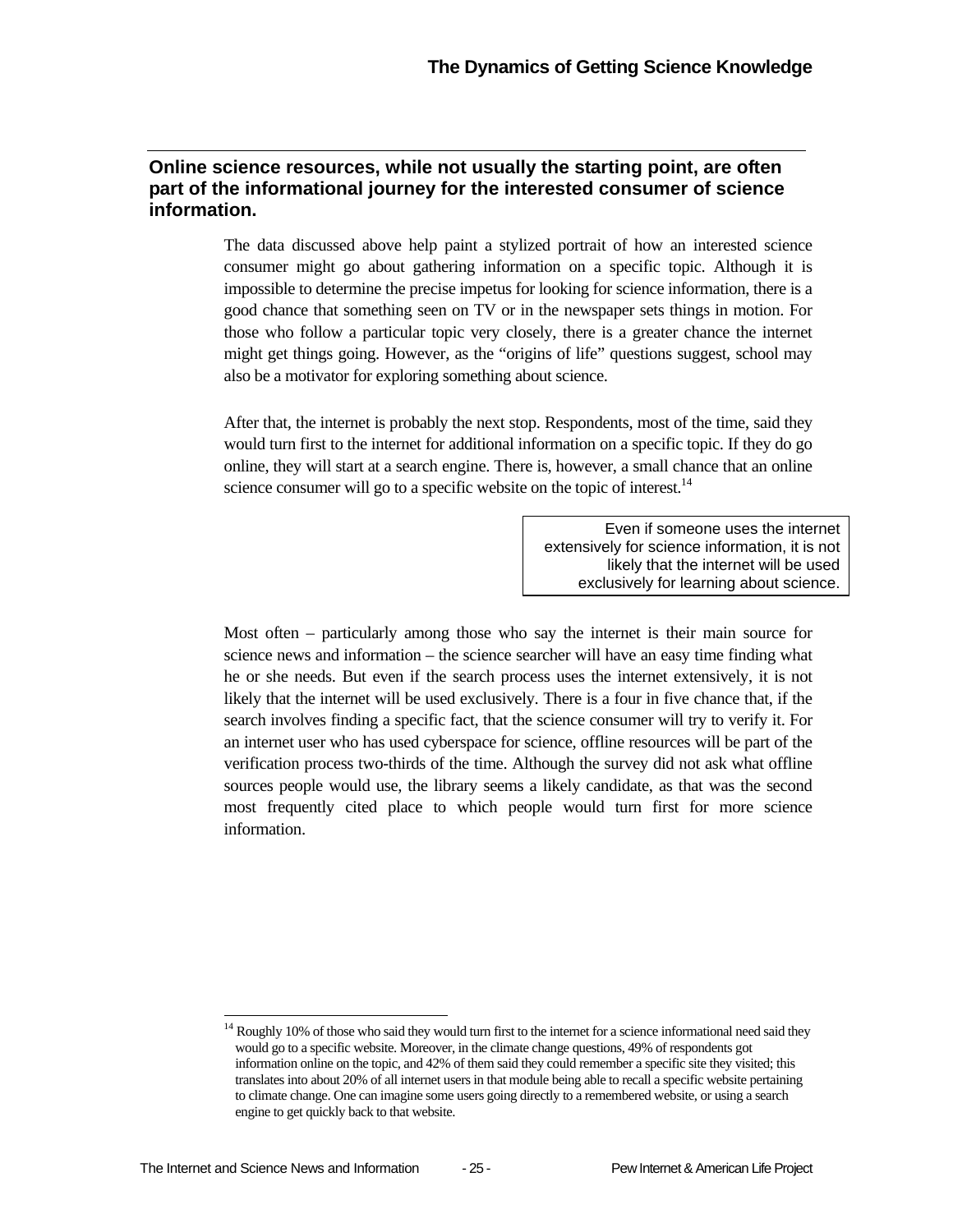

# **Media Mix: The Different Means People Use to Get Science Information**

The Pew Internet/Exploratorium survey on science information asked specific questions about the resources people may use to learn about science – museums, TV, magazines, and the internet. The tables below display the results for the resources asked about, with comparisons of the average responses with responses of those in selected subgroups whose behavior was notably different.

#### **Half (49%) of internet users have been to at least one website whose main focus is on science.**

Sites with diversified content and multiple platforms such as cable television (e.g., Discovery.com) get the most traffic and it is quite likely that people go to these sites for information unrelated to science. When including sites with diversified content that includes science, such as PBS.org and Discovery.com, 62% of Americans have been to at least one science site. Unsurprisingly, people who are interested in science are most likely to go to these sites. And respondents with a high-speed internet connection at home are more likely to have gone to at least one of these eight sites – by a 68% to 56% margin in comparison with dialup home internet users.<sup>15</sup>

| <b>Science websites</b>                                                   |                                     |                          |                              |  |
|---------------------------------------------------------------------------|-------------------------------------|--------------------------|------------------------------|--|
|                                                                           | <b>All internet</b><br><b>users</b> | Interested in<br>science | Home broadband<br>connection |  |
| Discovery.com                                                             | 31%                                 | 40%                      | 35%                          |  |
| PBS.org                                                                   | 28                                  | 32                       | 32                           |  |
| NationalGeographic.com                                                    | 23                                  | 33                       | 26                           |  |
| USGS.gov                                                                  | 23                                  | 28                       | 26                           |  |
| NASA.gov                                                                  | 19                                  | 29                       | 21                           |  |
| Website of the Smithsonian<br>Institution                                 | 14                                  | 19                       | 16                           |  |
| Science.com                                                               | 10                                  | 15                       | 10                           |  |
| Nature.com                                                                | 9                                   | 12                       | 9                            |  |
| <b>Source:</b> Pew Internet & American Life Project Survey, January 2006. |                                     |                          |                              |  |

Focusing only on websites whose content is predominantly devoted to science – NationalGeographic.com, USGS.gov, NASA.gov, the Smithsonian's website, Science.com, and Nature.com – yields different patterns. As noted, half (49%) of online users have been to one of these six sites. Home connection speed makes a difference here

l

<sup>&</sup>lt;sup>15</sup> This difference is statistically different when holding constant other attitudinal and demographic factors.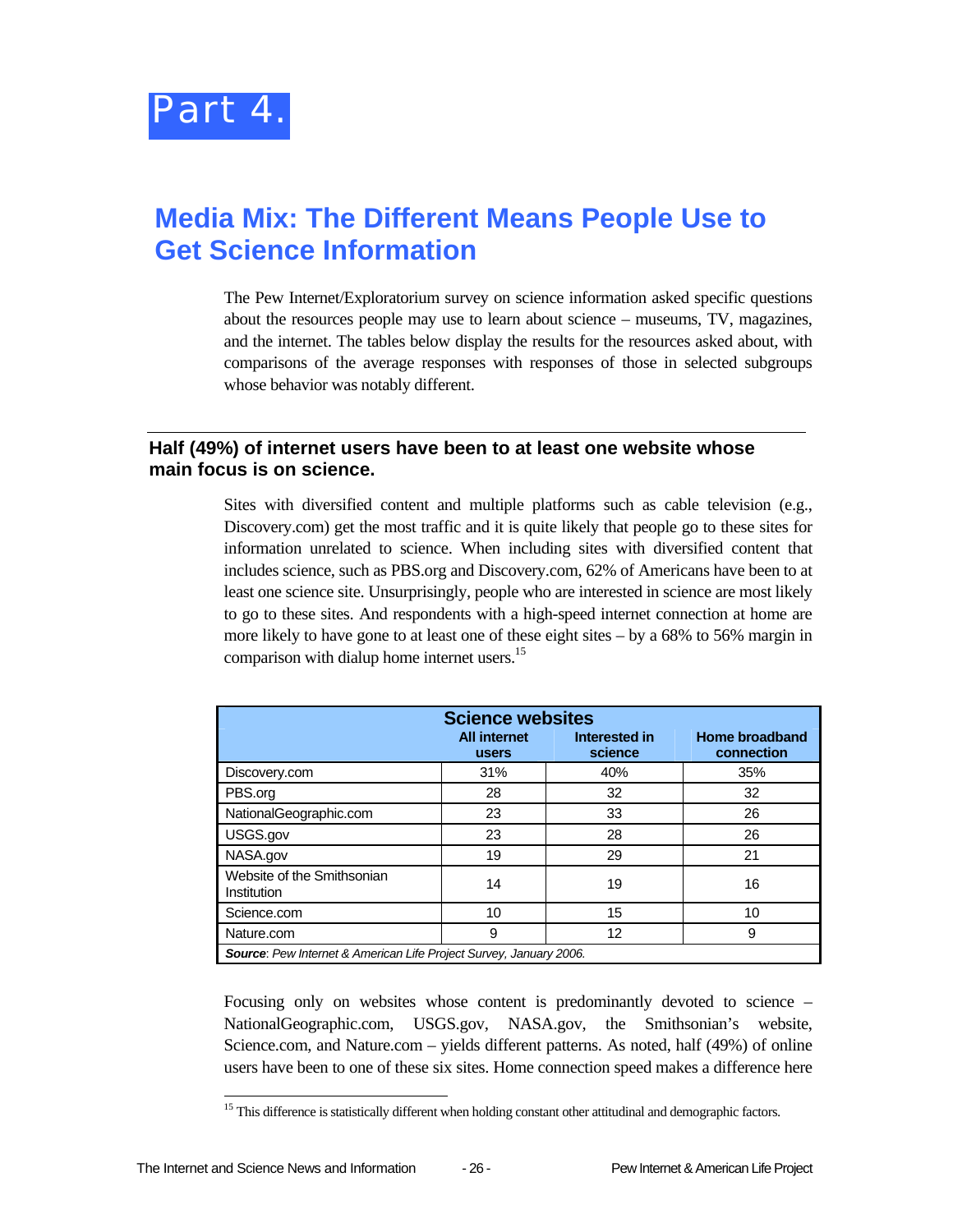– 56% percent of home broadband users have been to one of the six science-oriented sites, although it is not the largest factor behind this behavior.

Interest in science and education play larger roles in this behavior. Fully 63% of those who are very interested in science and 63% who have had college science courses have been to one of the six sites that specialize mainly in science content (compared with the 49% average). The users of scientific websites come to them because of their education, preferences, and interest in science. Connection speed, though a facilitating factor, is not a primary driver of people to websites that specialize in science content.

#### **Fully 59% of the public has been to some sort of science museum in the past year.**

Respondents were asked whether they had, in the past year, paid a visit to a variety of institutions that have exhibitions relating to science. When considering each of the four types of institutions listed below, 59% of adult Americans say they had visited at least one of them. When excluding zoos or aquariums, 40% of American adults visited either a natural history museum, science or technology museum, or planetarium in the past year.

| <b>Science museum visits</b>   |                        |                          |  |  |
|--------------------------------|------------------------|--------------------------|--|--|
|                                | <b>All respondents</b> | <b>College graduates</b> |  |  |
| A zoo or aquarium              | 48%                    | 63%                      |  |  |
| A natural history museum       | 26                     | 38                       |  |  |
| A science or technology museum | 23                     | 37                       |  |  |
| A planetarium                  | 14                     | 18                       |  |  |

*Source*: *Pew Internet & American Life Project Survey, January 2006.* 

Fully 76% of college graduates have been to a science museum in the past year and 68% of internet users have done this; the higher figure for internet users is due to the fact that online users are more likely to have college degrees than others.

#### **Three in five (61%) of Americans say they regularly watch specific channels or TV shows that will often or sometimes touch on scientific topics.**

| <b>Science on television</b>                       |     |     |  |  |
|----------------------------------------------------|-----|-----|--|--|
| <b>All respondents</b><br><b>College graduates</b> |     |     |  |  |
| <b>Discovery</b>                                   | 43% | 42% |  |  |
| The History Channel                                | 35  | 35  |  |  |
| National Geographic                                | 24  | 25  |  |  |
| The Learning Channel                               | 23  | 26  |  |  |
| Arts & Entertainment                               | 22  | 24  |  |  |
| Nova                                               | 11  | 16  |  |  |

*Source*: *Pew Internet & American Life Project Survey, January 2006.*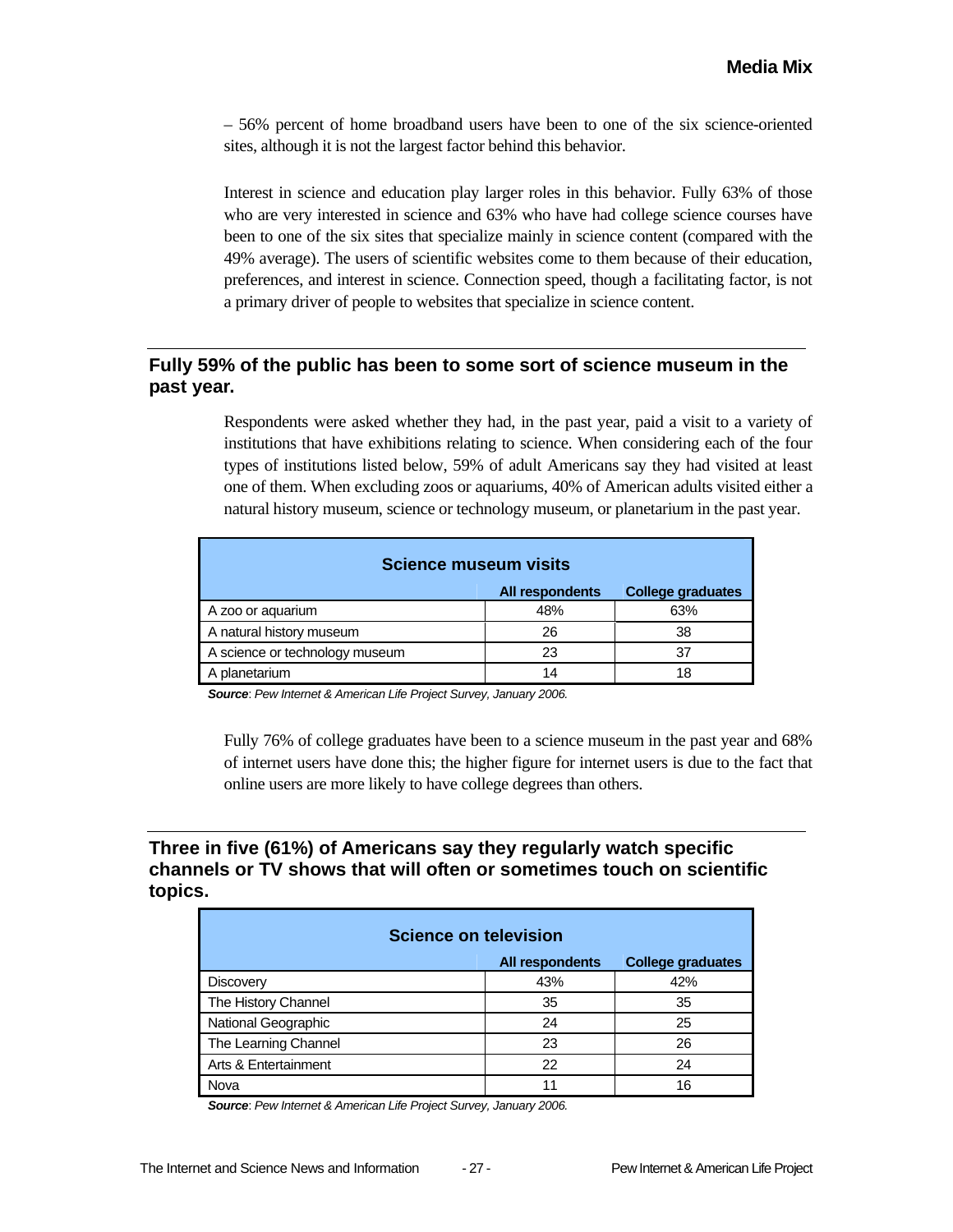Given the breadth of offerings of these channels and shows, there is little variation in the frequency of people watching them across demographic category. Some small, but significant, differences show up in looking at specific TV content categories. Older people are more likely to watch National Geographic, the History Channel, or Nova, while people under age 65 are more likely to watch the Learning Channel.

#### **28% of Americans subscribe to at least one of six magazines whose content specializes in science.**

Science magazines are clearly niche publications, and the numbers in the table below reflect that. Interestingly, the more likely subscribers are both young and old, as seen in the data for students and senior citizens. However, factors such as income (because these products quite likely are mainly seen as discretionary purchases) and overall interest in science also influence the choice to subscribe to these publications.

| <b>Science magazines</b>                                                  |                        |                 |             |  |
|---------------------------------------------------------------------------|------------------------|-----------------|-------------|--|
|                                                                           | <b>All respondents</b> | <b>Students</b> | Over age 65 |  |
| National Geographic                                                       | 18%                    | 25%             | 23%         |  |
| <b>Popular Science</b>                                                    |                        |                 |             |  |
| <b>Discover</b>                                                           |                        |                 |             |  |
| Science                                                                   |                        |                 |             |  |
| Nature                                                                    |                        |                 |             |  |
| Scientific American                                                       |                        | 10              |             |  |
| <b>Source:</b> Pew Internet & American Life Project Survey, January 2006. |                        |                 |             |  |

#### **Those who go to websites with scientific content tend to be younger and better educated than people who use other means to get science information.**

The table below offers a demographic comparison of users of various means of getting information about science. The groups are not mutually exclusive, but there are some clear differences when examining the demographic portraits. Not only are users of science websites younger and better educated than other groups, the table also suggests that some science website users are probably helping their kids on school science projects; science website users are most likely to have school age children in the house.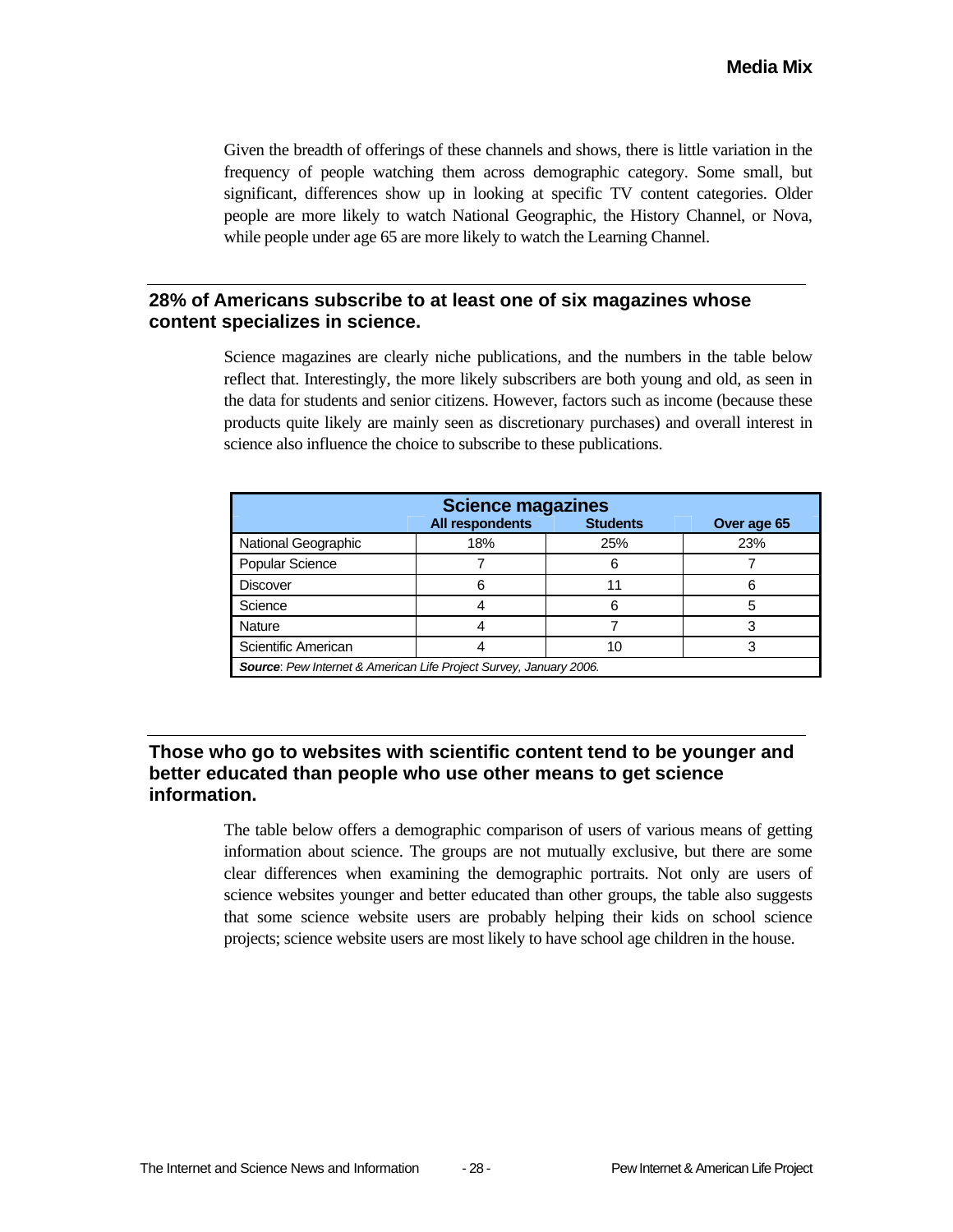| Demographics profiles of those who pursue science knowledge                           |                                                           |                                            |                                                   |                                                        |                         |  |
|---------------------------------------------------------------------------------------|-----------------------------------------------------------|--------------------------------------------|---------------------------------------------------|--------------------------------------------------------|-------------------------|--|
|                                                                                       | <b>Websites</b><br>whose<br>main<br>content is<br>science | <b>Subscribe</b><br>to science<br>magazine | <b>Regularly</b><br>watch<br>science<br><b>TV</b> | <b>Visited</b><br>science<br>museum<br>in past<br>year | All<br><b>Americans</b> |  |
| Gender                                                                                |                                                           |                                            |                                                   |                                                        |                         |  |
| Male                                                                                  | 53%                                                       | 52%                                        | 53%                                               | 47%                                                    | 48%                     |  |
| Female                                                                                | 47                                                        | 48                                         | 47                                                | 53                                                     | 52                      |  |
| <b>Parental status</b>                                                                |                                                           |                                            |                                                   |                                                        |                         |  |
| Parent of child under 18                                                              | 43                                                        | 33                                         | 36                                                | 41                                                     | 36                      |  |
| Age                                                                                   |                                                           |                                            |                                                   |                                                        |                         |  |
| 18-29                                                                                 | 24                                                        | 23                                         | 22                                                | 22                                                     | 21                      |  |
| 30-49                                                                                 | 47                                                        | 35                                         | 40                                                | 45                                                     | 39                      |  |
| $50 - 64$                                                                             | 23                                                        | 23                                         | 23                                                | 21                                                     | 23                      |  |
| $65+$                                                                                 | 6                                                         | 19                                         | 14                                                | 11                                                     | 17                      |  |
| <b>Race/ethnicity</b>                                                                 |                                                           |                                            |                                                   |                                                        |                         |  |
| White (not Hispanic)                                                                  | 70                                                        | 70                                         | 71                                                | 74                                                     | 71                      |  |
| Black (not Hispanic)                                                                  | 9                                                         | 12                                         | 13                                                | 9                                                      | 11                      |  |
| Hispanic (English speaking)                                                           | 15                                                        | 13                                         | 12                                                | 12                                                     | 11                      |  |
| <b>Education</b>                                                                      |                                                           |                                            |                                                   |                                                        |                         |  |
| Less than high school                                                                 | 6                                                         | 10                                         | 10                                                | 6                                                      | 13                      |  |
| High school grad                                                                      | 24                                                        | 29                                         | 37                                                | 33                                                     | 36                      |  |
| Some college                                                                          | 29                                                        | 25                                         | 24                                                | 26                                                     | 24                      |  |
| College +                                                                             | 42                                                        | 37                                         | 29                                                | 36                                                     | 28                      |  |
| Student (full or part-time)                                                           | 22                                                        | 20                                         | 15                                                | 17                                                     | 14                      |  |
| <b>Income</b>                                                                         |                                                           |                                            |                                                   |                                                        |                         |  |
| Under \$30K                                                                           | 17                                                        | 20                                         | 25                                                | 19                                                     | 26                      |  |
| \$30K-50K                                                                             | 21                                                        | 18                                         | 21                                                | 20                                                     | 19                      |  |
| \$50K-\$75K                                                                           | 14                                                        | 14                                         | 14                                                | 15                                                     | 13                      |  |
| Over \$75K                                                                            | $\overline{33}$                                           | $\overline{30}$                            | 24                                                | $\overline{30}$                                        | $\overline{23}$         |  |
| Don't know/refused                                                                    | 15                                                        | 18                                         | 16                                                | 16                                                     | 18                      |  |
| Number of cases<br>Source: Pew Internet & American Life Project Survey, January 2006. | 720                                                       | 543                                        | 1.209                                             | 1.181                                                  | 2,000                   |  |

#### **Science websites and science museum may effectively serve as portals to one another.**

The table above shows a similarity in profiles between science website users and those who have visited a science museum of some sort in the past year. Going to a science museum may prompt someone to check out its website, and vice versa. In fact, when looking at the correlations among these different ways of finding out about science, the strongest relationship is between use of science websites and going to science museums.

Looking at this phenomenon more closely shows that going to a science website or a science museum is linked to higher levels of engagement with other science information sources.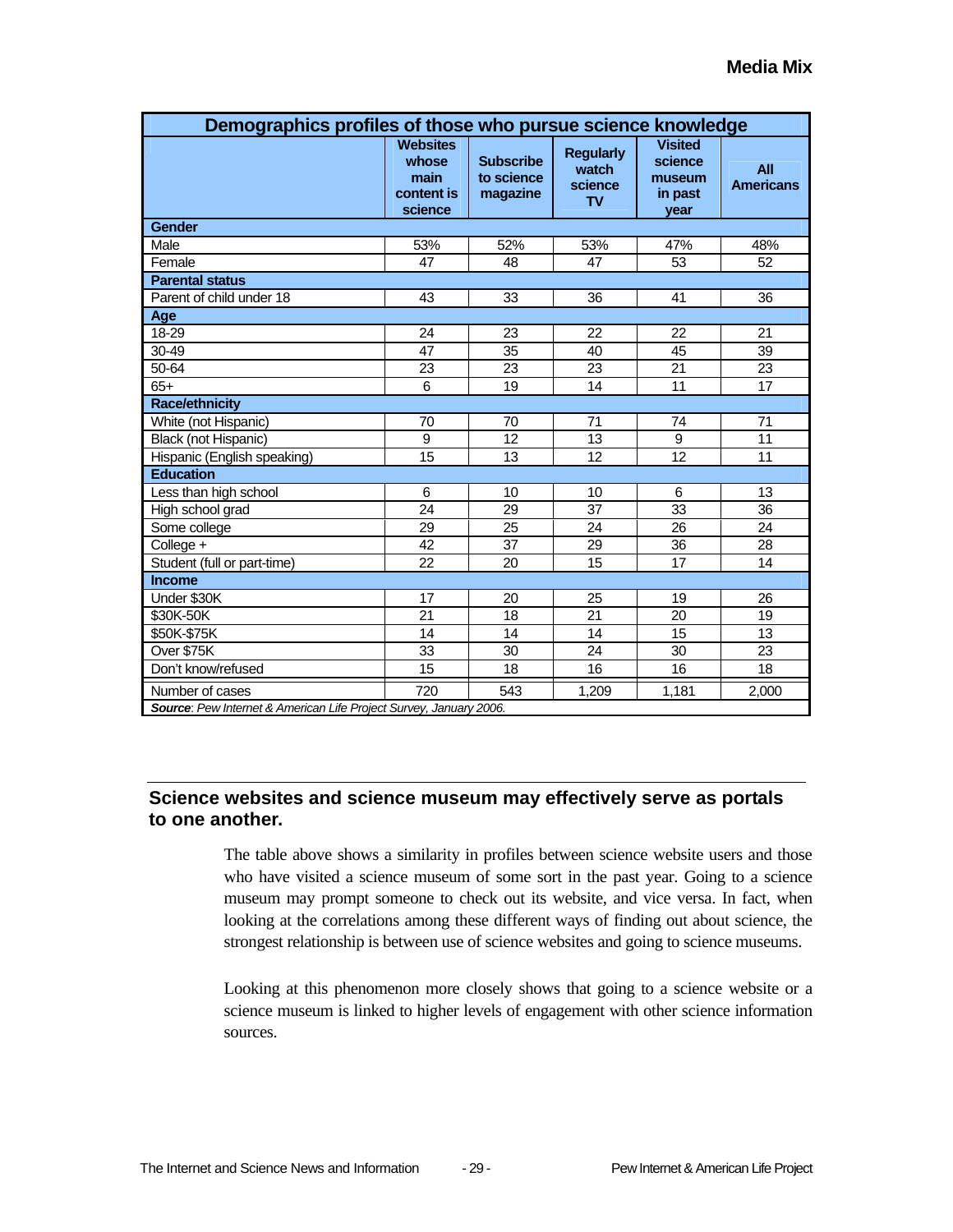| Frequency of ever having used a specific means for science<br>information if respondent has visited science museum in past year |                |                                    |  |  |  |
|---------------------------------------------------------------------------------------------------------------------------------|----------------|------------------------------------|--|--|--|
|                                                                                                                                 | % who did this | Percentage points<br>above average |  |  |  |
| Visited at least one of six science sites<br>(% of internet users)                                                              | 57%            | 8                                  |  |  |  |
| Regularly watch science TV programming<br>(% of all respondents)                                                                | 66             | 5                                  |  |  |  |
| Subscribe to science magazine<br>(% of all respondents)                                                                         | 31             | 3                                  |  |  |  |
| <b>Source:</b> Pew Internet & American Life Project Survey, January 2006.                                                       |                |                                    |  |  |  |

#### **Frequency of ever having used a specific means for science information if respondent has visited at least one of six scienceoriented websites**  % of all respondents Percentage points above average Visited science museum in past year **79%** 79% 20 Regularly watch science TV programming | 72 | 11 Subscribe to science magazine **36** 8

*Source*: *Pew Internet & American Life Project Survey, January 2006*.

Having visited one of the six science websites asked about clearly is associated with a big boost in having paid a visit to a science museum, and having been to a science museum gives boost, albeit smaller, to the chances of having visited a science website.

The strong correlation between visits to science websites and museums makes providers of these services members of a common community in a distinctive way. Visitors to a Smithsonian museum may go to the Smithsonian website to learn more about something they saw during their in-person visit. But that same visitor may also visit – or even *instead* visit – the website of another entity that provides information on the topic at hand. The internet's "many-to-many" character drives this phenomenon and the growth of high-speed networks accentuates it.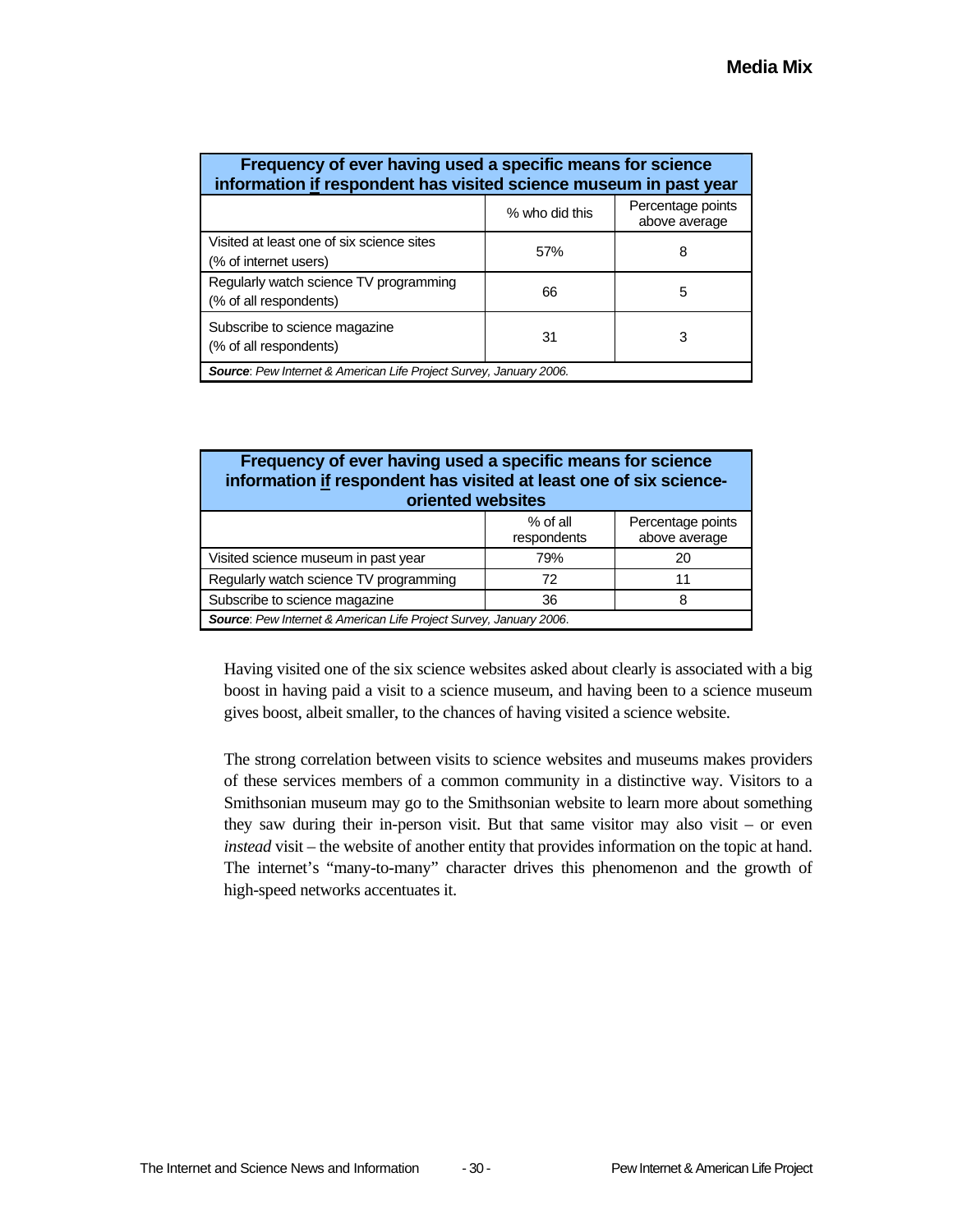

## **Implications**

This report has shown that those who use science websites generally have more positive views about science and its place in society, as well as higher self-reported levels of knowledge about science. A person's level of education partly explains these phenomena, and the convenience of online information undoubtedly draws people to these sites. However, that is not the whole story. Users of science websites report higher levels of satisfaction about science, a phenomenon independent of other factors.

These and the report's other findings have several implications for those interested in using the internet to promote public interest in and knowledge of science:

- **Marketing initiatives to draw people to science resources online can have real** payoffs. People who use science resources online are more likely to have positive attitudes about science – irrespective of education and other demographic characteristics.
- $\Box$  Online science resources complement and are complementary to other sources for science information. As seen in the way science websites and museums may serve as portals to one another, science on the internet will work best when it connects to content from other sources – and the reverse is true.
- **T** Young people in particular find the convenience of science information online to be a reason to use these electronic resources. Unplanned encounters with science information online when doing other things on the internet also play an important role. This means that there are opportunities in developing online resources tailored to young people.
- Cultural outlook such as political ideology comes into play in shaping people's perspectives on science. Science websites or education programs may not be able to address these phenomena, but designers of such programs should be aware of these realities.